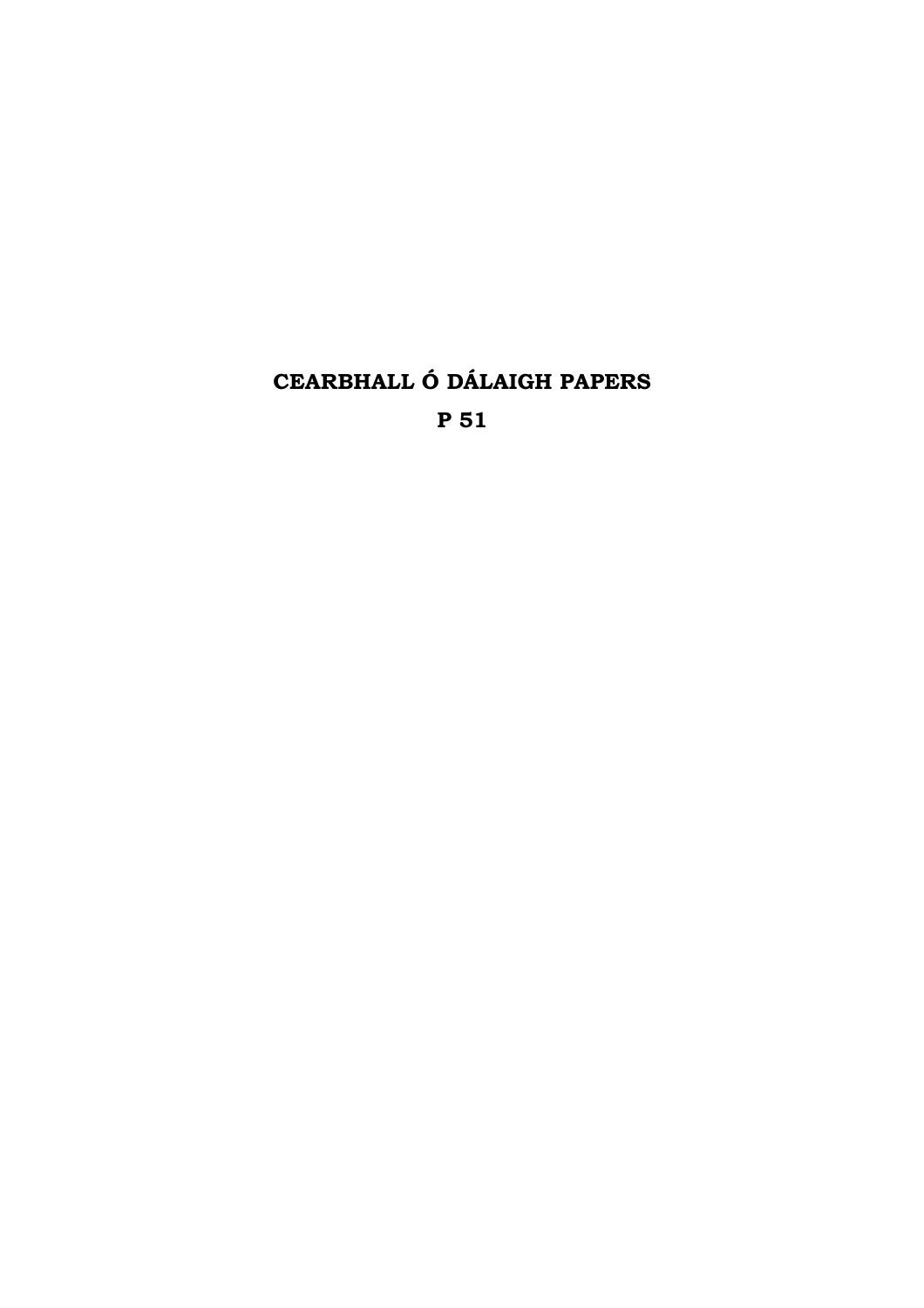## **Introductory note**

# **Cearbhall Ó Dálaigh Papers: content and organisation**

| A. |          | <b>ATTORNEY GENERAL</b>                  |                              |
|----|----------|------------------------------------------|------------------------------|
|    |          | I. Appointment                           | 1                            |
|    | II.      | <b>Official Documents</b>                | $\mathbf{1}$                 |
|    |          |                                          |                              |
|    |          |                                          |                              |
| B. |          | <b>SUPREME COURT JUDGE</b>               |                              |
|    | I.       | Appointment                              | 2                            |
|    | II.      | <b>Official Documents</b>                | 2                            |
|    | III.     | <b>Personal Material</b>                 | 2                            |
|    |          |                                          |                              |
|    |          |                                          |                              |
| C. |          | <b>CHIEF JUSTICE</b>                     |                              |
|    | I.       | Correspondence                           |                              |
|    | а.       | Appointment<br><b>Official Documents</b> | 3                            |
|    | b.<br>c. | <b>Educational Interests</b>             | 3<br>$\overline{\mathbf{7}}$ |
|    |          | d. Official Visits                       | 9<br>$\mathbf{9}$            |
|    |          | e. On Legal Matters                      |                              |
|    | II.      | <b>Legal Papers</b>                      |                              |
|    | a.       | <b>Court Cases</b>                       | 10                           |
|    | b.<br>c. | <b>Notes</b><br>Other papers             | 12<br>12                     |
|    | III.     | <b>Private Papers</b>                    |                              |
|    |          | a. Personal Documents                    | 13                           |
|    | b.<br>c. | <b>Cultural Matters</b><br>Speeches      | 13<br>14                     |
|    |          |                                          |                              |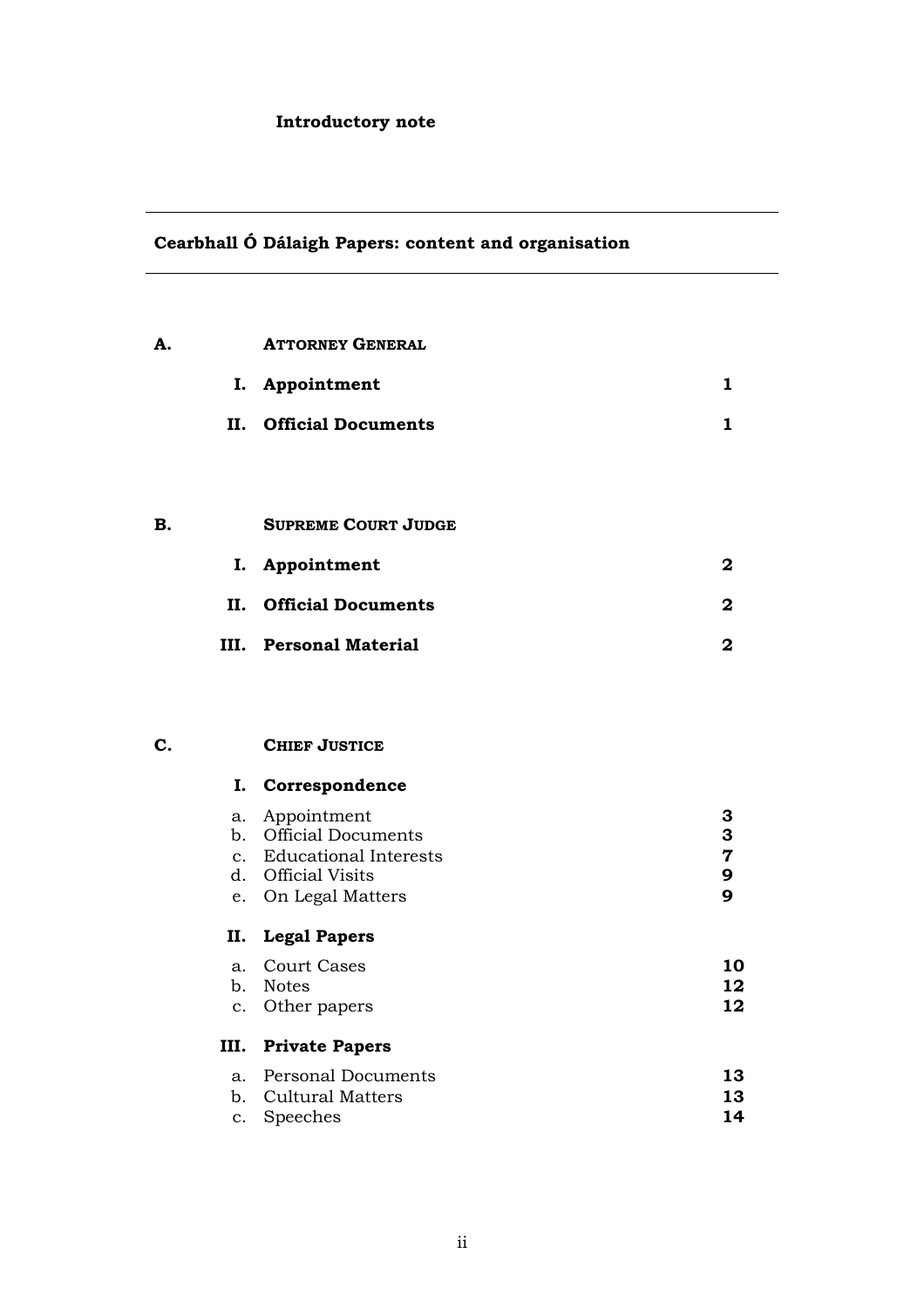### **D. EUROPEAN COURT JUDGE**

#### **I. Correspondence**

| II. Private Papers       |    |
|--------------------------|----|
| d. Official Publications | 16 |
| c. General Concerns      | 16 |
| b. Official Matters      | 16 |
| a. Appointment           | 14 |
|                          |    |

| a. Personal Material | 18 |
|----------------------|----|
| b. Notes             | 18 |

#### **E. THE PRESIDENCY**

# **I. Correspondence** a. Nomination and Election **19** b. Presidential Business **19** c. Contemporary Issues **20 II. Private Papers** a. General **20**

| a. uenerai  | ZU |
|-------------|----|
| b. Personal | 21 |
| c. Cultural | 21 |
| d. Notes    | 21 |
|             |    |

# **F. EMERGENCY POWERS BILL I. Proposals for Emergency Powers Legislation 22 II. Notes 22 III. Memoranda 23**

| G. | <b>RESIGNATION</b> |  |
|----|--------------------|--|
|    |                    |  |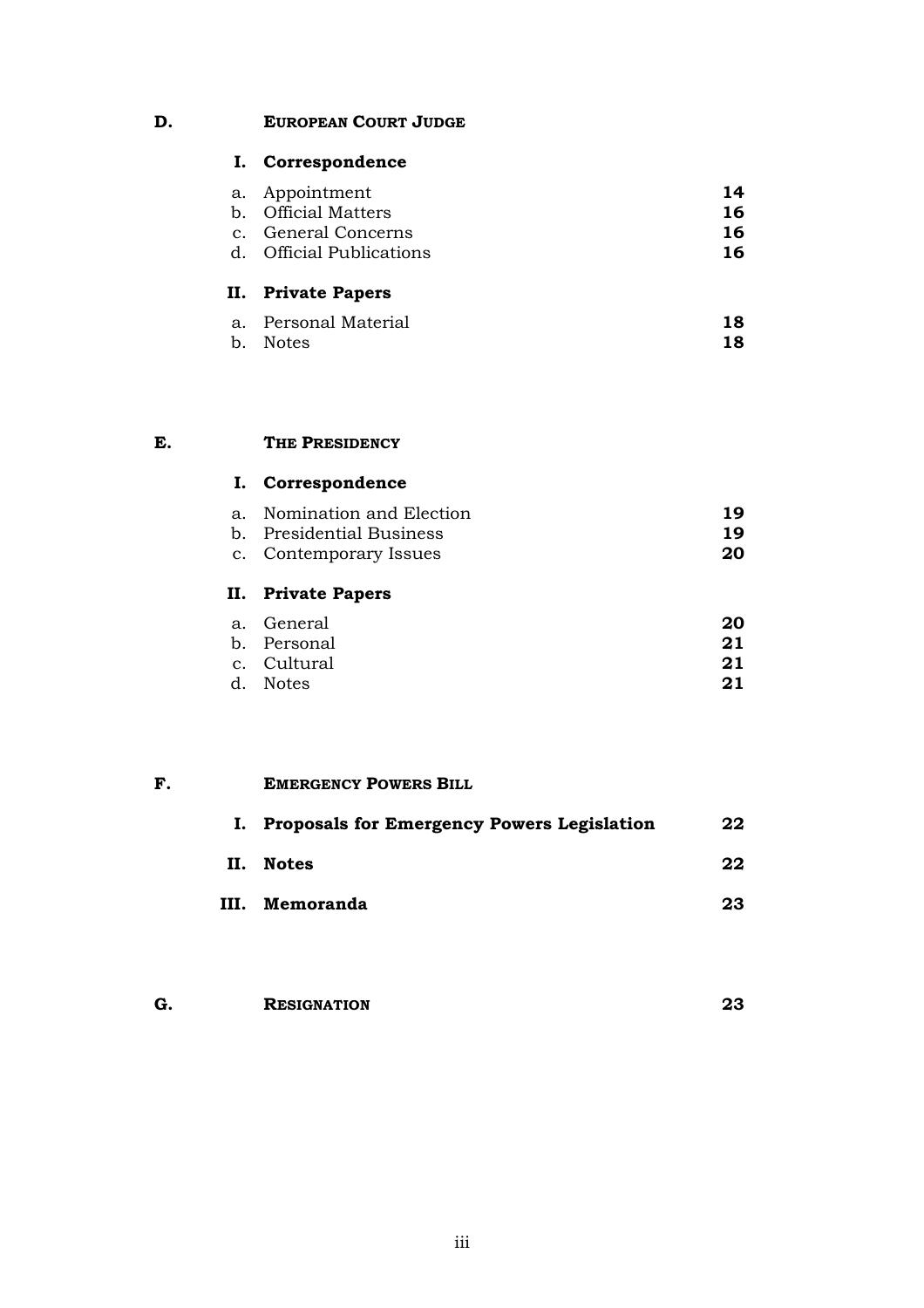## **H. RETIREMENT**

|    |                | I. Correspondence                                                          |    |
|----|----------------|----------------------------------------------------------------------------|----|
|    | a.             | Personal Material                                                          | 25 |
|    |                | b. Notes                                                                   | 25 |
|    |                | c. Memoranda                                                               | 26 |
|    |                | II. Visit to China                                                         | 26 |
| J. |                | <b>DEATH</b>                                                               | 27 |
| K. |                | <b>INTERESTS AND CONCERNS</b>                                              |    |
|    |                | I. Capital Punishment                                                      | 28 |
|    | П.             | <b>Pere Pire (Displaced Persons) Society</b>                               |    |
|    | a.             | Correspondence                                                             | 28 |
|    |                | b. Notes                                                                   | 28 |
|    |                | c. Related Printed Material                                                | 29 |
|    |                | d. Photographs                                                             | 29 |
|    |                | III. Cheshire Homes (Irish Trust)                                          | 29 |
|    |                | IV. Civil Rights                                                           | 30 |
|    |                | V. Irish Folklore Commission                                               | 30 |
|    |                | VI. Cultural Relations Committee, Department of<br><b>External Affairs</b> | 30 |
|    |                | VII. Seán Ó Riada Foundation                                               | 31 |
|    | VIII.          | Genealogy                                                                  | 31 |
|    | IX.            | <b>Irish United Nations Association</b>                                    |    |
|    | a.             | Correspondence                                                             | 32 |
|    | b.             | <b>Printed Matter</b>                                                      | 32 |
|    | Х.             | <b>Irish National Council on Alcoholism</b>                                |    |
|    | a.             | Correspondence                                                             | 32 |
|    | b.             | <b>Notes</b>                                                               | 32 |
|    | $\mathbf{c}$ . | <b>Printed Matter</b>                                                      | 33 |
|    | Х.             | <b>Amnesty International</b>                                               | 33 |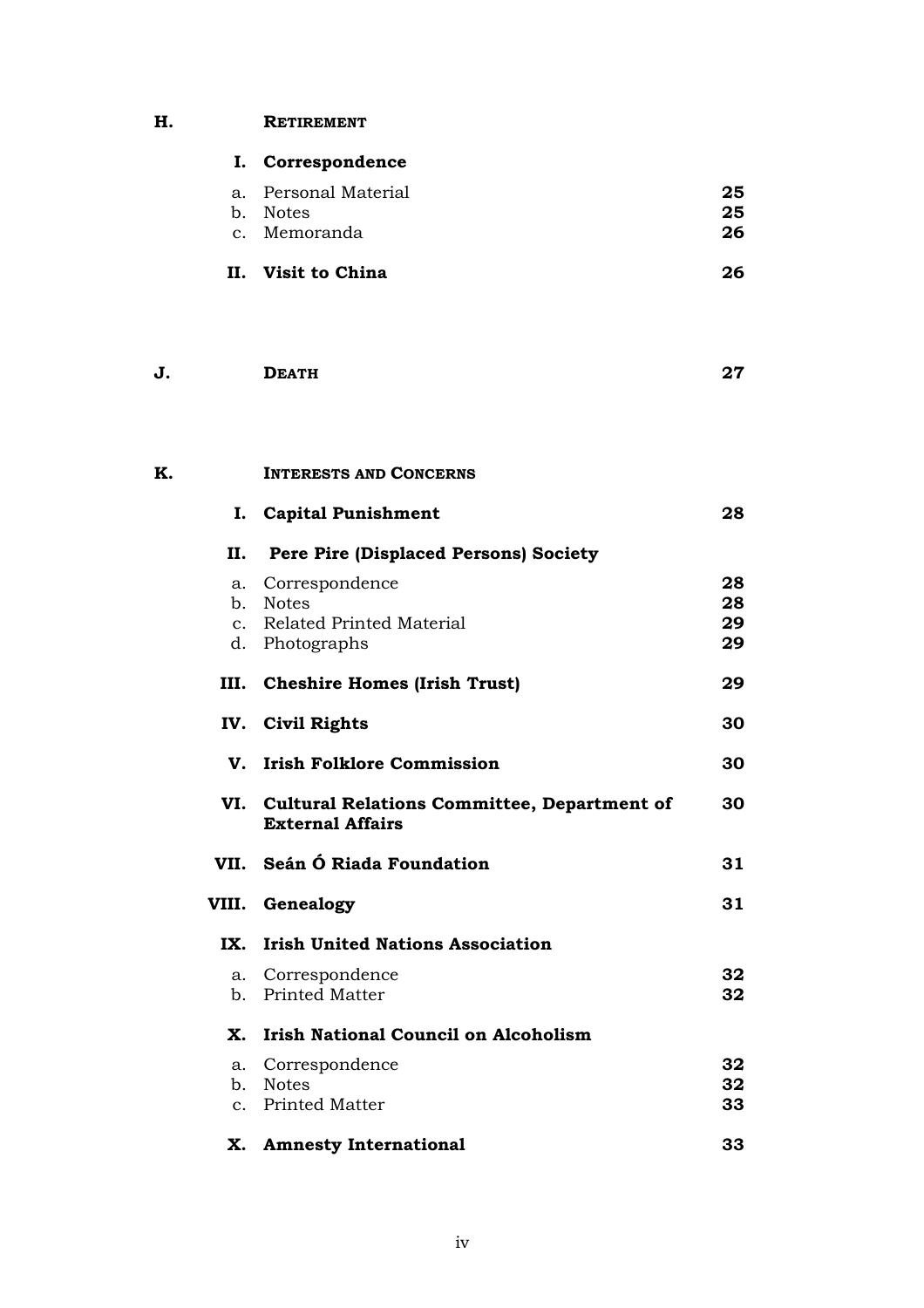|       | XII. King's Inns Library                |          |
|-------|-----------------------------------------|----------|
|       | a. Correspondence<br>b. Printed Matter  | 34<br>34 |
| XIII. | <b>Chester Beatty Library</b>           | 35       |
| XIV.  | The Irish Council for Overseas Students | 35       |
|       | XV. The National Theatre Society Ltd.   | 35       |
|       | XVI. Gate Theatre                       | 36       |
| XVII. | <b>Olympia Theatre</b>                  | 36       |

| L. | <b>DIARIES</b>        | 37 |
|----|-----------------------|----|
| М. | <b>PRESS CUTTINGS</b> | 38 |

| N<br><b>PHOTOGRAPHS</b> | 2C |
|-------------------------|----|
|-------------------------|----|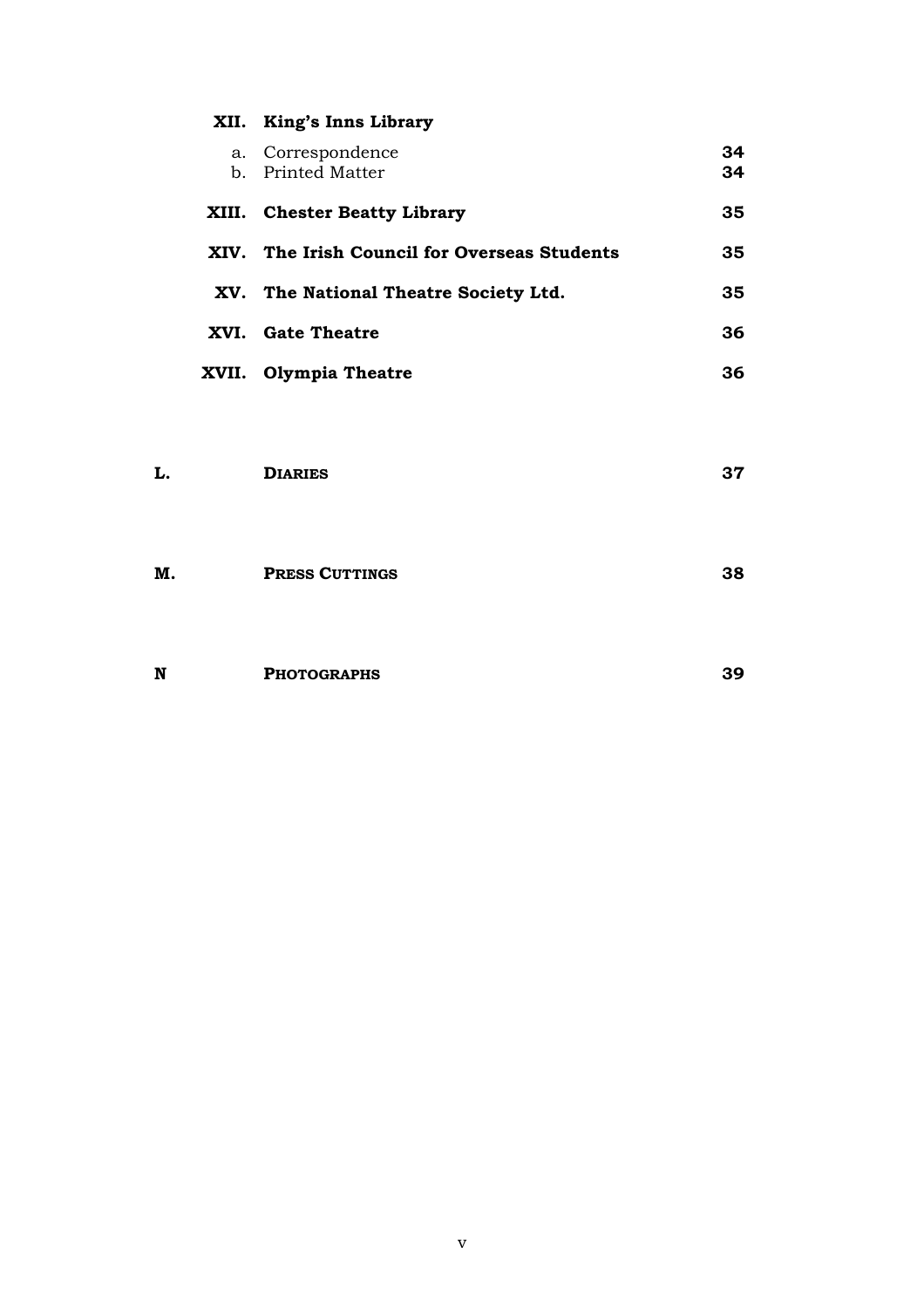#### **INTRODUCTORY NOTE**

This collection was donated to University College, Dublin by Bean Uí Dálaigh, wife of Cearbhall Ó Dálaigh in two parts, the 1st on 26 September 1980 and the 2nd on 24 April 1981.

Cearbhall Ó Dálaigh was born on 12 February 1911, son of Risteárd and Una Ó Dálaigh (née Dhroighneain). He was educated in the Christian Brothers School, Synge Street, Dublin, at University College Dublin and at the Kings Inns, Dublin, where he received his Batchelor of Arts and Law degrees respectively. In 1968 he was conferred with an honorary doctorate (LL.D) by Trinity College Dublin. While working as Irish Editor of the *Irish Press* (1931-1940) he was called to the Bar (1934) and appointed Senior Counsel (1944) and Attorney General (1946-1948; 1951-1953). Following this period he became a Judge of the Supreme Court until 1963 when he was appointed Chief Justice (1963-1973). His last legal post was that of Judge of the Court of Justice of the European Communities in Luxembourg.

His nomination as President of Ireland was the apex of a career which had moved inexorably upwards. It was, however, also to become the virtual culmination of a public life which had spanned more than 40 years.

From the introduction of the Emergency Powers Bill a controversial period ensued which resulted in his resignation from the presidency and his relative withdrawal from public life, with the notable exception of his visit to China.

The early part of the collection provides evidence of the affairs of the Irish Judiciary, and documents both internal administrative procedure and Court cases. The notes and background material included in this subsection, such as those on extradition, offer an insight into one of the processes by which a Judge in the Supreme Court arrives at a decision in an appeal.

While documentation on the functions of the European Community Court is limited, the procedure involved in the formation of a cabinet to assist the Irish delegate to the European Judiciary is included. The initial correspondence regarding his appointment reveals a certain pattern of official government behaviour towards Cearbhall Ó Dálaigh which recurs in the period of presidency.

Apart from the correspondence received during his term as President of Ireland, his notes from this period offer a personal insight into Cearbhall Ó Dálaigh's conception of the responsibility invested in him as Head of State, and the role of the government and its representatives.

The kidnapping of Dr. Tiede Herrema illustrates his belief that no government should 'compromise to blackmail' and that as President, his possible death, as a substitute hostage, would serve to 'vindicate Ireland's honour'.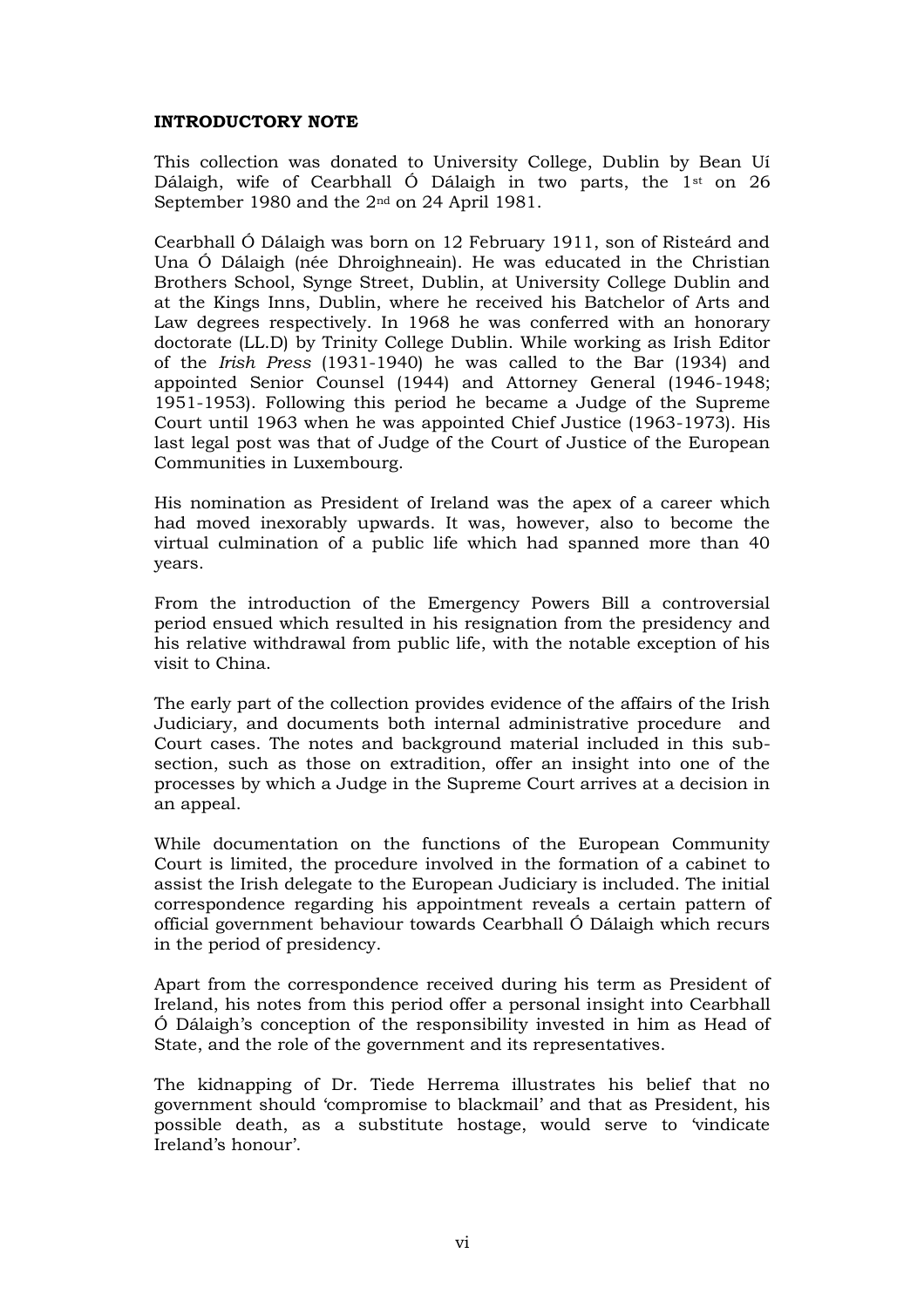Correspondence received on the introduction and passing of the Emergency Powers Bill illustrates a section of public opinion on the matter. Again, his notes from the period reveal the affair as it evolved and reflections of the President on the situation.

The resignation of Cearbhall Ó Dálaigh, particularly in the light of his commitment to the presidential office, was an enormous step, taken only after full consideration of the related factors. In spite of a mass of correspondence urging him to stand for re-nomination his decision to leave public life remained unaltered and he retired to his home in Sneem, Co. Kerry.

Apart from legal and presidential offices, the collection documents various aspects of a wide spectrum of activities which have been included under the term 'culture'.

During the course of his life Cearbhall Ó Dálaigh's correspondence on literary, artistic and musical topics forms a thread which binds together the various sections of his career. There is correspondence, for example, from his chairmanship of the Cultural Relations Committee, with Austin Clarke and Kate O'Brien. Also documented are the activities of the National Theatre Society including a letter from Ulick O'Connor, requesting Judge Ó Dálaigh to intervene in the controversy surrounding Tomás MacAnna and the directorship of the Abbey Theatre.

Charitable organisations in which Cearbhall Ó Dálaigh was active and whose establishment and functions are documented are Pére Pire: Aid for Displaced Persons, and the Cheshire Homes Trust (Int.). (see the appendix to this note for a list of posts and outline of other positions).

The collection has been arranged according to the posts held by Cearbhall Ó Dálaigh, from Attorney General to the President of Ireland. Following the section on his retirement from public office is material relating to his interests.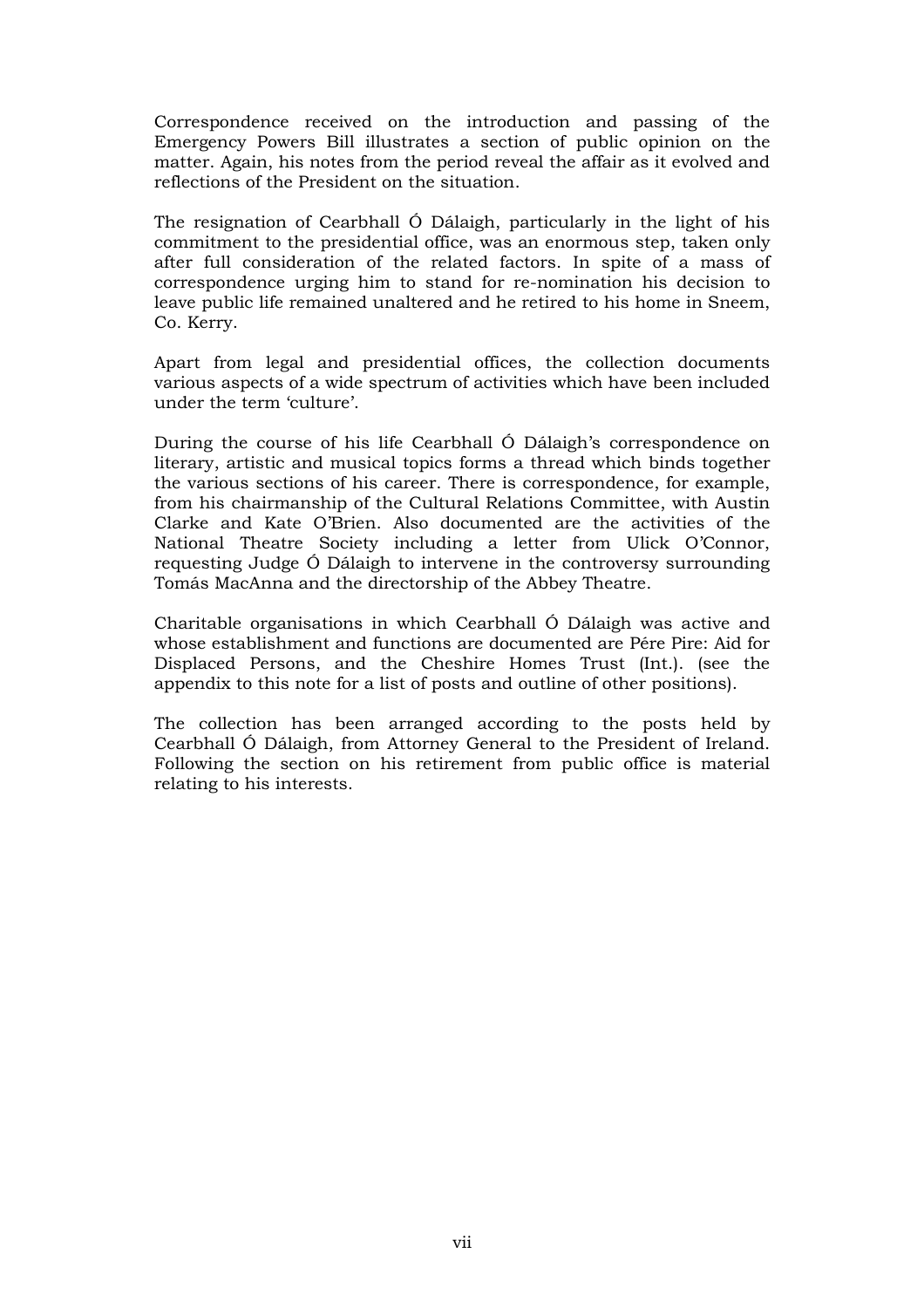### **APPENDIX**

| w<br>۰. |
|---------|
|---------|

12 February 1911

| Degrees:  | Batchelor of Arts, University College, Dublin<br>Batchelor of Law, Kings Inns, Dublin<br>Doctor in Law, Trinity CollegeCommendatore al<br>Merito (Italy)                                                                           |                                                                               |
|-----------|------------------------------------------------------------------------------------------------------------------------------------------------------------------------------------------------------------------------------------|-------------------------------------------------------------------------------|
| Honorary: | Member of the Royal Irish Academy<br>Fellow of the Royal Academy of Medicine<br>Life Member of the Council of State                                                                                                                |                                                                               |
| Married:  | Mairin Mic Dhiarmada 1934                                                                                                                                                                                                          |                                                                               |
| Posts:    | Irish Editor, Irish Press<br>Called to the Bar<br>Senior Counsel<br><b>Attorney General</b><br>Judge of the Supreme Court<br>Chief Justice<br>Judge of the Court of Justice of the European<br>Communities<br>President of Ireland | 1931-40<br>1934<br>1944<br>1946-48; 1951-3<br>1953<br>1963<br>1973<br>1974-76 |
|           | Cultural Relations Committee, Department of<br><b>External Affairs</b><br>Committee of Taxation on Industry<br>Commission on Income Taxation<br>Commission on Higher Education                                                     | 1947-48; 1953;<br>1957-72<br>1957<br>1957<br>1960-67                          |
|           | Cheshire Homes Foundation (Irl.)<br>Council for Overseas Students<br>Irish National Council on Alcoholism<br>Pére Pire : Displaced Persons Associations(Irl.)                                                                      |                                                                               |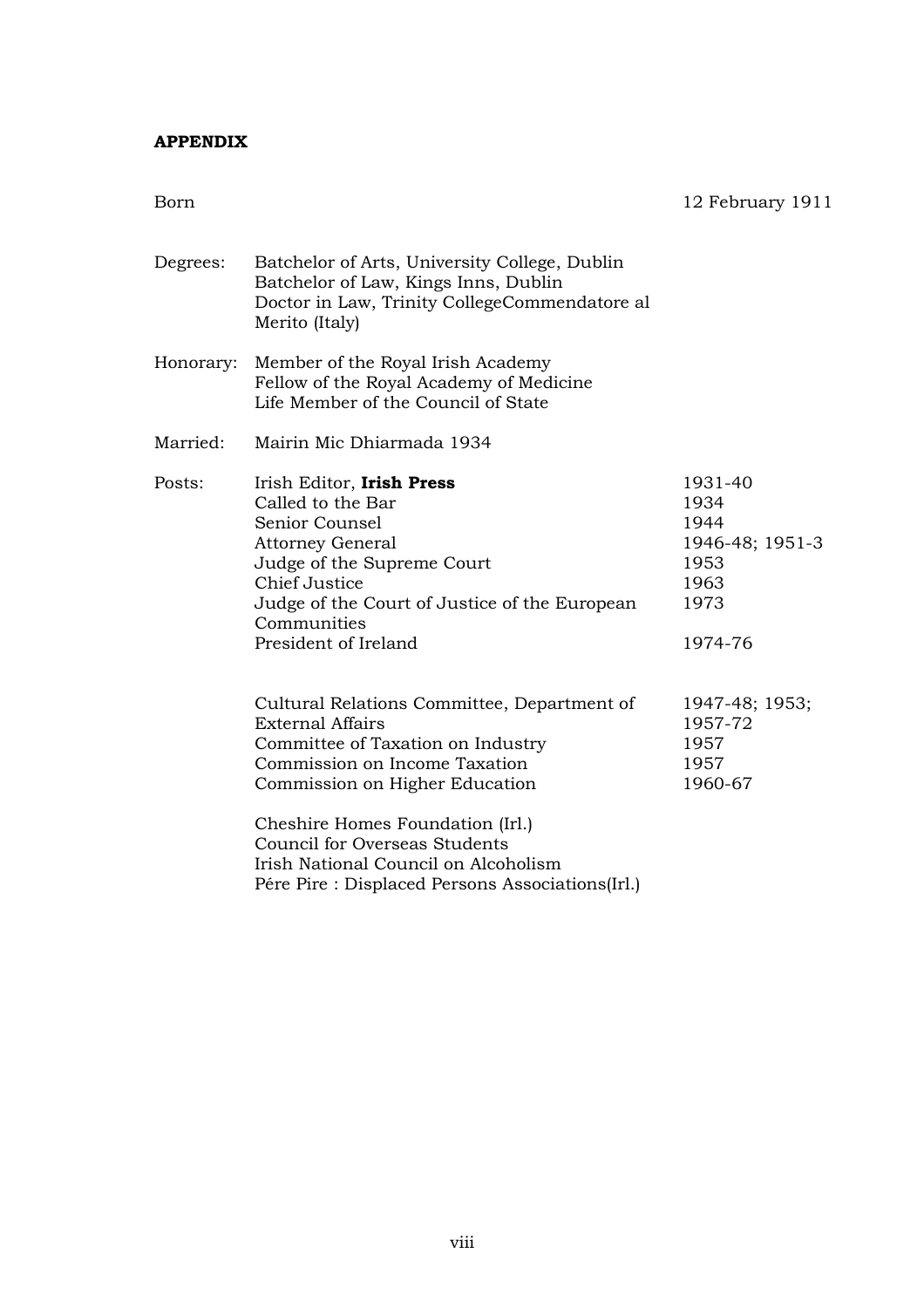### **A. ATTORNEY GENERAL**

### **I. Appointment**

**1** 1-2 May 1946 Congratulatory letters received on his appointment as Attorney General including good wishes from Mr Justice James Murnaghan, Supreme Court.  $(1$  May 1946)

#### **II. Official Documents**

**2** 1947-8 British Nationality Bill (1947) Draft and copy communications on the Bill with handwritten amendments and notes by the Attorney General, and associated memoranda and reports. 130pp

**2a** 1947-8 Drafts of the Presidential (International Powers and Functions) Bill (1947) 16pp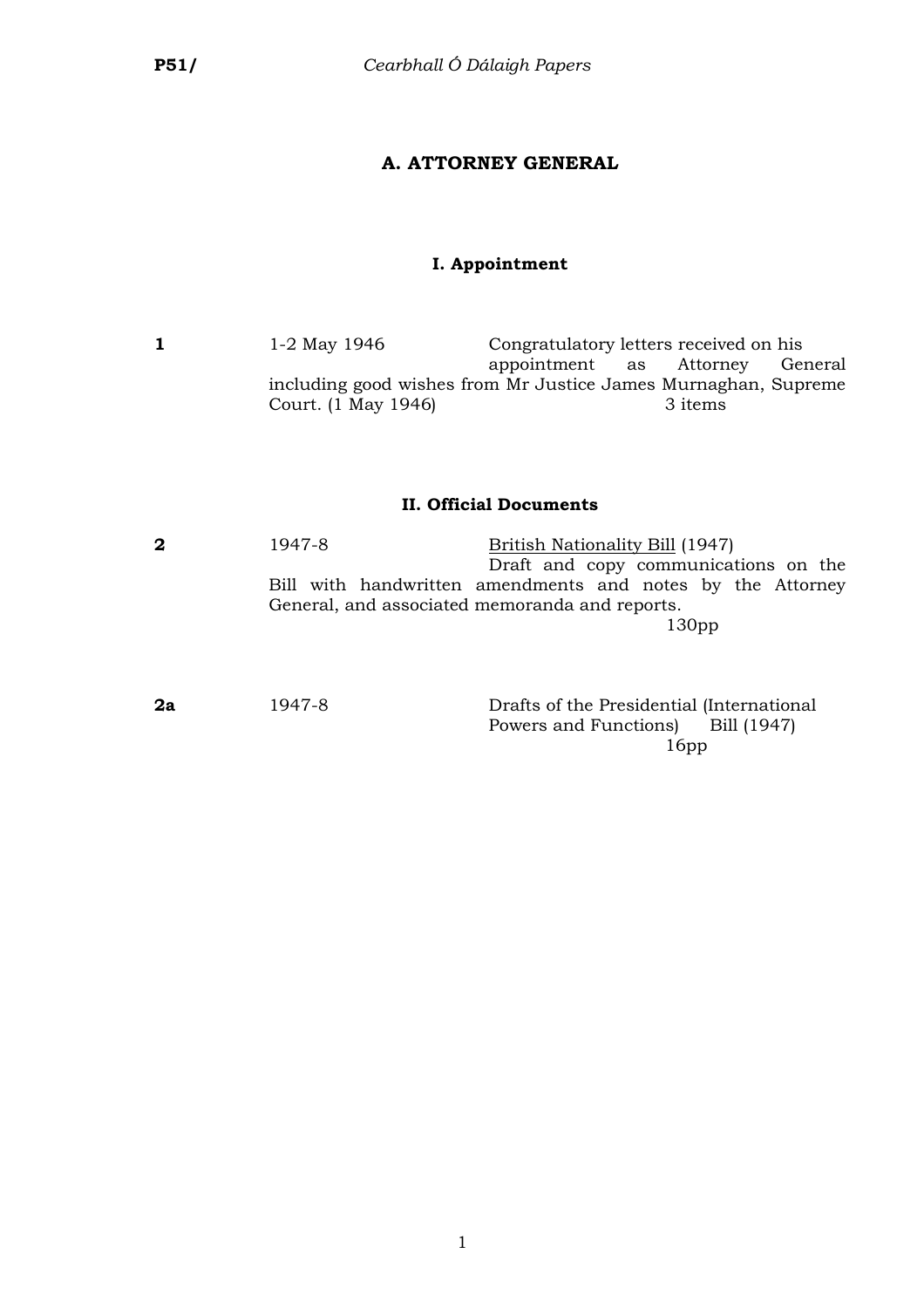#### **B. SUPREME COURT JUDGE**

### **I. Appointment**

**3** 11 July- Congratulatory letters received on his 14 December 1953 appointment to the post of Supreme Court Judge. Includes letters from Dan Breen T.D.(13 July 1953) and Cahir Davitt, High Court Judge (13 July 1953). 21 items

#### **II. Official Documents**

- **4** 11 July 1952 Copy of a letter from P.J. Brennan, Bureau of Military History, to Conor A. Maguire, Chief Justice, acknowledging his evidence in connection with Republican Courts in 1920-21 and enclosing a bound copy of the statements received. 2 items
- **5** 16 May 1957 Letter from Oscar Traynor, Minister for Justice, to Conor A. Maguire Chief Justice enclosing a report conducted by Justice Thomas Teevan into the professional conduct of Michael Lennon, District Justice. 2 items

| 6 | 6 April 1961-            | Superior Court Rules Committee             |
|---|--------------------------|--------------------------------------------|
|   | 21 November 1962         | correspondence concerning the revision of  |
|   |                          | Superior Court Rules with the intention of |
|   | eliminating 'dead wood'. | 3 items                                    |

#### **III. Personal Material**

**7** 28 August 1951-<br>6 March 1963 **1963** topics including a loan bond (27 topics including a loan bond (27 August 1951), information on the Thomas Davis Statute (1 May 1959), and a booklet sent by Dr. P. Higgens, Cambridge entitled *Wright v Fitzgerald Revisited* (13 July 1962). 21 items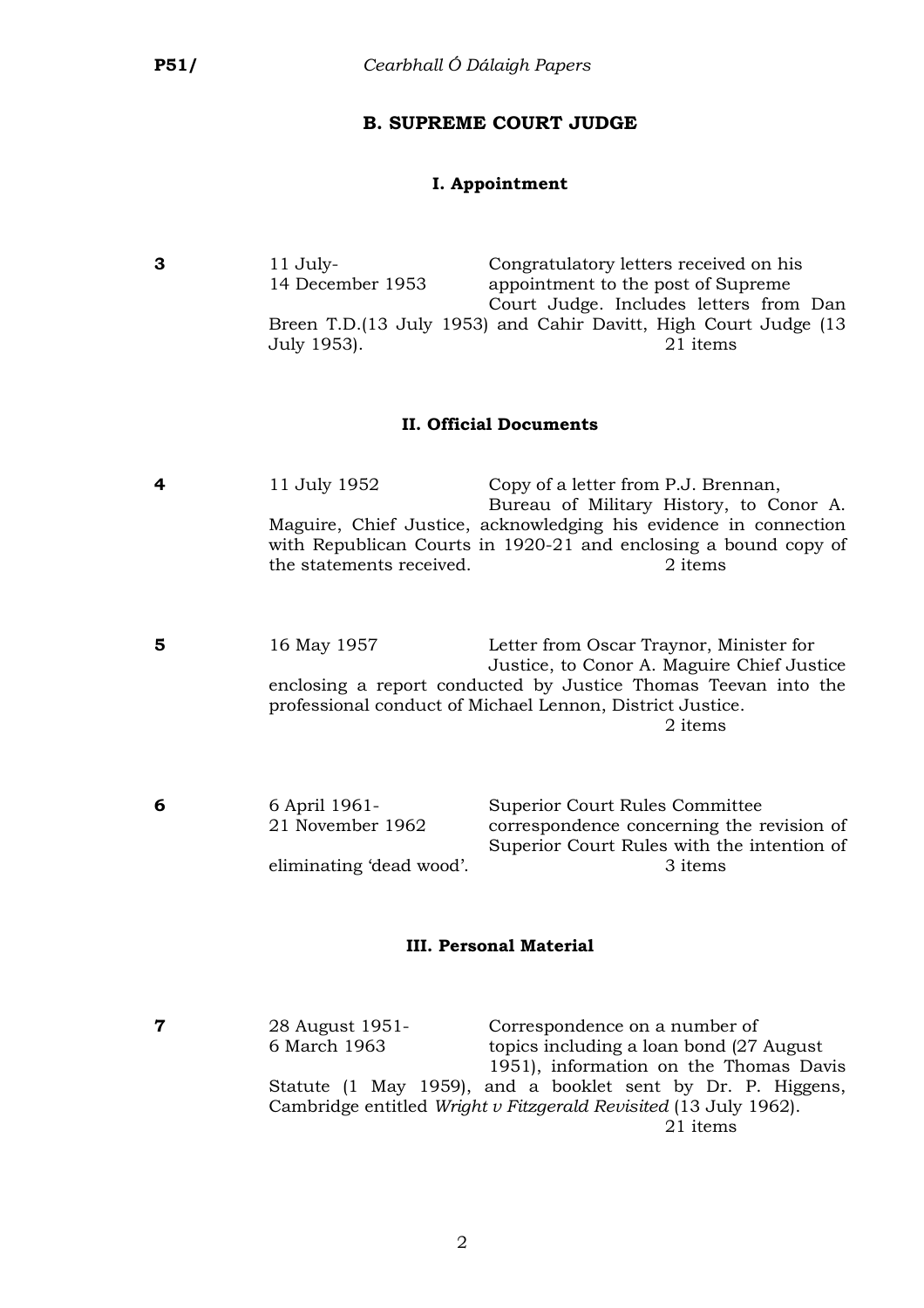### **C. CHIEF JUSTICE**

### **I. Correspondence**

### **a. Appointment**

| 8 | December 1961-<br>January 1962 | Congratulatory letters received on his<br>appointment to the post of Chief Justice.<br>153 items              |
|---|--------------------------------|---------------------------------------------------------------------------------------------------------------|
| ą | December 1961                  | Folder of congratulatory<br>telegrams<br>received on appointment to the post of<br>Chief Justice.<br>44 items |

### **b. Official Documents**

- **10** 18 December 1961 Letter from C.Cremin, Department of External Affairs concerning the form of welcome to be extended to Dr Nyerere, Prime Minister of Tanganyika. In Irish. 1 item
- **11** 10-14 January 1962 Letter from H. Horgan Turner concerning Judge Ó Dálaigh's membership of the International Bar Association. Included is a receipt of subscription and a draft of his speech at the I.B.A. Council Meeting. 3 items
- **12** 2 February 1962 Copy of letter from E.E.C. Micks, S.C., Shankill, Co. Dublin concerning the mode of address to the Superior Courts, in particular the use of 'My Lord'. 1 item
- **13** 21 November 1963 Letter from Cahir Davitt, High Court Judge, on the question of whether or not a Garda in Court should sit or stand. 1 item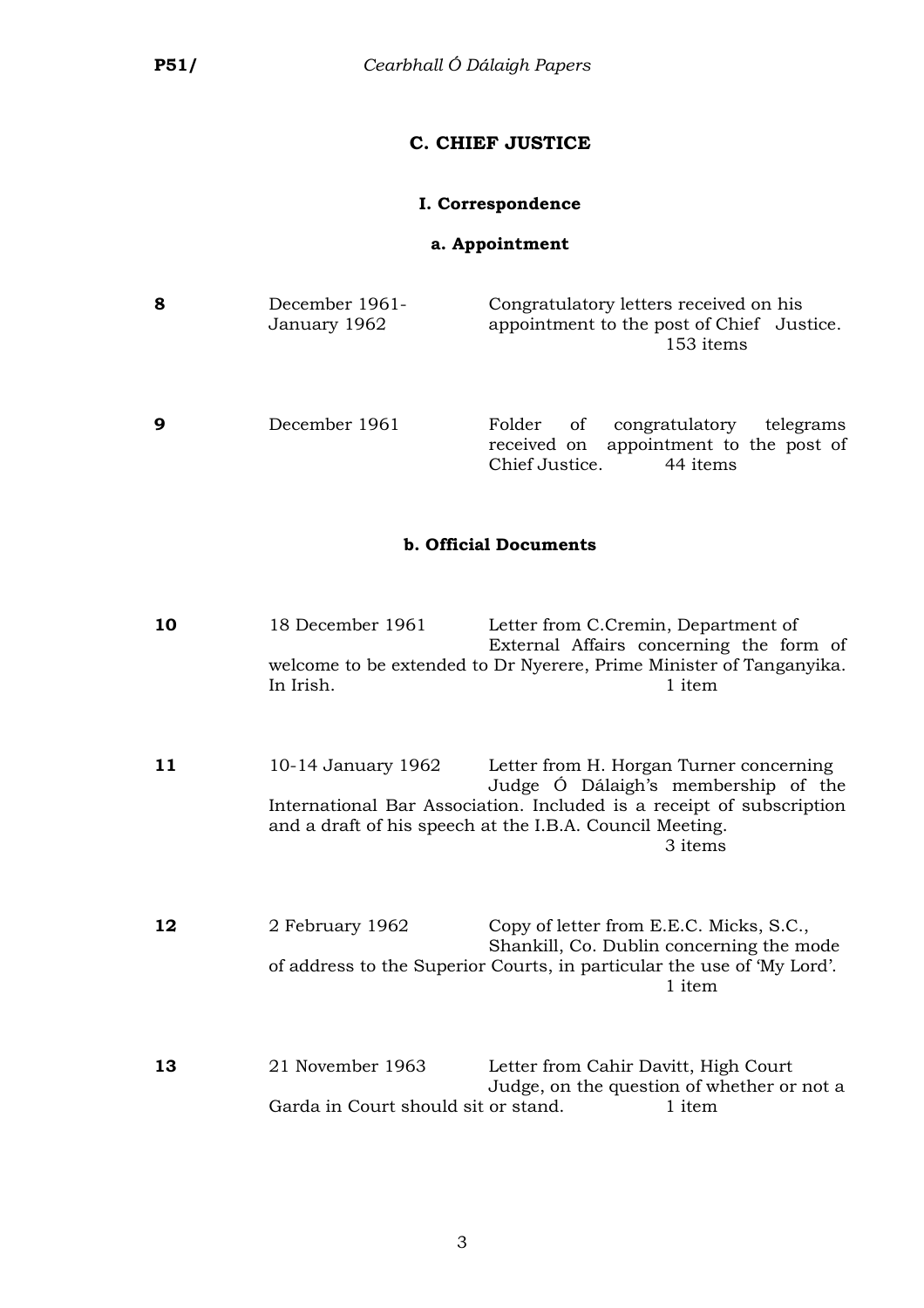| P51/ | Cearbhall Ó Dálaigh Papers                                   |                                                                                                                                                                                                                                                                                                 |
|------|--------------------------------------------------------------|-------------------------------------------------------------------------------------------------------------------------------------------------------------------------------------------------------------------------------------------------------------------------------------------------|
| 14   | 1963                                                         | Memorandum from the Judges of the<br>Supreme Court concerning the Law<br>1 item<br>Reports.                                                                                                                                                                                                     |
| 15   | 8 June 1965<br>trespassed on their field of interest.        | Letter from Kevin C. McCourt, Director<br>General, R.T.E., concerning a press report<br>issued by the National Union of Journalists, Dublin Radio Branch,<br>claiming that in the course of a programme Judge O Dálaigh<br>1 item                                                               |
| 16   | 24 November 1966<br>hospital.                                | Letter from Seamus Dillon, High<br>Court Judge, on legal matters including<br>the issue of Grants of Probate when the executor is in a mental<br>1 item                                                                                                                                         |
| 17   | 18 November 1966                                             | Copy of letter from P. Berry, Department<br>of Department of Justice, to the Registrar,<br>Supreme Court, enclosing a copy of Heads of Courts legislation for<br>submission to the Chief Justice and other Supreme Court Judges.<br>2 items                                                     |
| 18   | 9 February 1967<br>memo of $21/12/1966$ on these complaints. | Letter from Brian Lenihan, Minister<br>for Justice, concerning complaints about<br>delays in making available copy judgements of the Supreme Court<br>and also the absence there of equipment for recording of oral<br>judgements. Enclosed is an extract from Law Reporting Council<br>3 items |
| 19   | 6 March 1967<br>the Income Tax Bill 1966.                    | Notice to the Council of State of a<br>meeting to discuss the constitutionality of<br>1 item                                                                                                                                                                                                    |
| 20   | 11 April 1967                                                | Letter from Sean Flanagan, Office of<br>the Minister for Health, regarding the<br>proposal to form a co-ordinating committee to avoid possible<br>duplication in provision North and South of the Border.<br>1 item                                                                             |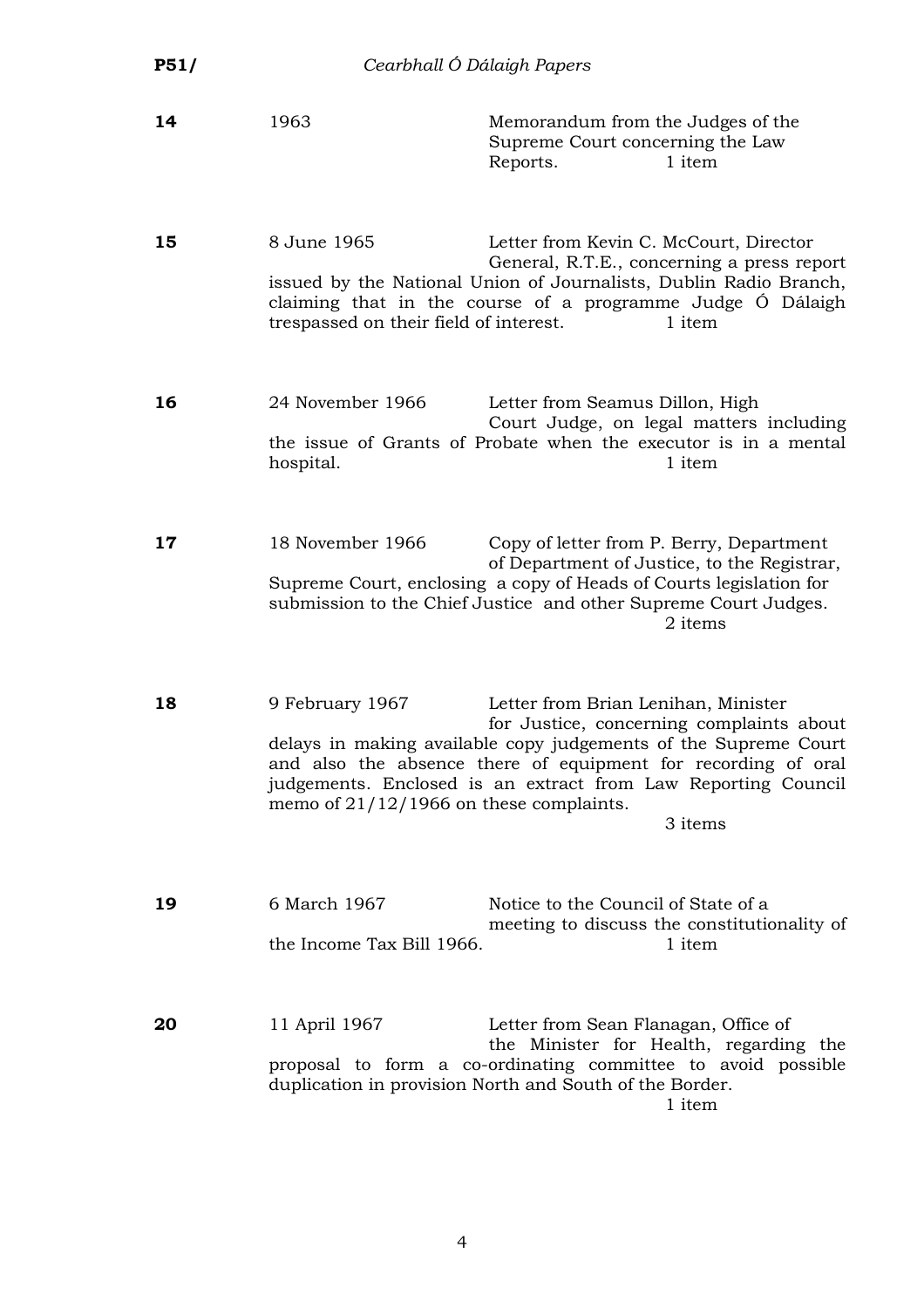| P51/ | Cearbhall Ó Dálaigh Papers                                          |                                                                                                                                                                                                                                         |
|------|---------------------------------------------------------------------|-----------------------------------------------------------------------------------------------------------------------------------------------------------------------------------------------------------------------------------------|
| 21   | 20 April 1962                                                       | Original and copy of a letter from<br>Cecil Lavery, High Court Judge, regarding<br>proposals to expel him from his post on age grounds.<br>2 items                                                                                      |
| 22   | 20 December 1968<br>the first meeting of the First Dáil Éireann.    | Notice to the Council of State of a<br>meeting to discuss the presidential<br>address to the Houses of the Oireachtas on the 50 <sup>th</sup> anniversary of<br>1 item                                                                  |
| 23   | 21 December 1968<br>stamp issues. In Irish.                         | Letter from Sean Mhaolalaigh, Private<br>Secretary, Department of Posts &<br>Telegraphs, regarding the use of the accent on the E of 'Eire' on<br>1 item                                                                                |
| 24   | 9 January 1969<br>signing of the Succession Act Rules.              | Letter from John Kenny, Donnybrook,<br>Dublin, regarding his opposition to the<br>1 item                                                                                                                                                |
| 25   | 18 November 1969<br>association of High Court Judges.               | Letter from John Kenny, Dublin,<br>concerning<br>the<br>foundation<br>οf<br>an<br>1 item                                                                                                                                                |
| 26   | 11 March 1970<br>the District Court Judge's reaction. (11 May 1969) | Letter from Colm Condron, Attorney<br>General, concerning the withdrawal by the<br>Attorney General of charges in a case before Cork District Court.<br>Included are copies of newspaper cuttings on the decision, reporting<br>2 items |
| 27   | 18 March 1970                                                       | Letter from A.A. Norton, Consulate<br>General of Finland, enclosing a copy of<br>Ambassador von Numers's letter about Kivi's Seven Brothers.<br>2 items                                                                                 |

**28** Ghost number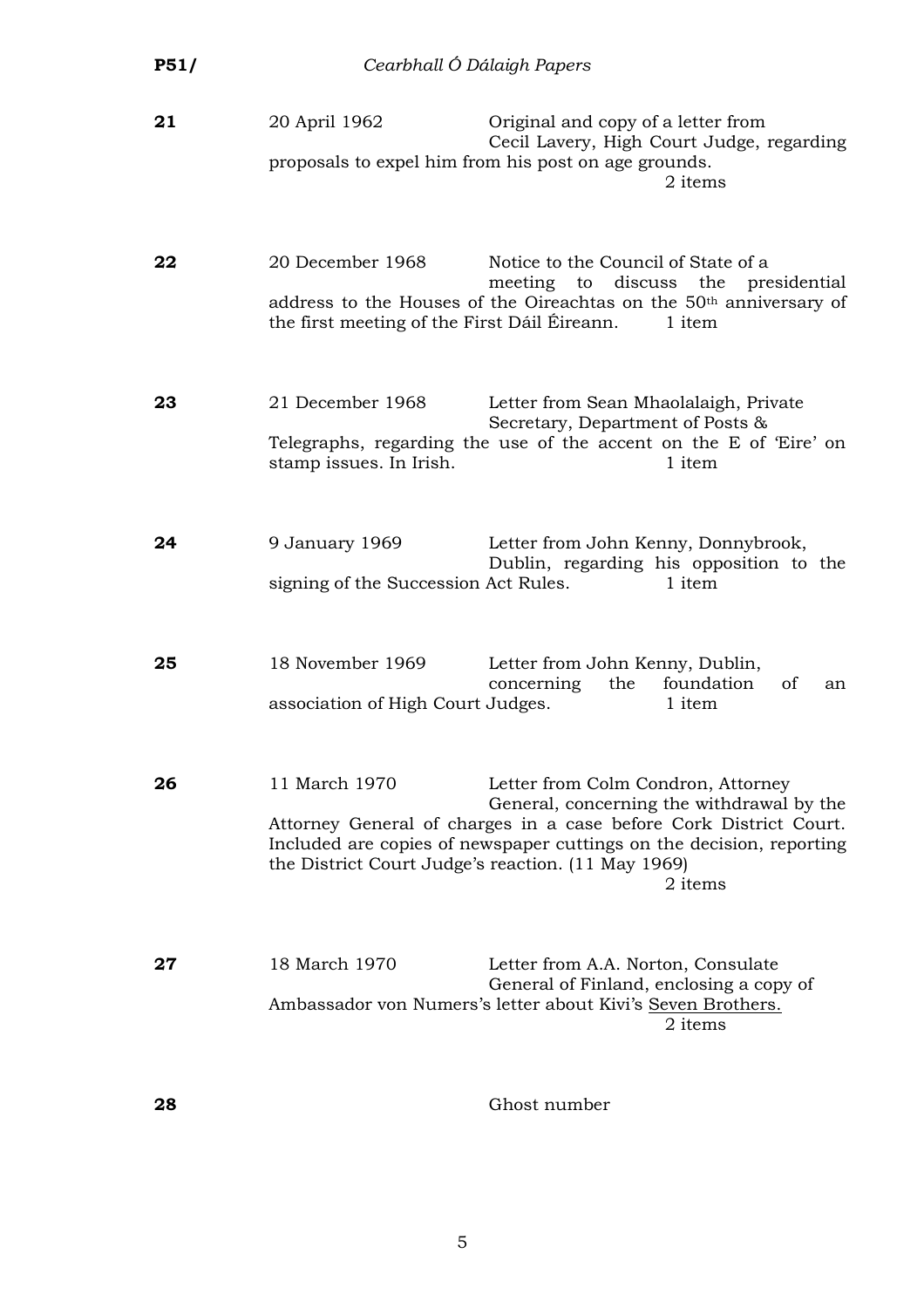| P51/ | Cearbhall Ó Dálaigh Papers                                          |                                                                                                                                                                                                                                                                                                                |
|------|---------------------------------------------------------------------|----------------------------------------------------------------------------------------------------------------------------------------------------------------------------------------------------------------------------------------------------------------------------------------------------------------|
| 29   | 2-29 November 1971                                                  | Correspondence covering proposed<br>changes in the Taxing Masters'<br>accommodation to make room for the Circuit Court Judges.<br>6 items                                                                                                                                                                      |
| 30   | 18 May 1972<br>decide on Ireland's entry into the E.E.C.            | Letter from J. Mertens de Wilmars, Court<br>Justice, European<br>Community,<br>οf<br>expressing pleasure at the result of the Referendum held 10 May to<br>1 item                                                                                                                                              |
| 31   | 6 July 1972<br>Department of Local Government.                      | Letter from Dr Patrick Hillery, Minister for<br>Foreign Affairs, concerning Ó Dálaigh's<br>suggestions on the naming of the department's new building and the<br>renaming of Kildare Street. The matter has been passed to the<br>1 item                                                                       |
| 32   | 12 July 1972<br>European Community Judiciary in Perugia, Italy.     | Letter from Cathal Crowley concerning a<br>study course for members<br>of the<br>2 items                                                                                                                                                                                                                       |
| 33   | 28 July 1972                                                        | Letter from D. O'Malley Minister for<br>Justice, on the meeting of the judiciary of<br>the member countries of the E.E.C. 1 item                                                                                                                                                                               |
| 34   | 6 October 1972<br>October 1972.                                     | Letter from A. Ward, Department of<br>Justice, enclosing an invitation from M.F.<br>Lepage, First President of the Belgian Conseil d'Etat, to send an Irish<br>Representative to a meeting of the Conseil d'Etat and supreme<br>administrative courts of the E.E.C. to be held in Brussels on 19-21<br>2 items |
| 35   | 9 October 1972<br>a meeting of member states' judiciary. In French. | Letter from Robert Lecourt, President<br>European Court<br>οf<br>the<br>of Justice,<br>concerning the establishment of a new centre for the Court of<br>Justice in Luxembourg and extending an invitation to participate at<br>1 item                                                                          |

6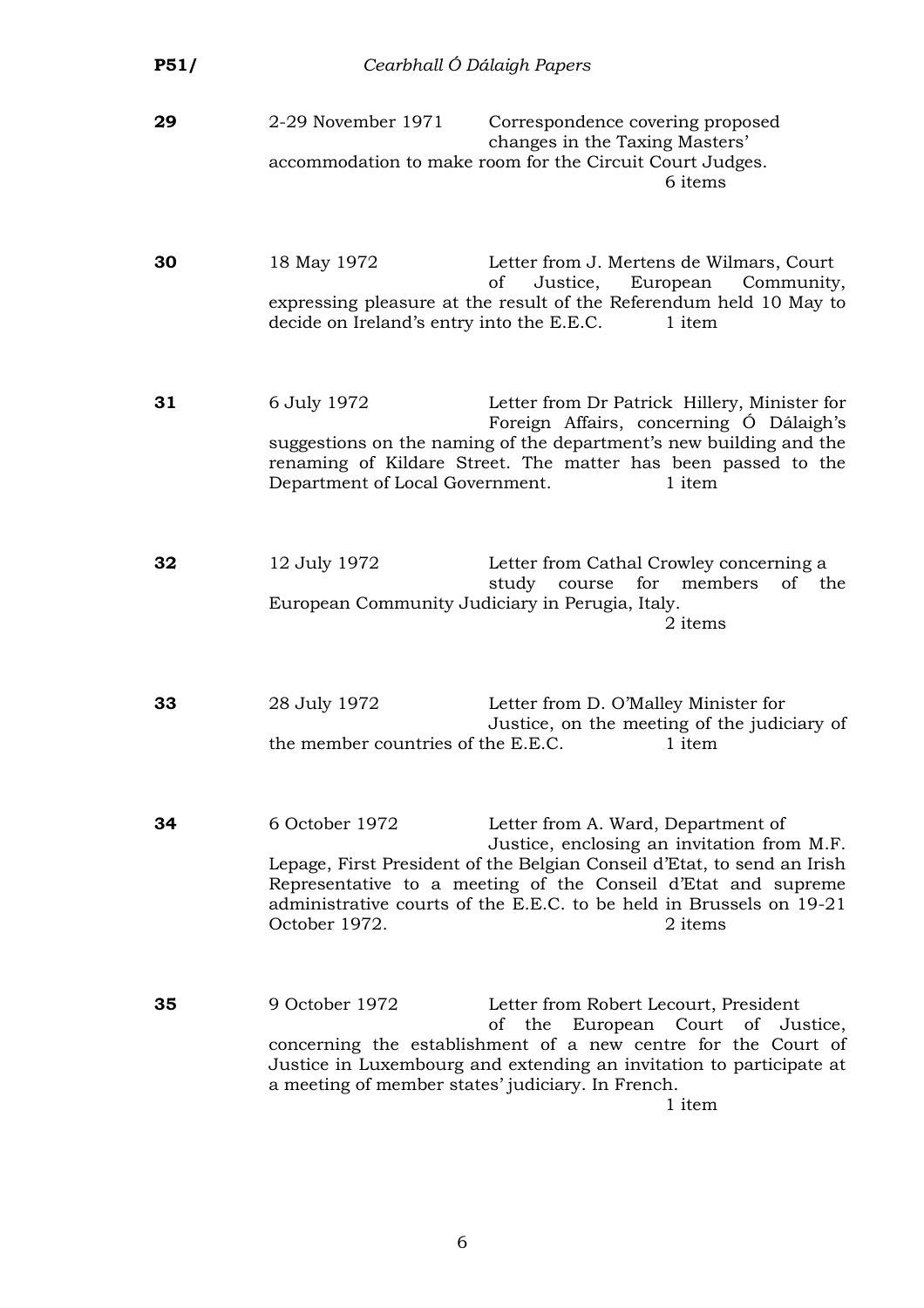| <b>P51/</b> |                                                                   | Cearbhall Ó Dálaigh Papers                                                                                                                                                                                                                                                                                                |
|-------------|-------------------------------------------------------------------|---------------------------------------------------------------------------------------------------------------------------------------------------------------------------------------------------------------------------------------------------------------------------------------------------------------------------|
| 36          | 17 November 1972<br>given to E.E.C. Judges in Ireland.            | Letter transmitting a message<br>from Robert Lecourt, President of the<br>European Court of Justice, expressing gratitude on the reception<br>1 item                                                                                                                                                                      |
| 37          | 20 November 1972<br>members of the Northern Bar to the Irish Bar. | Letter from Desmond O'Malley, Minister<br>for Justice, concerning admission<br>of<br>1 item                                                                                                                                                                                                                               |
| 38          | [1972]                                                            | Letter from Robert Richardson, a U.S.<br>citizen requesting information on<br>immigration procedure.<br>1 item                                                                                                                                                                                                            |
|             |                                                                   | c. Educational Interests                                                                                                                                                                                                                                                                                                  |
| 39          | 30 January 1963-<br>22 January 1973<br>report.                    | <b>Commission on Higher Education</b><br>Correspondence regarding the<br>establishment of the Commission,<br>οt<br>which O Dálaigh was Chairman, its operation, and reactions to its<br>14 items                                                                                                                          |
| 40          | 14 November 1972                                                  | Language Teaching: General<br>Letter from Edwin J. Cashman concerning<br>innovative educational techniques for use in language teaching.<br>1 item                                                                                                                                                                        |
| 41          | [1960]<br>and teaching methodology.                               | <b>Language Teaching: French</b><br>Documentation, mainly circular letters,<br>from the Centre de Recherche et d'Etudes pour la Diffusion du<br>Francais, Paris, providing details of the Institute's history, objective<br>8 items                                                                                       |
| 42          | May 1962-<br>November 1972                                        | <b>Legal Education Committee</b><br>Correspondence relating to the<br>question of education for the legal<br>profession, including a report, observations and a memorandum by<br>the Legal Education Committee (8 June 1971) and letters from Seán<br>MacBride. The implications for the legal profession in general, and |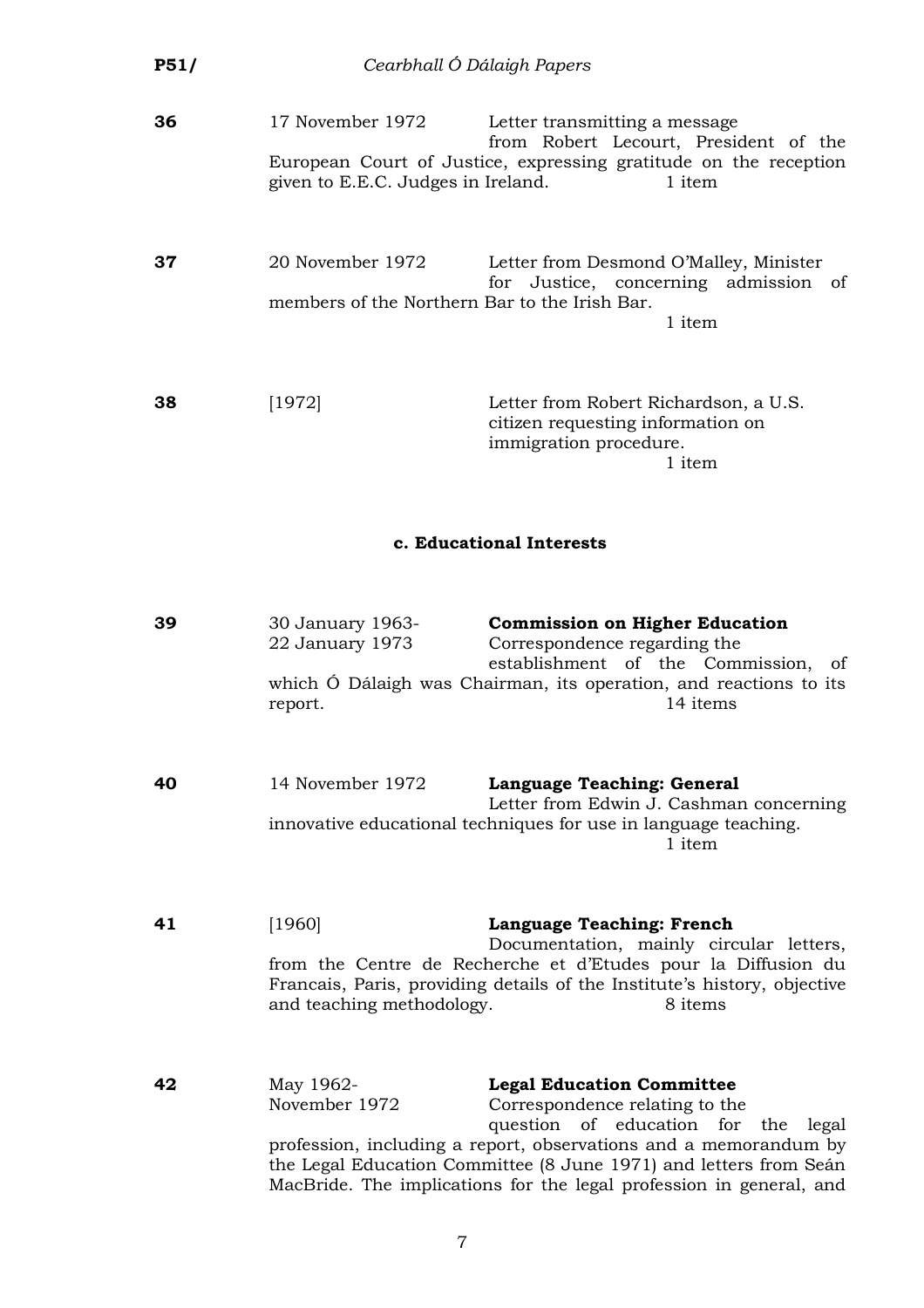| P51/      | Cearbhall Ó Dálaigh Papers                                      |                                                                                                                                                                                                                                                                                                                                                                       |
|-----------|-----------------------------------------------------------------|-----------------------------------------------------------------------------------------------------------------------------------------------------------------------------------------------------------------------------------------------------------------------------------------------------------------------------------------------------------------------|
| 42 contd. | (November 1972).                                                | legal education in particular on Ireland's entry into the European<br>Economic Community are discussed (9 May 1962, 9 September<br>1972). A copy of the address by M. Pierre Pescatore, President of the<br>European Chamber of Justice to the Irish Judiciary is also included<br>54pp                                                                               |
| 43        | July 1972-March 1973<br>Burma.                                  | United World College: correspondence on<br>the possibility of establishing a United<br>World College in Ireland, including a letter from Earl Mountbatten of<br>11pp                                                                                                                                                                                                  |
| 44        | October 1973-<br>November 1974<br>University of San Francisco.  | Law Summer Abroad Programme:<br>Correspondence on the proposal to<br>establish<br>Law<br>Summer<br>a<br>Abroad<br>Programme in University College Dublin in conjunction with the<br>7pp                                                                                                                                                                               |
| 45        | 3 February 1959-<br>26 January 1965<br>Finance.                 | <b>Income Tax Committee: Liam Barry</b><br>Correspondence concerning Liam Barry,<br>Civil Servant, formerly Secretary to the<br>Commission on Income Tax and his demotion in seniority on<br>transfer from the Department of Revenue to the Department of<br>53 <sub>pp</sub>                                                                                         |
| 46        | 1962-1965<br>planning and Social Welfare cases.                 | <b>Administrative Procedures:</b><br><b>Committee:</b> Draft of the Preliminary<br>Report by the Committee set up to establish a code of rules on which<br>administrative procedures and practices should be based and<br>exercised. It is suggested that independent Court of Appeals be<br>established for matters such as compulsory land purchase, town<br>1 item |
| 47        | February 1962-<br>14 September 1972<br>Devlin Committee Report. | <b>Judicial Salaries:</b><br>Correspondence on judicial salary<br>revision.Includes<br>rough notes on the<br>24 <sub>pp</sub>                                                                                                                                                                                                                                         |
| 48        | <b>July 1969-</b><br>March 1972                                 | <b>Michael Omo: Investigations</b><br>Correspondence concerning Michael<br>Omo, Barrister, Nigeria, including letters<br>from him on his financial situation (16 July 1969) and on the<br>Benchers Tribunal investigating the purchase of second hand wigs                                                                                                            |

8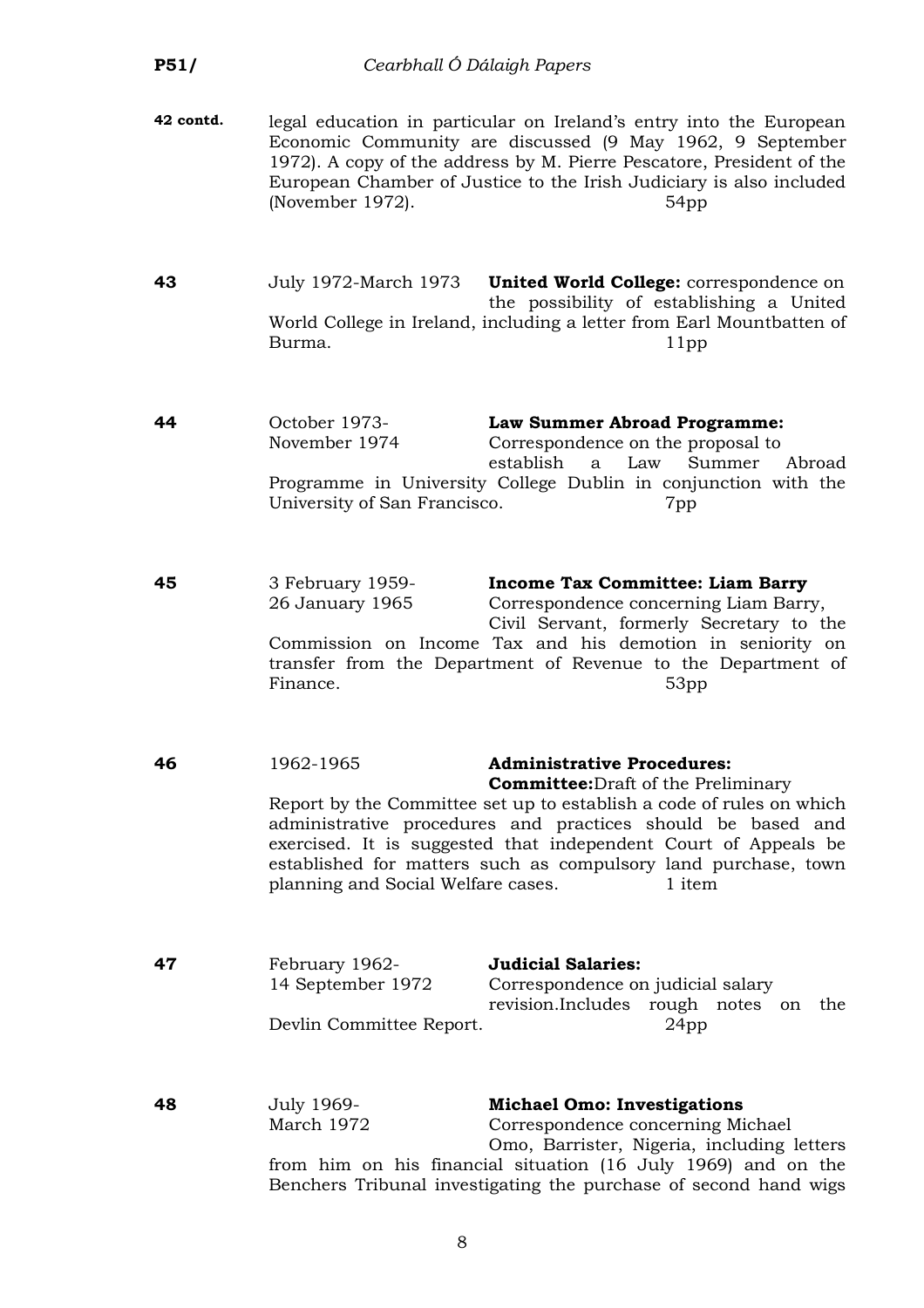| P51/                | Cearbhall Ó Dálaigh Papers                                          |                                                                                                                                                                                                                                        |  |
|---------------------|---------------------------------------------------------------------|----------------------------------------------------------------------------------------------------------------------------------------------------------------------------------------------------------------------------------------|--|
| 48 contd.           | C.J. Ó Dálaigh on Omo's behalf.                                     | and gowns. Also included is acknowledgment for a cheque paid by<br>10 <sub>pp</sub>                                                                                                                                                    |  |
|                     |                                                                     | d. Official Visits                                                                                                                                                                                                                     |  |
| 49                  | 6 July 1965-<br>27 June 1972<br>Meir. (15 August 1962).             | <b>Israel:</b> Correspondence concerning a<br>visit by Chief Justice and Mrs Ó Dálaigh<br>to Israel. Includes a letter from Golda<br>10pp                                                                                              |  |
| 50                  | 1965                                                                | <b>Israel: Notes.</b> Folder of notes and drafts<br>of speeches delivered in Israel.<br>4 items                                                                                                                                        |  |
| 51                  | $[1965-1970]$                                                       | <b>Israel: Printed Material.</b><br>Israeli newspaper article on the visit.<br>Programme of visit (annotated). Certificate in honour of trees planted<br>during the visit from the Jewish National Fund. (2 February 1970).<br>4 items |  |
| 52                  | August -<br>November 1972<br>E.E.C. appointment (20 November 1972). | Australia<br>Correspondence<br>concerning<br>an invitation extended to C. ODalaigh by<br>the Australian Government. Includes the<br>invitation (2 August 1972) and a copy of the refusal because of his<br>4pp                         |  |
| e. On Legal Matters |                                                                     |                                                                                                                                                                                                                                        |  |

**53** February-May 1962 **Diminished Responsibility Question** Correspondence concerning the proposed amendment of the current rules on insanity as a defence in criminal cases and the introduction of the concept of diminished responsibility.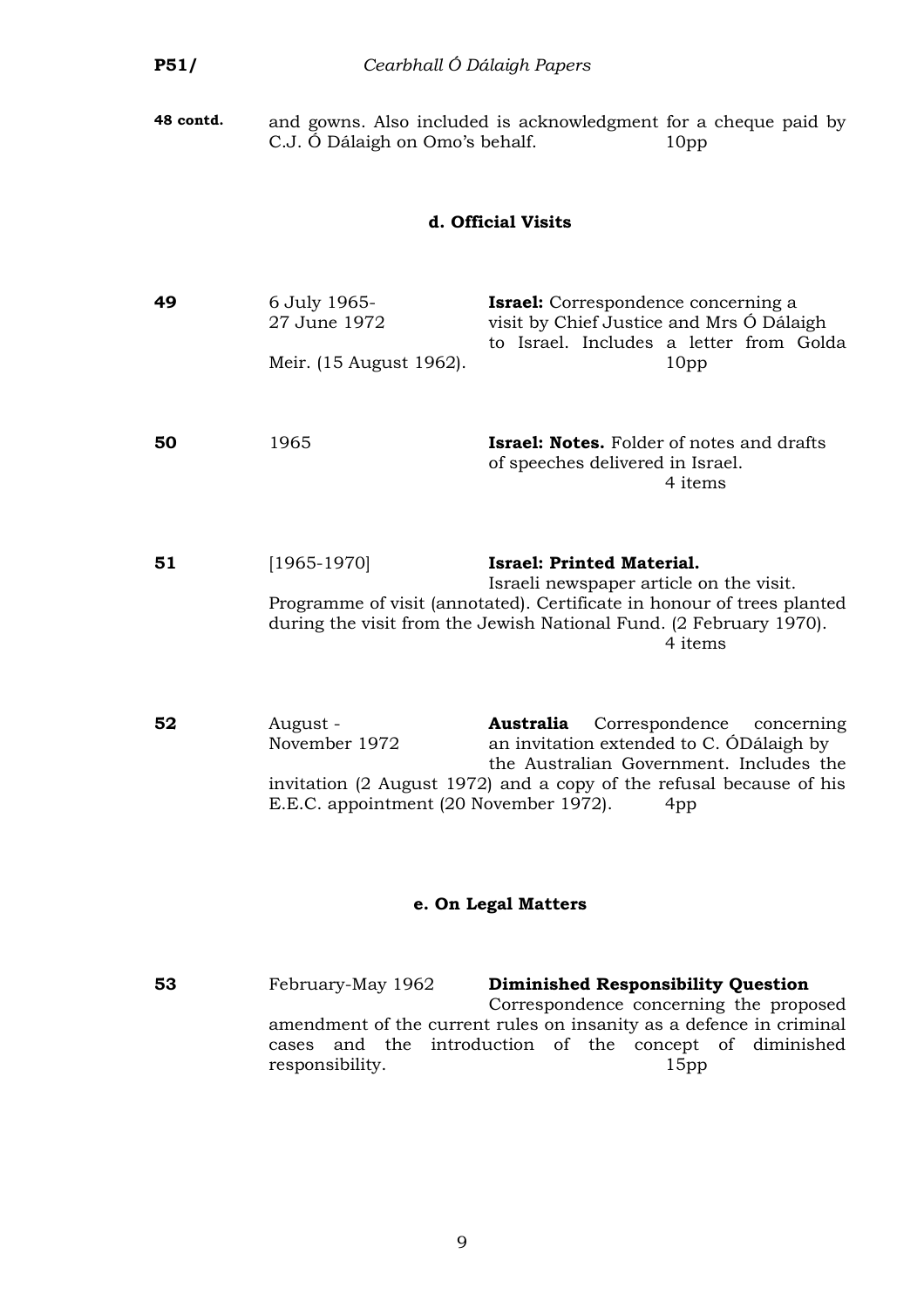### **II. Legal Papers**

### **a. Court Cases**

Judgements, summaries, notes, briefing and background material on the following cases, in chronological order:

| 54 | 1955         | Caltex (Ireland) Ltd. Summary of<br>payments.                     |
|----|--------------|-------------------------------------------------------------------|
| 55 | 1958         | Compensation for an unidentified<br>plaintiff.                    |
| 56 | 1960         | Buckeley v. Healy.                                                |
| 57 | 1962-5       | H.A. Dolan v. Maurice Neligan.                                    |
| 58 | 1962         | Crowley [a solicitor] $\nu$ . ?.                                  |
| 59 | 1962         | Deaton $v$ . Attorney General & the<br>Revenue Commissioners.     |
| 60 | 1962         | The People v Patrick O'Neill.                                     |
| 61 | 6 March 1962 | Supt. P. Malone v The International<br>Express Co. (Ireland) Ltd. |
| 62 | 1962         | Whelan v Shelbourne Hotel.                                        |
| 63 | 1963         | Superintendent O'Callaghan v Patrick<br>Bourke.                   |
| 64 | 1963         | Attorney General v William Chaney.                                |
| 65 | 1964         | D.C. Bryll [Rough Notes on Appeal].                               |
| 66 | 1964         | The State (Jones) v D.J. Moloney.                                 |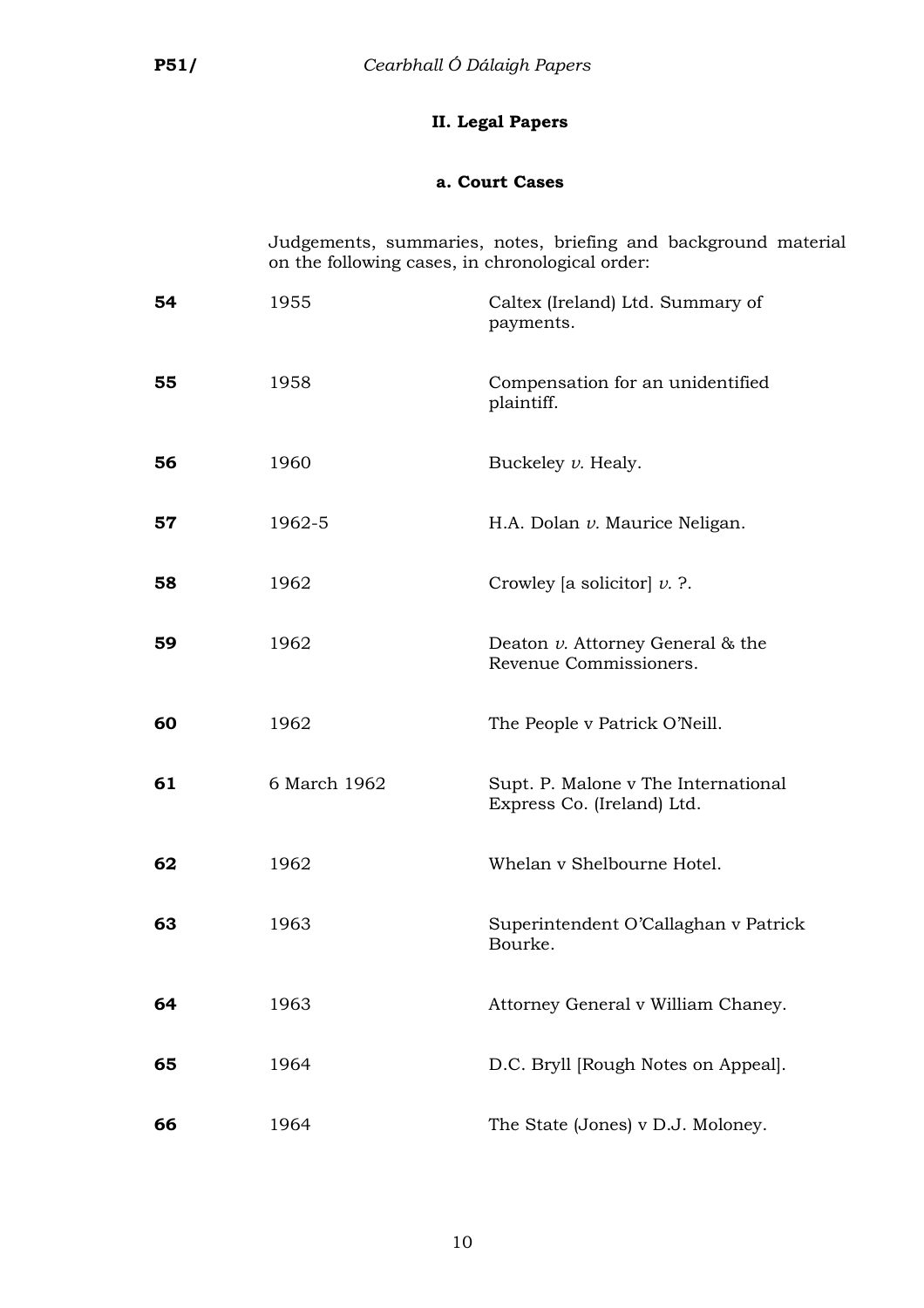| P51/ | Cearbhall Ó Dálaigh Papers             |                                                                                                                                                          |
|------|----------------------------------------|----------------------------------------------------------------------------------------------------------------------------------------------------------|
| 67   | 1964                                   | Holohan v. Friends Provident and<br>Century Life Office.                                                                                                 |
| 68   | 1964                                   | P. Dudley Ennis v. D.J. John Farrell.                                                                                                                    |
| 69   | 1965                                   | Patrick Hehir v. Minister for Finance.                                                                                                                   |
| 70   | 1965                                   | Flynn v. Quigley.                                                                                                                                        |
| 71   | 1965                                   | National Bank & Bank of Ireland v.<br>George J. Barry.                                                                                                   |
| 72   | 1966                                   | Dwyer v. Ascon Ltd.                                                                                                                                      |
| 73   | 1966                                   | Sterling – Winthop Group $\nu$ . Farbenfa<br>Briken.                                                                                                     |
| 74   | 1966                                   | J. Kenny v. Bayer Products.                                                                                                                              |
| 75   | 1966                                   | Prendergast v. C.I.E.                                                                                                                                    |
| 76   | 1966                                   | F. Raymond $v$ . R.T.V.                                                                                                                                  |
| 77   | 1966                                   | Attorney General v. Shivnan.                                                                                                                             |
| 78   | 1967                                   | Simmonds v. Governor, Mountjoy<br>Prison.                                                                                                                |
| 79   | 1969<br>legal systems.                 | Bourke v. Attorney General and M.J.<br>Wymes, Commissioner of the Garda<br>Siochana. Includes notes on extradition within Irish and European<br>10 items |
| 80   | Undated<br>and European legal systems. | G. G. Magee v. Attorney General.<br>Including notes on extradition within Irish<br>5 items                                                               |
| 81   | 1971                                   | P. Haughey. Copy Judgment.                                                                                                                               |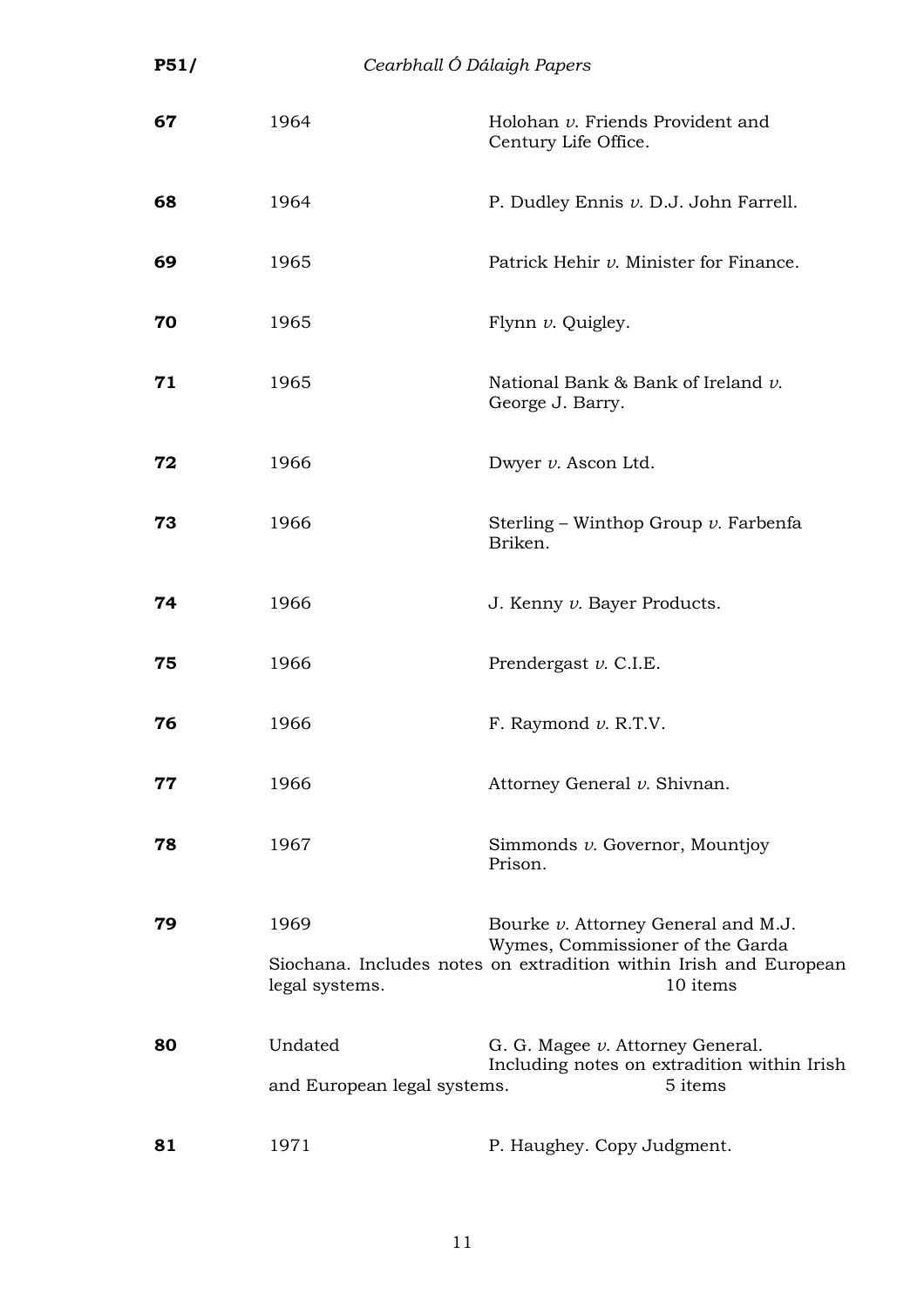| <b>P51/</b> | Cearbhall Ó Dálaigh Papers |                                                                                    |
|-------------|----------------------------|------------------------------------------------------------------------------------|
| 82          | Undated                    | Michael McCarthy v. Michael Walsh.                                                 |
| 83          | Undated                    | Kavanagh v. Allen & Hamrogue.                                                      |
| 84          | Undated                    | Tynan. Rough draft of Appeal.                                                      |
| 85          | Undated                    | O'Sullivan $v$ . D.J. Buckley.                                                     |
| 86          |                            | Folder of handwritten notes and<br>typescript pages of unidentified<br>judgements. |
| 87          | May 1945-<br>March 1952    | 8 notebooks containing handwritten<br>notes on legal matters.                      |

#### **b. Notes**

**89–99** 1959-71 11 folders of handwritten notes, often from printed sources; and texts of speeches and lectures, mainly in a legal context, and including reference to the office of ombudsman(89), constitutional issues (90), constitutional and human rights (91-92), Bar Association speeches in U.S.A. (93-95), constitutional and national culture (95), Irish literature and contemporary Ireland (96).

### **c. Other Papers**

| <b>100</b> |         | Copy of the Irish Constitution (1937),<br>annotated [for revision?], but not in $\dot{O}$<br>Dálaigh's hand. |
|------------|---------|--------------------------------------------------------------------------------------------------------------|
| 101        | 1966–68 | List of Appeals to the Supreme Court<br>in which reserved judgements were<br>3 items<br>given.               |
| 102        | Undated | List of English and Irish Law Reports<br>and Statutes.<br>1 item                                             |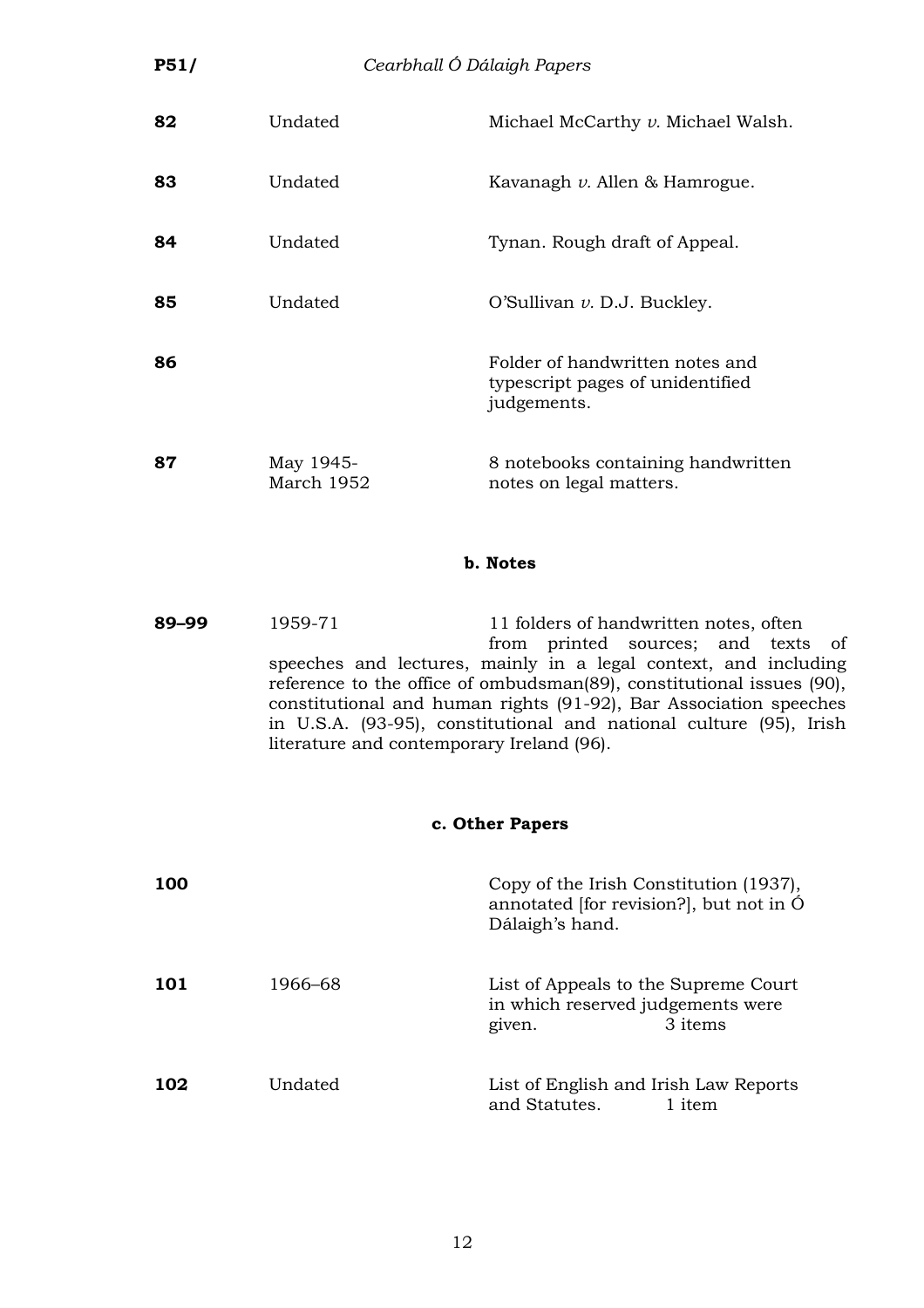### **III. Private Papers**

### **a. Personal Documents**

5 folders of personal correspondence from friends and associates including Eamon de Valera, John Charles McQuaid (Archbishop of Dublin), Bertie McVeagh (Court of Appeal, Northern Ireland), Seán MacBride, Mícheál Ó Saoithín (son of Peig Sayers), William Cardinal Conway, World Zionist Organisation, Lord Hailsham of Saint Marylebone, John D. Sheridan and Billy Graham.

| 103 | November 1963-<br>June 1966    | 23pp             |
|-----|--------------------------------|------------------|
| 104 | January 1967-<br>December 1969 | 31 <sub>pp</sub> |
| 105 | January 1970-<br>December 1970 | 21pp             |
| 106 | June 1971-<br>November 1971    | 16 <sub>pp</sub> |
| 107 | January 1972-<br>December 1972 | 60pp             |

### **b. Cultural Matters**

3 folders of correspondence relating to literary, artistic and cultural activities and events. Included are notes and newspaper cuttings on Art Ó Gríofa by 'R.O.D.' [O Dálaigh], letters on the publication of an Evie Hone book, the restoration of the Edward Smyth sculptures a the Four Courts, the conferring of an honorary degree on Ó Dálaigh by Trinity College Dublin and letters from The Arts Council, Seán Ó Riada, G.O. Simms (Archbishop of Dublin), John O'Donovan and Sybil Le Brocquy.

| 108 | January 1954- | 74pp |
|-----|---------------|------|
|     | October 1967  |      |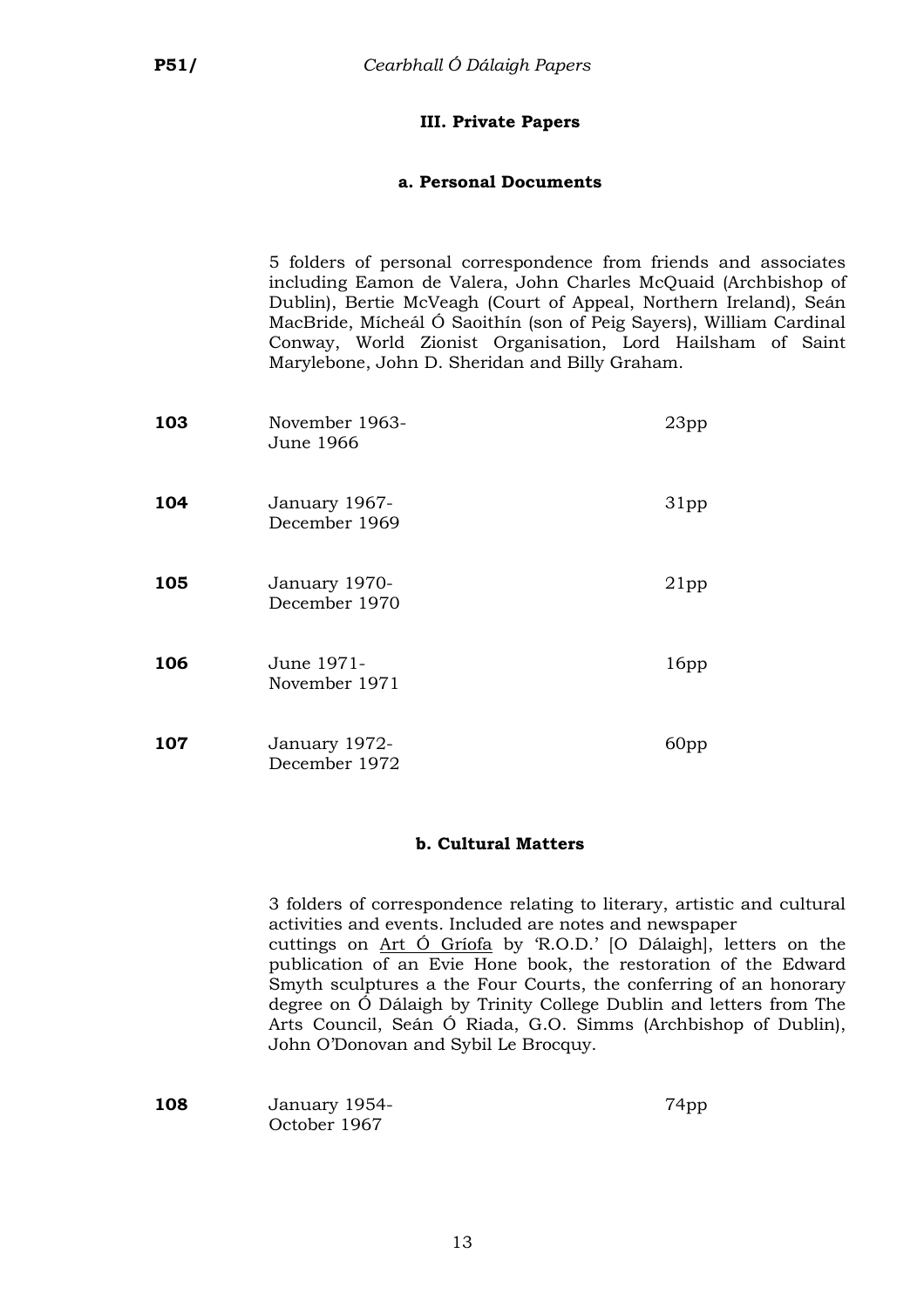| 109        | June 1968-<br>December 1971    | 43 <sub>pp</sub> |
|------------|--------------------------------|------------------|
| <b>110</b> | January 1972-<br>December 1972 | 51pp             |

### **c. Speeches**

**111-120** 1962-72 10 folders of notes and related material mainly for speeches on literary, artistic and cultural occasions including the opening of a Hap Grieshaber exhibition (111); Young People's Art and Design exhibition (112); St. Patrick's Hospital and Royal College of Surgeons (111); a reception for the French Minister of Justice (112); Charles Harper exhibition and Royal Irish Academy of Music (113); Sencheas Mór; and the Royal Irish Academy (115). Includes notes on Barbara Hepworth and on *Murderous* Angels, a play by Conor Cruise O'Brien (120); and two memoranda on the Public Record Office (114).

**121-122** Ghost numbers

### **D. EUROPEAN COURT JUDGE**

#### **I. Correspondence**

#### **a. Appointment**

**123** 16 August 1972 Draft of letter from Judge Ó Dálaigh to Mr Brian Walsh concerning the disclosure of his appointment to the European Court to the Press without his approval or knowledge. He states 'I had stipulated with the Minister that I should have the opportunity to do this. But however as it happened, it has turned out otherwise.' 1 item

**124** 25 August 1972 Letter from Mr Justice Brian Walsh, Achill Island, concerning the 'leak in the Press'. He states that 'more likely the Government has not yet made a "formal" decision so that technically the Minister has not acted in breach of any arrangement with you'. He also comments on Judge Ó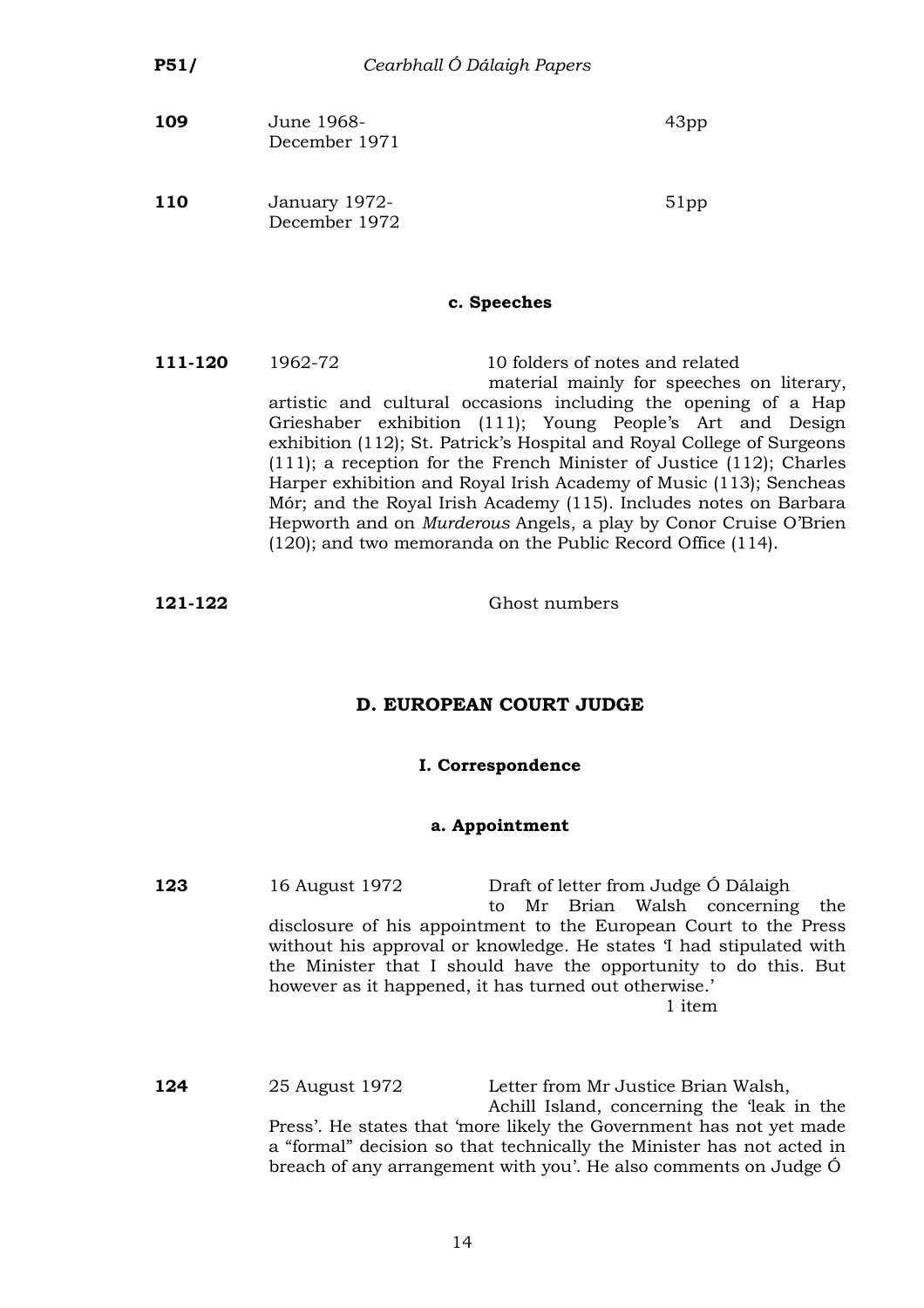| P51/       | Cearbhall Ó Dálaigh Papers                          |                                                                                                                                                                                                                                                                                 |
|------------|-----------------------------------------------------|---------------------------------------------------------------------------------------------------------------------------------------------------------------------------------------------------------------------------------------------------------------------------------|
| 124 contd. | relationship which has developed between them.      | Dálaigh's personal and professional qualities and the good working<br>1 item                                                                                                                                                                                                    |
| 125        | August 1972-<br>April 1973                          | Correspondence relating to the<br>appointment of individual members of<br>staff to Judge Ó Dálaigh's 'cabinet'.<br>15 items                                                                                                                                                     |
| 126        | August-October 1972<br>attached.                    | Congratulatory letters, cards and<br>telegrams received on his appointment as<br>Judge to the European Court. [Each letter is annotated with the<br>name of the addressee underlined. Some have the copy of a reply<br>87pp                                                     |
| 127        | <b>August 1972-</b><br>Judge to the European Court. | Congratulatory letters, cards and<br>telegrams received on his appointment as<br>89pp                                                                                                                                                                                           |
| 128        | May – November 1972<br>Court of Justice.            | Letters and telegrams from R.<br>Lecourt, President, European Court of<br>Justice, including one on the accession of Ireland to the E.E.C. and<br>congratulations on his appointment as a Judge at the European<br>4 items                                                      |
| 129        | 22 December 1972                                    | Letter from E. de Valera, Úachtaran<br>na hÉireann, acknowledging Ó<br>Dálaigh's retirement from the Office of Chief Justice.<br>1p                                                                                                                                             |
| 130        | 29 December 1972                                    | Telegram from M. Calmes, Secretary,<br>General Council of E.E.C., informing<br>Judge Ó Dálaigh of the decision taken at the Conference of<br>Representatives of Member Governments of the E.E.C. to appoint<br>him to the Court of Justice of the European Community.<br>1 item |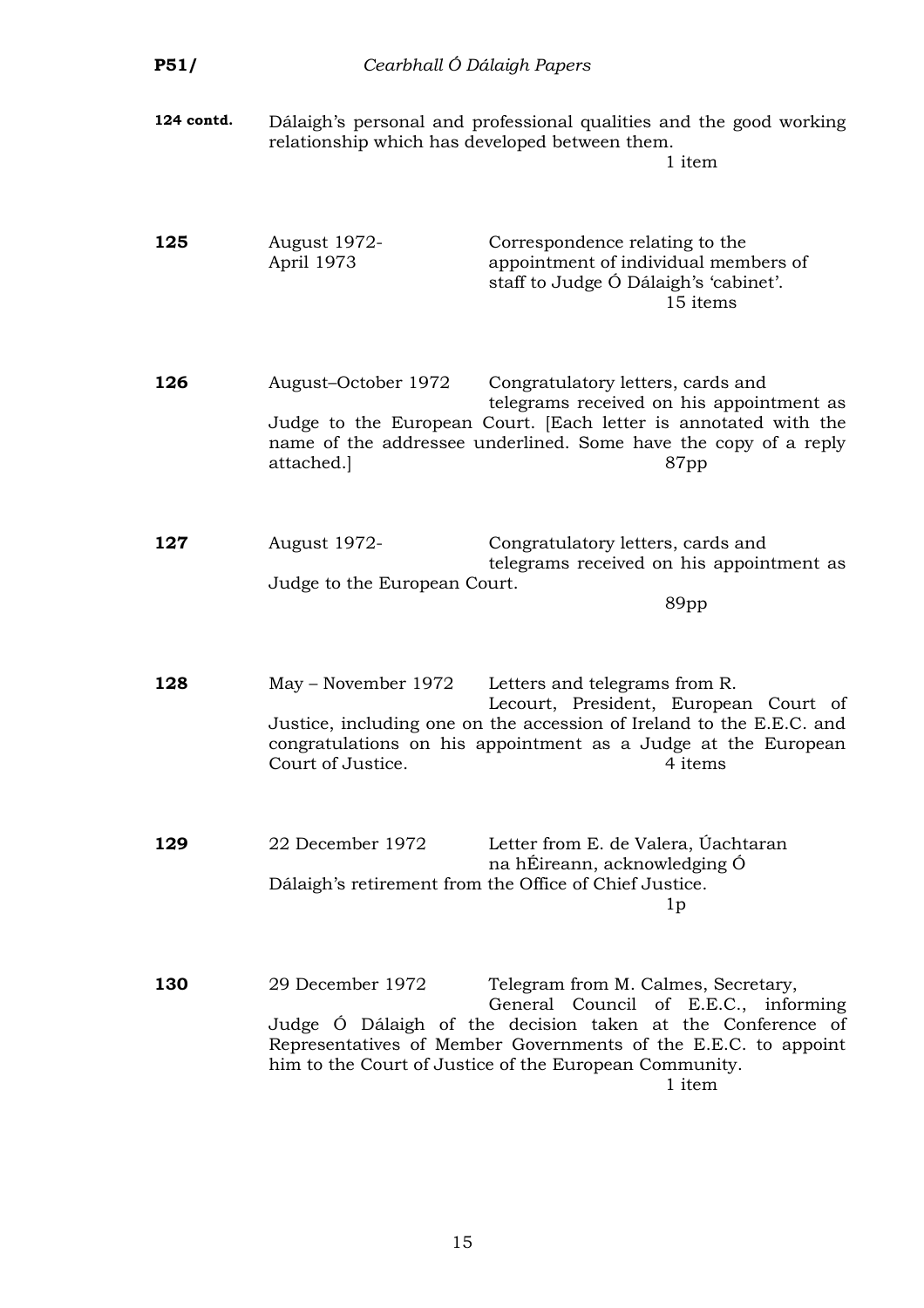### **b. Official Matters**

| 131 | 15 March 1973-<br>17 June 1974 | Correspondence and notes concerning<br>the status of the Irish language<br>among the official community<br>languages.<br>$21$ pp |
|-----|--------------------------------|----------------------------------------------------------------------------------------------------------------------------------|
| 132 | 15-18 November 1973            | Correspondence concerning the case                                                                                               |

of Mary Costigan and her dismissal from BASF. She seeks Judge Ó Dálaigh's intervention in the matter. 5pp

#### **c. General Concerns**

**133** February 1973- General correspondence and memos March 1974 relating to E.E.C. matters including the addition of the Kings Inns Library to the list of Institutions receiving copies of the Court of Justice's Orders and Conclusions (18 April 1973, 4 March 1974); and proposals for the issue of a diary/directory relating specifically to the European Communities. 8 items

#### **d. Official Publications**

| 134 | 1973       | List of steps to be followed in the<br>European Court to obtain a preliminary<br>ruling and appeal. 1 item     |
|-----|------------|----------------------------------------------------------------------------------------------------------------|
| 135 | 1973-74    | Folder of photocopied internal memos<br>and reports mainly on legal and<br>administrative matters.<br>17 items |
| 136 | April 1973 | Copies of speeches made by members<br>of the European Judiciary.<br>3 items                                    |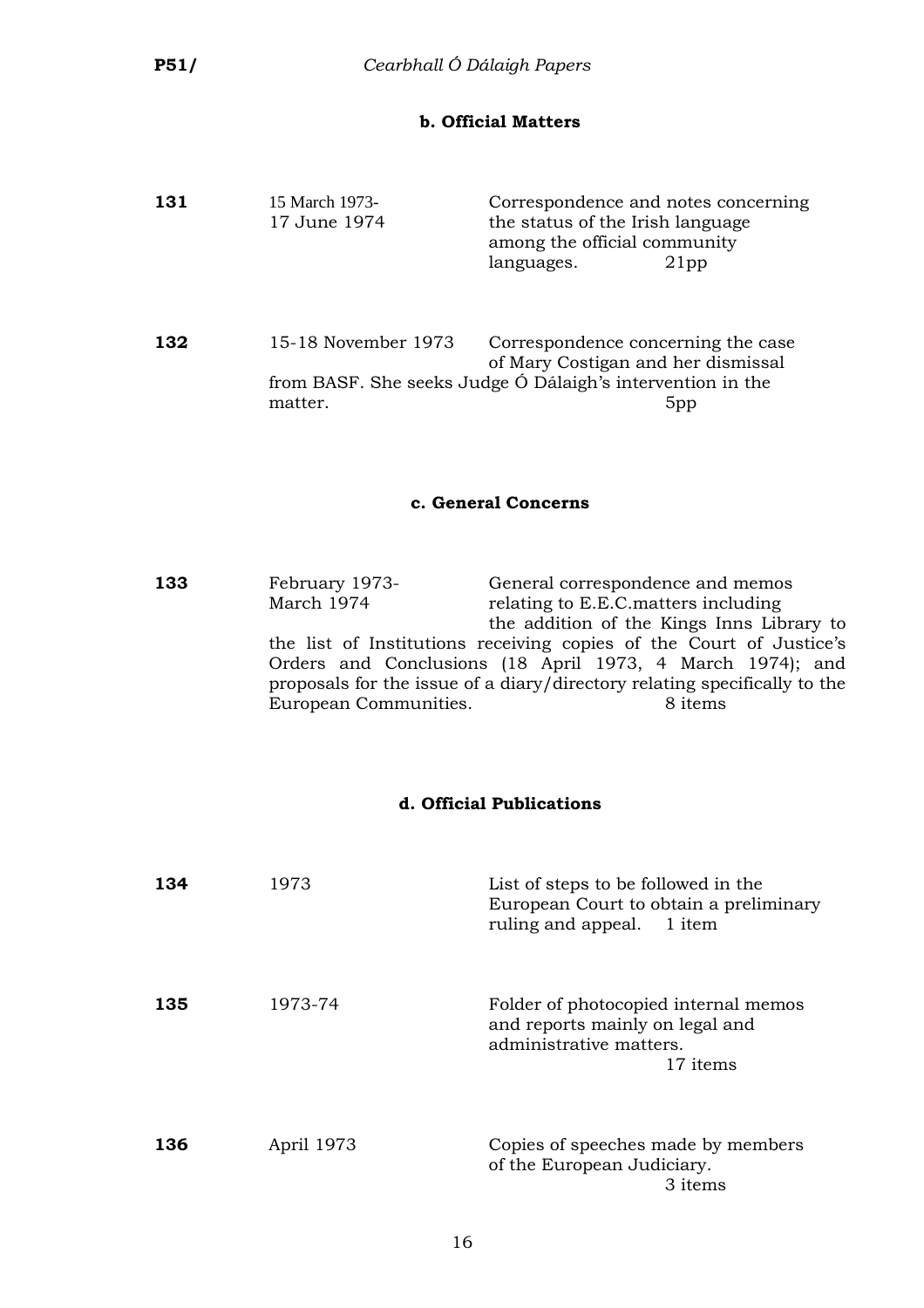| P51/ | Cearbhall Ó Dálaigh Papers                                         |                                                                                                                                                                            |
|------|--------------------------------------------------------------------|----------------------------------------------------------------------------------------------------------------------------------------------------------------------------|
| 137  | 1973                                                               | Reports and statistical analyses of<br>Court business.<br>3 items                                                                                                          |
| 138  | 1973-74<br>(1972) and Ireland (1972).                              | Folder of printed legislative texts mainly<br>relevant statutes of European Community<br>states, including internal laws allowing for the accession of the U.K.<br>7 items |
| 139  | 1973-74                                                            | Folder of photocopied newspaper<br>articles concerning legal matters affecting<br>the E.E.C. during Ó Dálaigh's term of office in the European Court.<br>50 <sub>pp</sub>  |
| 140  | 1974<br>Judges and additional proceedings.                         | List of proceedings in the 'First<br>Chamber' giving details of cases, presiding<br>1 item                                                                                 |
| 141  | 1974                                                               | Text of The Powers of the Court of<br>Justice' by A.M. Donner.<br>1 item                                                                                                   |
| 142  | December 1975<br>translation by the Department of Foreign Affairs. | Copy of 'L'Union Européene', the<br>report on the European Council by Leo<br>Tindemans, Brusselles. French original and unofficial English<br>2 items                      |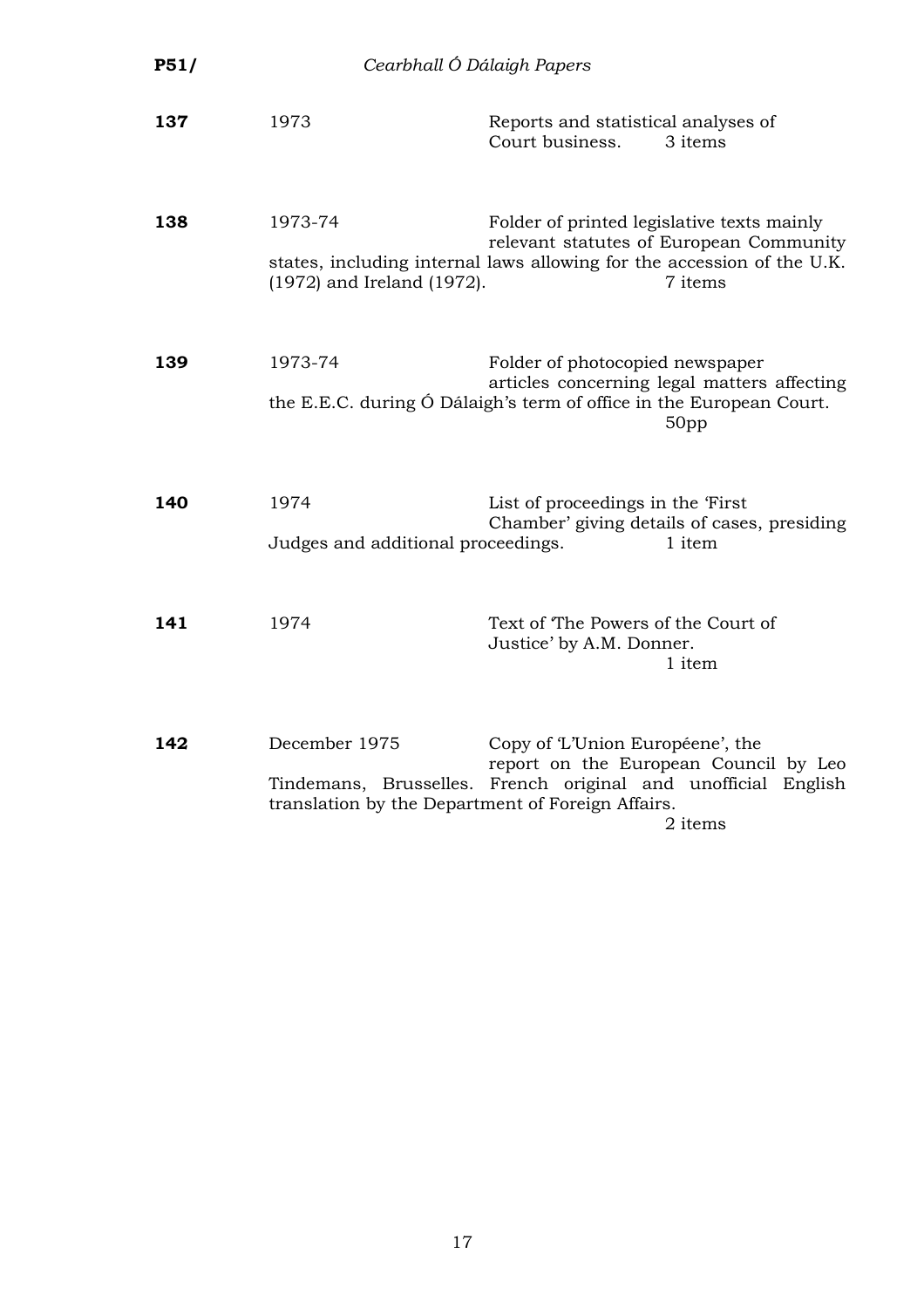### **II. Private Papers**

### **a. Personal Material**

2 folders of correspondence on literary and general cultural activities and events. Included is his nomination as patron of The Royal College of Surgeons, Dublin (4 January 1973); as Honorary Bencher (12 April 1973); requests to sit on the Ossian Prize Panel (12 November, 17 December 1973) and correspondence concerning the presentation of a medal in honour of Mr Justice Murnaghan (13 & 21 May 1974); the Irish Life Drama Award and the Alliance Francaise.

| 145 | January 1973-<br>November 1973 | 44 <sub>pp</sub> |
|-----|--------------------------------|------------------|
| 146 | January 1974<br>November 1974  | 50 <sub>pp</sub> |

### **b. Notes**

**147** 1973-4 Typescript notes concerning artists whose works are displayed in the Court of Justice of the European Communities. [French] 1 item

**148** [December] 1974 Notes and drafts for speeches given at ceremonies held to mark his departure from the European Court. Also included is a handwritten essay [by Judge Ó Dálaigh] entitled 'Une Petite Legende Irlandaise'. 10 items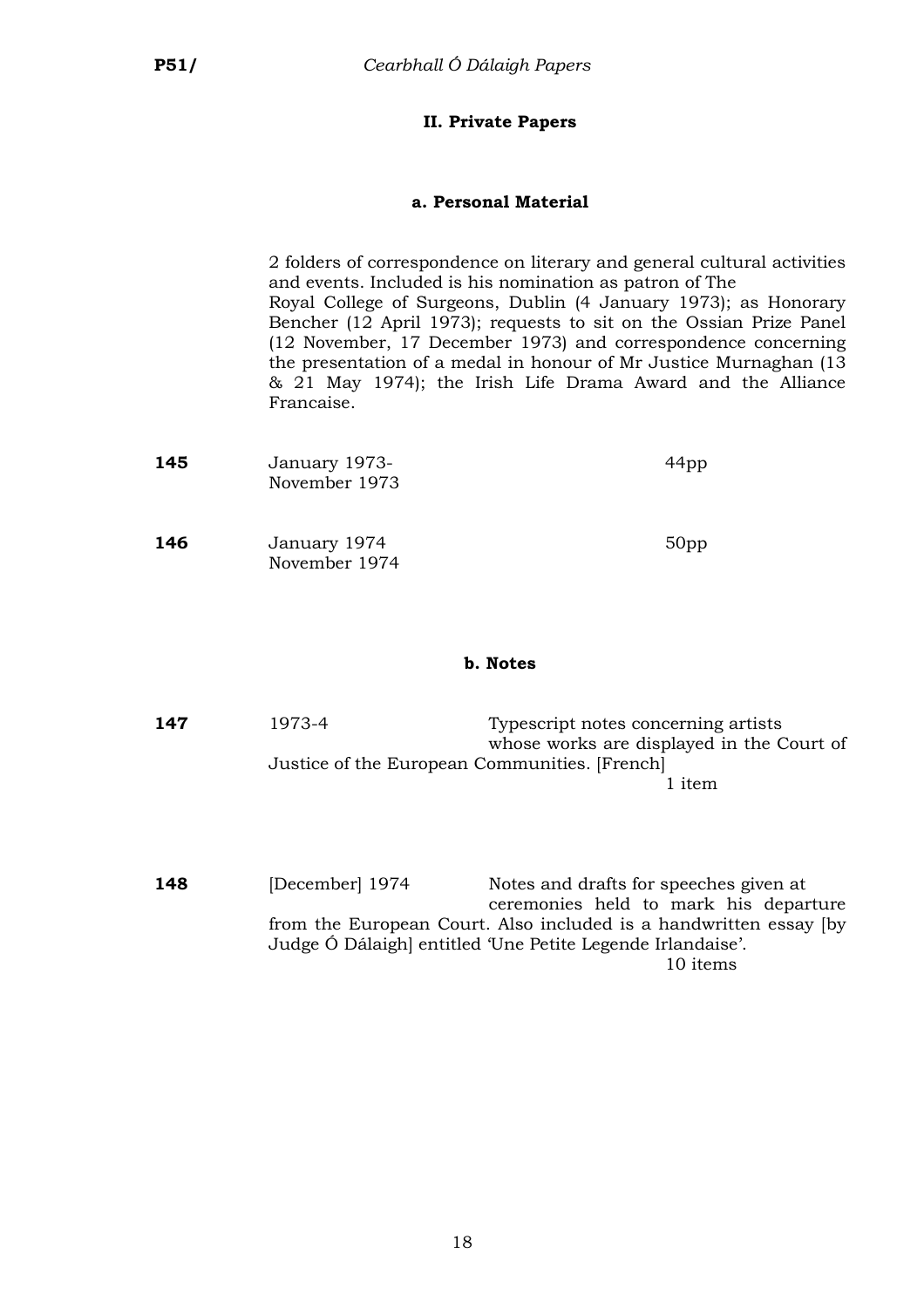### **E. THE PRESIDENCY**

### **I. Correspondence**

### **a. Nomination and Election**

| 149<br>29 November 1974-<br>3 December 1974 |         | Official correspondence concerning the<br>nomination of Cearbhall Ó Dálaigh to<br>the position of Uachtarán na hÉireann by |
|---------------------------------------------|---------|----------------------------------------------------------------------------------------------------------------------------|
|                                             | public. | the Government and the release of information to the press and<br>5 items                                                  |
|                                             |         |                                                                                                                            |

| 150-160 | December 1974 |               | Folders of letters, cards and telegrams  |
|---------|---------------|---------------|------------------------------------------|
|         |               |               | congratulating Ó Dálaigh on his election |
|         |               | as President. | 1400 items                               |

### **b. Presidential Business**

| 161  | February-June 1975                   | Visits to France, Luxembourg and                                      |  |  |  |
|------|--------------------------------------|-----------------------------------------------------------------------|--|--|--|
|      |                                      | <b>Belgium:</b> correspondence and related                            |  |  |  |
|      |                                      | material relating to the two visits by President and Mrs Ó Dálaigh to |  |  |  |
|      |                                      | France (March) and Luxembourg and Belgium (June) in 1975.             |  |  |  |
|      |                                      | Included are notes on protocol and suggested presents for hosts,      |  |  |  |
|      | and programmes for the French visit. | 30 <sub>pp</sub>                                                      |  |  |  |
|      |                                      |                                                                       |  |  |  |
|      |                                      |                                                                       |  |  |  |
| 161a | March 1975                           | Menus and programmes from the                                         |  |  |  |
|      |                                      | official visit to France.                                             |  |  |  |
|      |                                      | 8 items                                                               |  |  |  |

**162** December 1975 **Intruder in Arás an Uachtaráin**: correspondence relating to investigations into the presence of an intruder in the grounds of Áras an Uachtarain. 6pp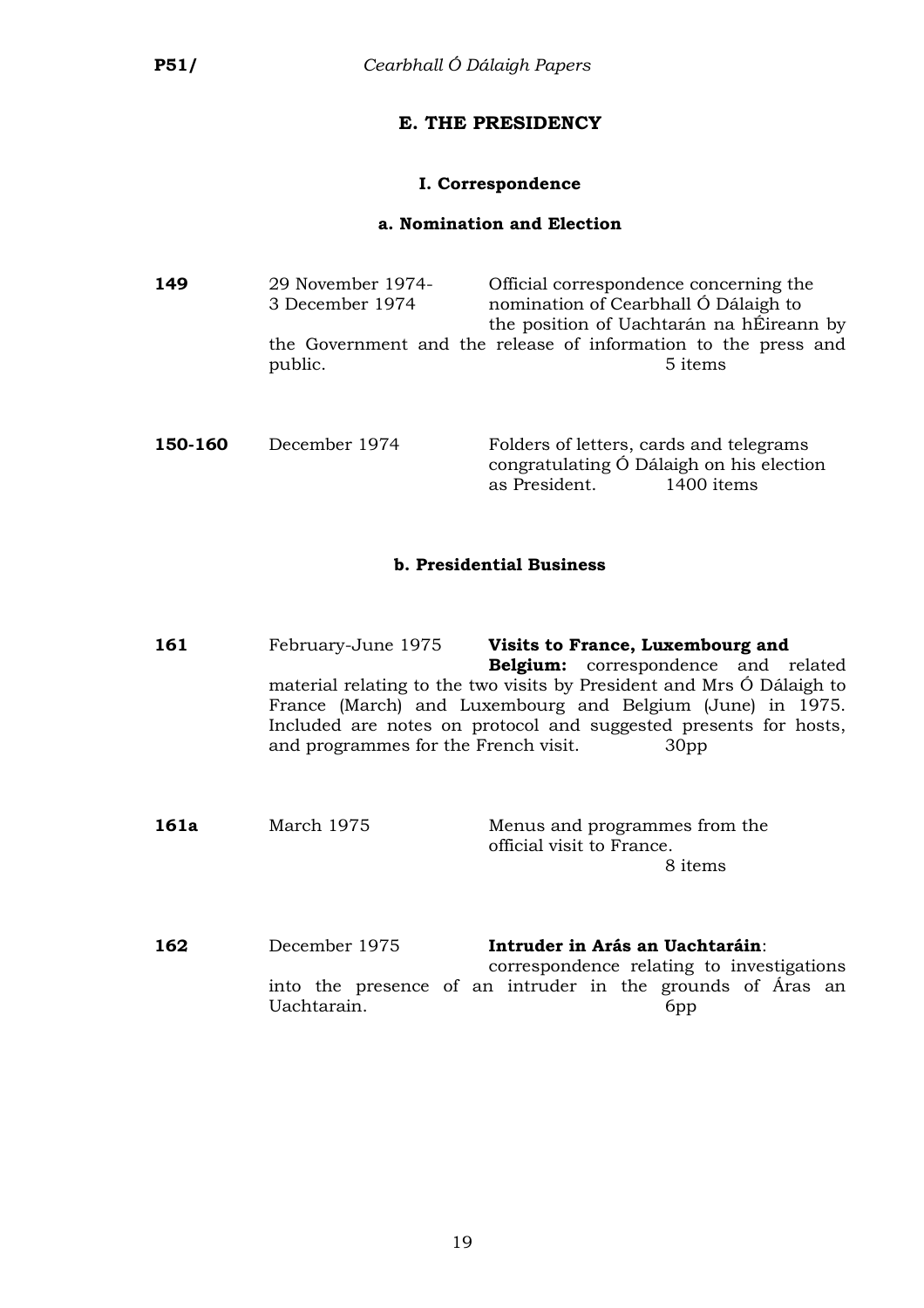#### **c. Contemporary Issues**

- **163** 22 October 1975 **Dr Herrema: Kidnapping:** Rough draft of a letter to the Taoiseach, Mr Cosgrave, concerning the kidnapping of Dr Tiede Herrema in which President Ó Dálaigh offers himself as a 'substitute hostage for Dr Herrema in the firm knowledge there can be no government compromise with blackmail'. He states 'I do not mind dying. My death will vindicate Ireland's honour.' 1p
- **164** 11 December 1975 **Dr Herrema: Irish Citizenship** Copy of the speech made at the conferring of Irish Citizenship on Dr & Mrs T. Herrema at Áras an Uachtaráin. Attached is a copy of the Dutch translation. 1 item
- **165** [1975] **Dr Herrema: Attitude of Minister for Defence.** Pages from a notebook containing an account by Mrs Ó Dálaigh of a conversation between herself and Mr Donegan, Minister for Defence, at a dinner in Áras an Uachtárain, in which he expressed an opinion as to the most desirable course of action to resolve the impasse in the Herrema kidnapping. 3pp **Closed. Not available for consultation.**
- **166** 1974 **President Nixon's Impeachment** Draft of a reply to a query put by U.S. Ambassador Moore regarding President Ó Dálaigh's attitude to the proposed impeachment of President Nixon. 1 item

### **II. Private Papers**

#### **a. General**

**167** January 1975- Correspondence on a variety of subjects<br>October 1976 including several letters from school

including several letters from school children seeking autographs and photo-

graphs; requests for assistance from citizens including a request from a father that his son be kept in mind when a King is sought for the throne of Ireland's Eye (11 January 1975).

87pp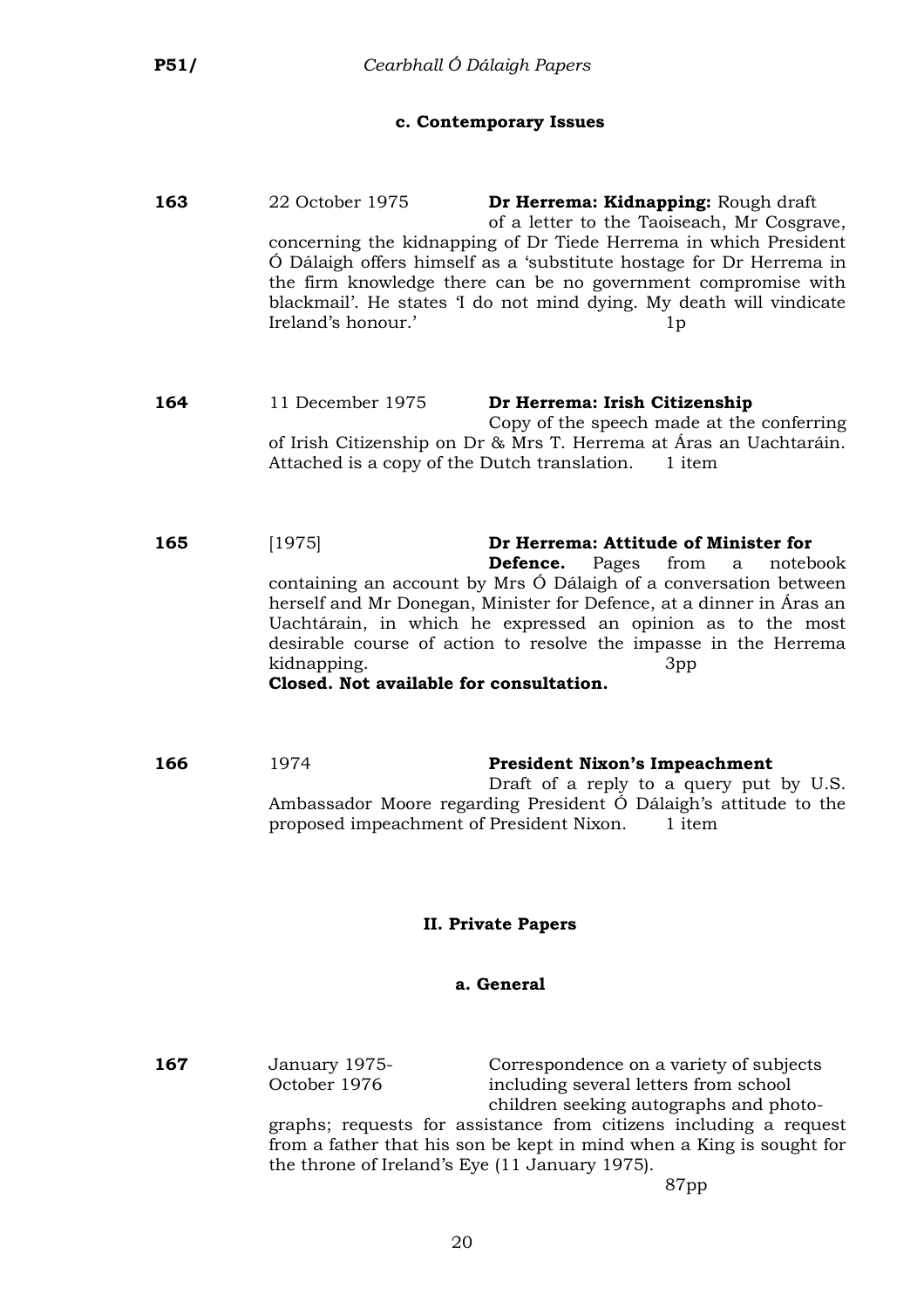### **b. Personal**

|  |  | 2 folders of personal correspondence including birthday and |  |  |
|--|--|-------------------------------------------------------------|--|--|
|  |  | Christmas cards and acknowledgments for gifts (3 December   |  |  |

| 168 | 1975 | 63 items |
|-----|------|----------|
|     |      |          |

| 1976<br>169 | 72 items |
|-------------|----------|
|-------------|----------|

### **c. Cultural**

2 folders of correspondence relating to literary, artistic and general cultural topics and events including a lecture on the Francini brothers and Inisbofin Arts Week.

| 170 | 20 February 1975-<br>13 August 1976 | $52$ pp          |
|-----|-------------------------------------|------------------|
| 171 | 27 August 1976-<br>22 October 1976  | 46 <sub>pp</sub> |

### **d. Notes**

| 172     | [1976]<br>Eamon de Valera. | Notebooks containing remarks for an<br>address to Bean de Valera on the death<br>of her husband (1) historical notes on Wolfe Tone and notes on<br>3 items                                                                                                                                                                                                                                                                          |  |
|---------|----------------------------|-------------------------------------------------------------------------------------------------------------------------------------------------------------------------------------------------------------------------------------------------------------------------------------------------------------------------------------------------------------------------------------------------------------------------------------|--|
| 173     | [1976]                     | Background history and outline script<br>used for a television documentary on<br>Aras an Uachtaráin. 5pp                                                                                                                                                                                                                                                                                                                            |  |
| 174-201 | 1974-76                    | Folders of notes, drafts and speeches<br>on various state and cultural occasions<br>including his inauguration as President (174), Royal Institute of<br>Architects, Cobh International Folk Dancing Festival, Mayo<br>Archaeological and Historical Society (176), Diplomatic Corps,<br>Wexford Opera Festival (179), de Valera (180), Scoil Lorcain, North<br>Cork Writers' Festival, European Architectural Heritage Year (182), |  |

Delargy *Festschrift* (186), at the institutions of the European

Community (193-4) and in France (195-199). *c.*2000pp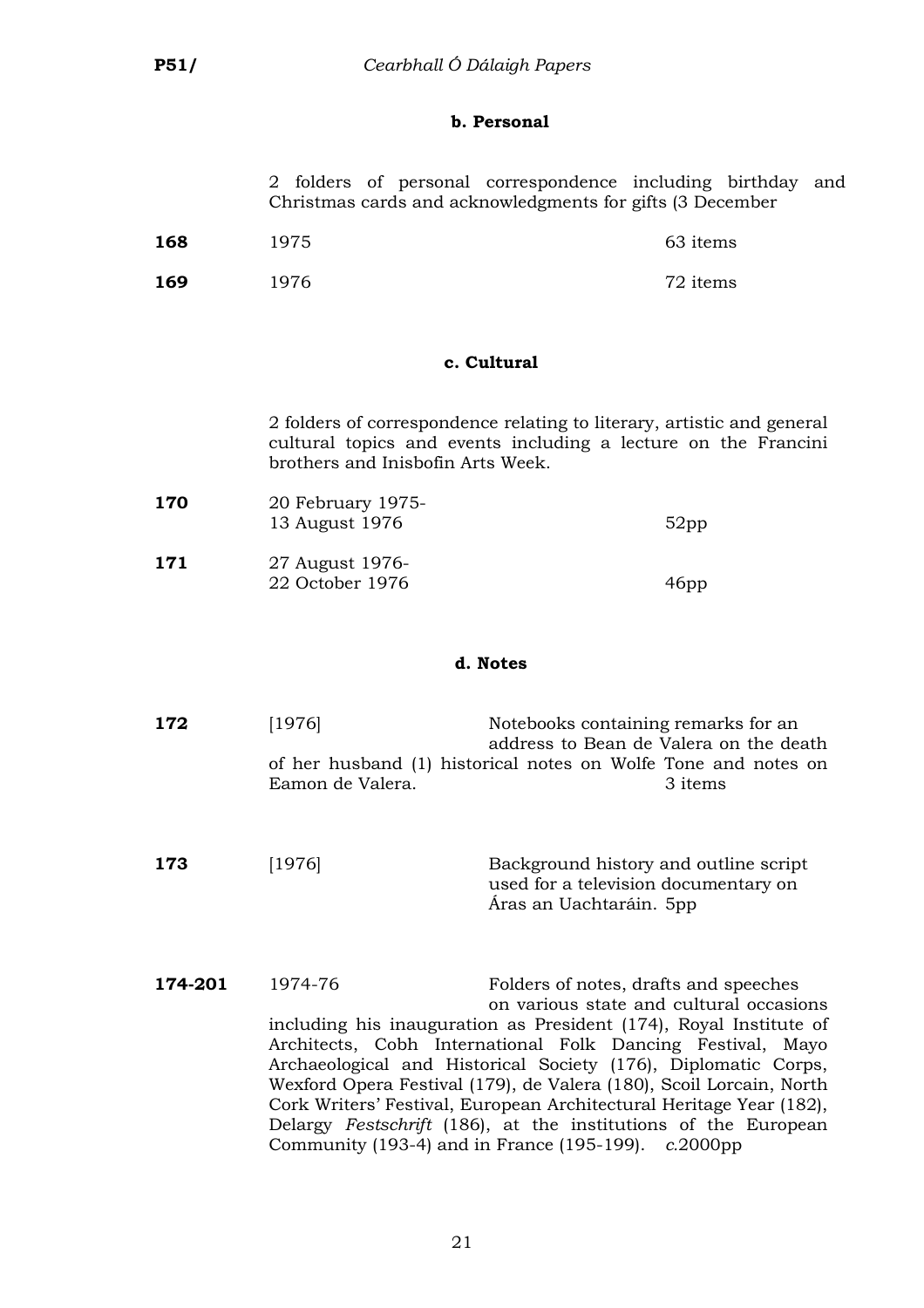| <b>P51/</b> |                  | Cearbhall Ó Dálaigh Papers                                                                                                                                      |
|-------------|------------------|-----------------------------------------------------------------------------------------------------------------------------------------------------------------|
| 202         | 19 December 1974 | Material relating to the organisation<br>of the ceremony for his inauguration as<br>President. Included are lists of guests, programme and the menu.<br>7 items |
| 203-204     |                  | Ghost numbers                                                                                                                                                   |

#### **F. EMERGENCY POWERS BILL**

#### **I. Proposals for Emergency Powers Legislation**

| 205 | August-                       | Correspondence enclosing copies of      |  |
|-----|-------------------------------|-----------------------------------------|--|
|     | September 1976                | Dáil Éireann agendas in which the       |  |
|     |                               | orders of the day include proposals for |  |
|     | Emergency Powers legislation. | 7 items                                 |  |

**206** August- October 1976 Correspondence concerning the proposed legislation. Included is a copy of *Torture, Inhuman and Degrading Treatment inflicted by the Security Forces in Northern Ireland*, a report submitted to the European Commission on Human Rights by Rev. B.J. Brady (22 September 1976). 40 items

**207** 18-20 October 1976- Correspondence concerning the submission of the proposed Bill to the Supreme Court and condemnation of remarks made by Mr Donegan, Minister for Defence, on the President's submission of the Bill. 28 items

#### **II. Notes**

**208** August-October 1976 Folder of notes made from the initial stages of the Emergency Powers Bill, commenting on media reaction to events. Included are notes headed 'Among the facts of the situation are the following' commenting on the Taoiseach, Mr Cosgrave's conduct after the remark made by Mr Donegan. Also included are notes headed 'President by invitation' in which is stated 'I felt the invitation was no longer valid.'

11 items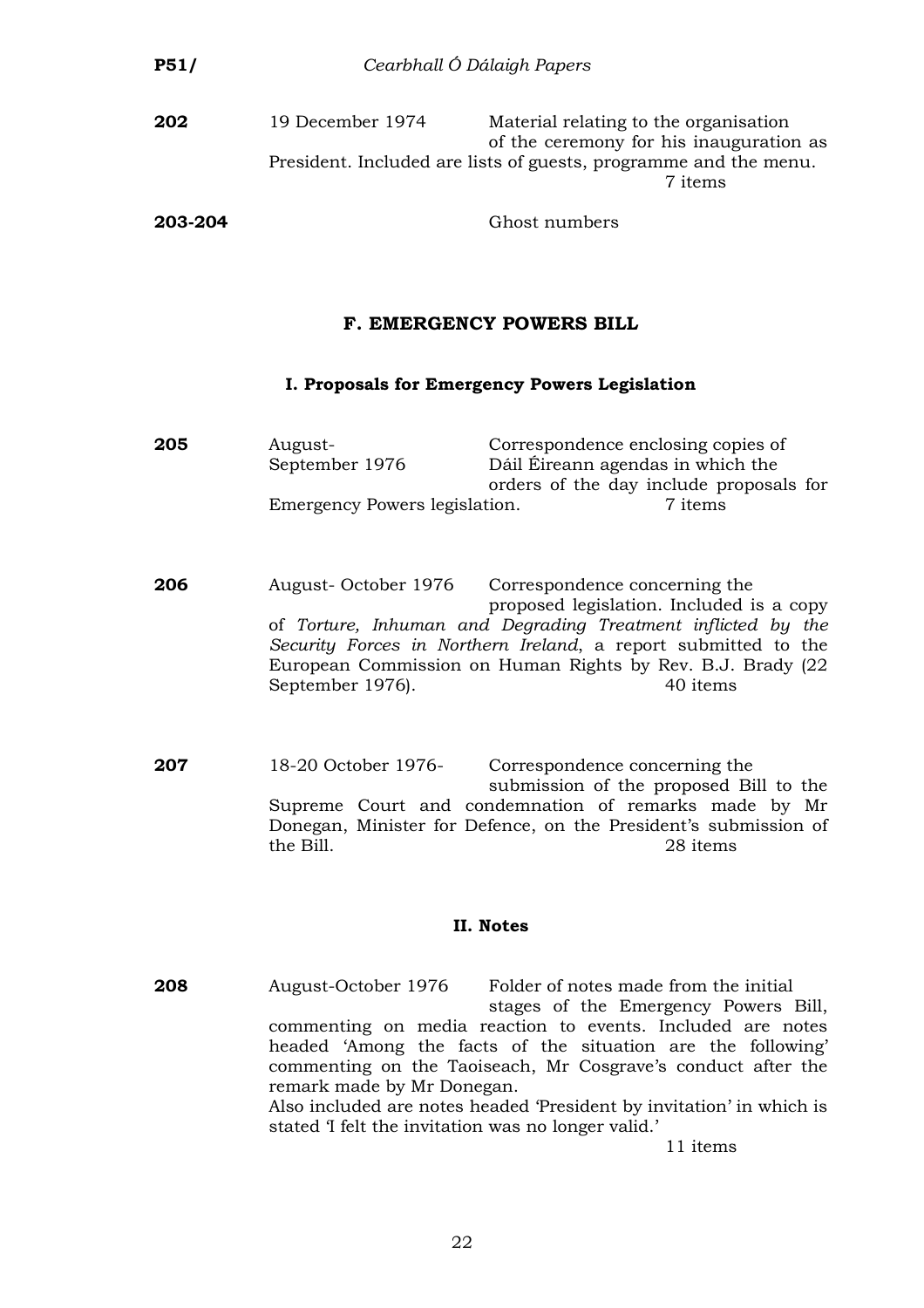**209** [15] October 1976 Notes made after the Supreme Court decision on the constitutionality of the Emergency Powers Bill.76pp

#### **III. Memoranda**

**210** September- Material concerning the Emergency Powers Bill (1976). Included are copies of the proposed amendments (3 & 8 September), notice of the convening of the Council of State to assess the constitutionality of the Bill (23 September) and 2 copies [annotated] of questions to be discussed. Also included are copies of the submission to the Supreme Court in favour and in opposition to the Bill and a manuscript and typescript copy of the Supreme Court's judgement delivered in support of the Bill (15 October 1976). 90pp

### **G. RESIGNATION**

| 211 | 19-27 October 1976-<br>notes and copies of the letter sent to Mr Donegan (19 October<br>1976); Mr Donegan's reply (22 October 1976); draft notes and<br>copies of a statement on the resignation issued to the Press.<br>'Further facts on the Resignation' by Bruce Arnold, Irish<br><i>Independent</i> , based on the statement and additional material (27)<br>October 1976). | Correspondence between President O<br>Dálaigh and Mr Donegan including                                       | 65pp           |
|-----|----------------------------------------------------------------------------------------------------------------------------------------------------------------------------------------------------------------------------------------------------------------------------------------------------------------------------------------------------------------------------------|--------------------------------------------------------------------------------------------------------------|----------------|
| 212 | 22 October 1976                                                                                                                                                                                                                                                                                                                                                                  | Copy of the official submission of<br>resignation from the Office of<br>the President.                       | 1 item         |
| 213 | October-<br>November 1976<br>for renomination. Those in folder (a) are from personal friends and<br>were kept together by President Ó Dálaigh.                                                                                                                                                                                                                                   | 8 folders of letters, cards and<br>telegrams sympathising with the<br>President and encouraging him to stand | $c.1100$ items |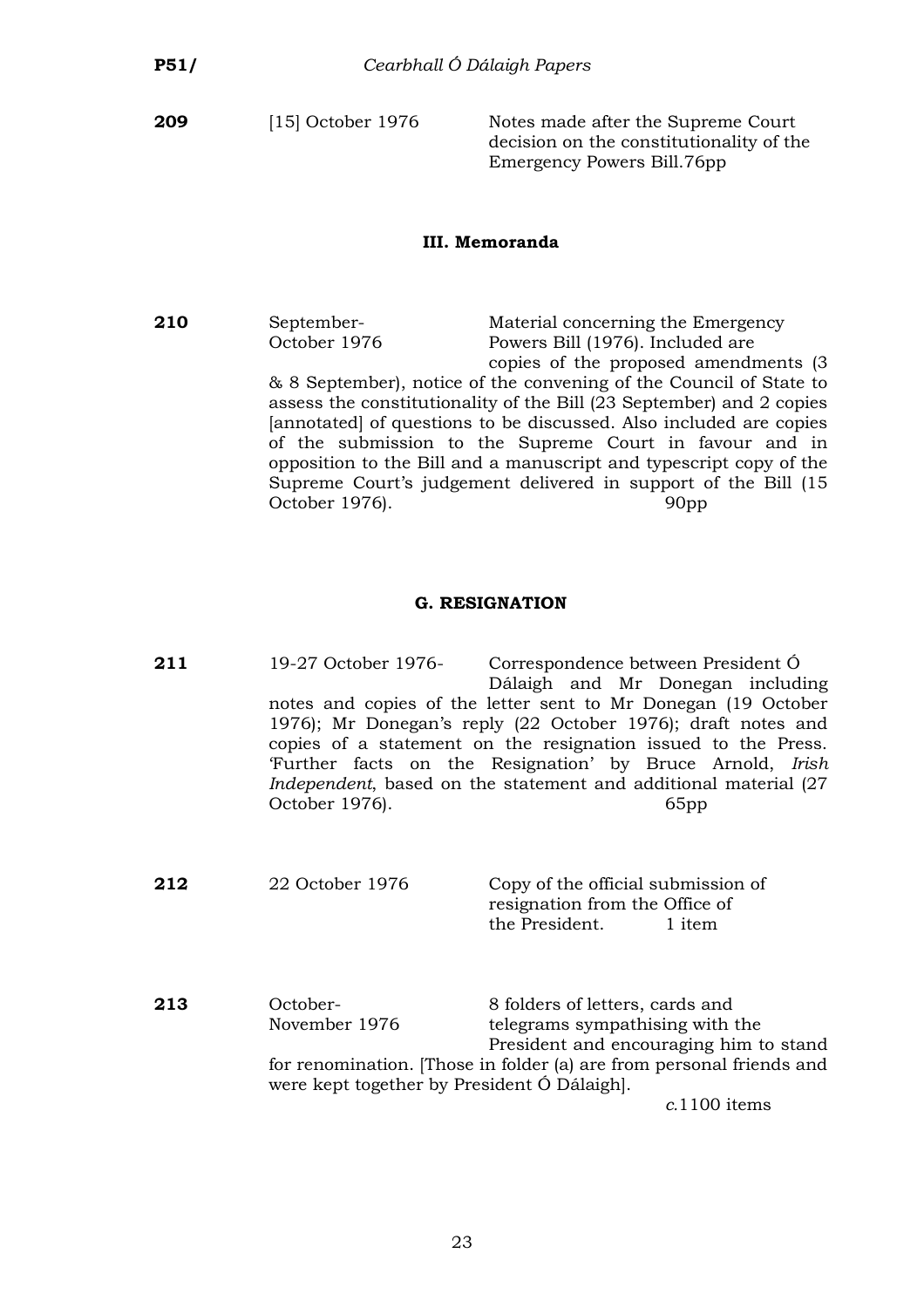| P51/ | Cearbhall Ó Dálaigh Papers                                                   |                                                                                                                                                                                                                          |
|------|------------------------------------------------------------------------------|--------------------------------------------------------------------------------------------------------------------------------------------------------------------------------------------------------------------------|
| 214  | [October] 1976<br>Supreme Court.                                             | Drafts of a letter to Mr E. Heath MP,<br>concerning his remarks about President<br>Ó Dálaigh's submission of the Emergency Powers Bill to the<br>9pp                                                                     |
| 215  | October 1976                                                                 | Folder of notes including a detailed<br>description of events leading up to the<br>resignation.<br>116pp                                                                                                                 |
| 216  | October 1976                                                                 | Folder of notes including a draft in<br>which President Ó Dálaigh characterises<br>the failure of the Taoiseach to keep him informed on matters of<br>government as 'an act of constitutional defiance'. (1)<br>47 items |
| 217  | [October 1976]                                                               | Folder of notes and drafts entitled<br>The Last Days of a President'.<br>189 <sub>pp</sub>                                                                                                                               |
| 218  | [October 1976]                                                               | Folder containing notes and drafts<br>entitled The Resignation of a<br>President'.<br>51pp                                                                                                                               |
| 219  | September-<br>November 1976<br>events leading to the President's resignation | Reference material relating to the<br>Emergency Powers Bill (September<br>1976) and the general background to<br>5 items                                                                                                 |
| 220  | [October] 1976                                                               | Unrevised statement of the discussion<br>between Mr O'Malley TD, and the<br>Taoiseach, Mr Cosgrave, on the number of visits paid to the<br>President and the matters discussed on each occasion.<br>1 item               |
| 221  | 20 October 1976                                                              | Notice of motions in Dáil Éireann<br>including a call by Mr Jack Lynch TD,<br>that the Taoiseach requests Mr Donegan's resignation.<br>1 item                                                                            |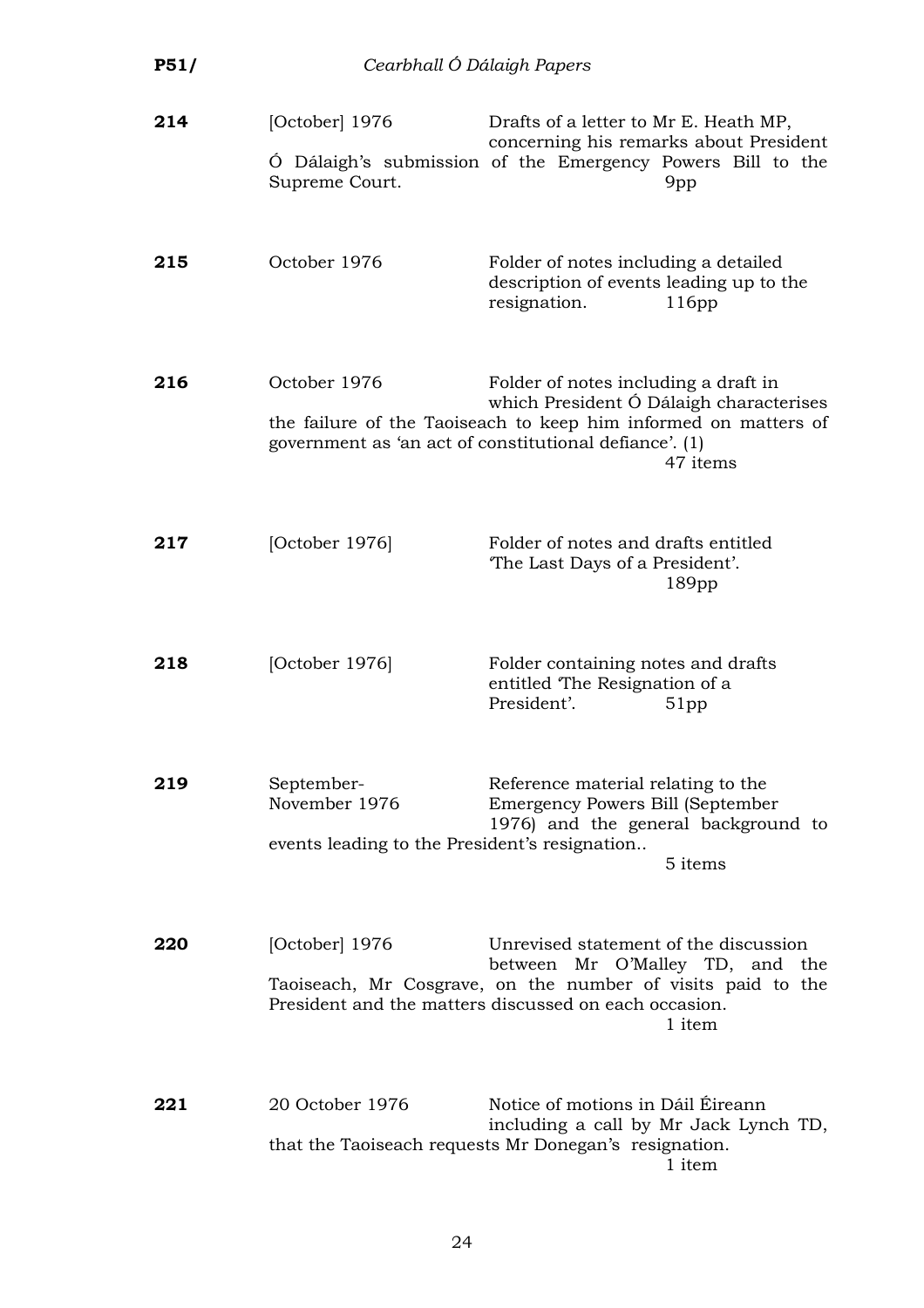**222** 25 October 1976 Notice of motions including 'That Dáil Éireann has no confidence in the Taoiseach. 1 item

### **H. RETIREMENT**

### **I. Correspondence**

#### **a. Personal Material**

**223** October 1976- Correspondence on a number of March 1979 topics including the conferring of an honorary fellowship by the Royal Academy of Medicine of Ireland (30 October 1976); the Lawrence Collection (8 November 1976); the 'Draft Ó Dálaigh' Campaign (17 January 1977) and a letter from Hilton Edwards on the death of Michael MacLiammoir (10 March 1979).

63pp

- **224** October 1976- Letters mainly extending invitations December 1977 to social (24 & 26 October), artistic (3 November 1976), musical (5 & 16 November 1976) and theatrical (25 November 1976) events. 37pp
- **225** 29-31 December 1977- Letters and 'get well' cards received after an accident at his home in Sneem, Co.Kerry. 50pp

#### **b. Notes**

**226** [1977] **Draft of an autobiographical** summary (9pp) compiled for publication by Ó Dálaigh in the *Belfast Telegram*. Handwritten notes (52pp) compiled to assist the draft. 61pp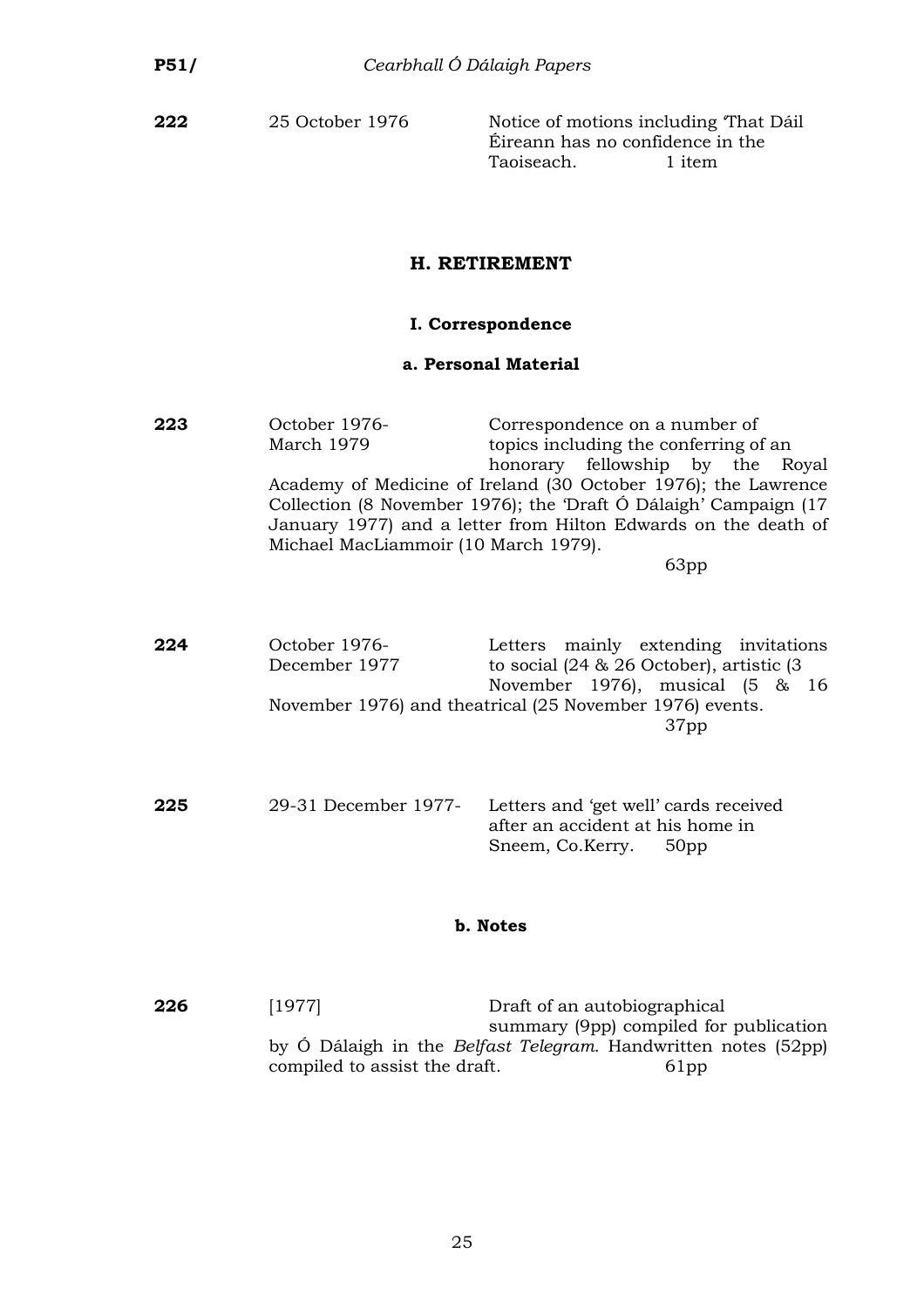**227** 1977 Dissociated drafts and notes including draft instructions to his solicitor in an action against Independent Newspapers [227(1)-(4)] and rough notes on a variety of legal and literary matters.

50pp

#### **c. Memoranda**

**228** February 1954- Folder of material relating to personal November 1976 and domestic financial matters Including some routine invoices for Áras an Uachtaráin; and a letter from John Behan, sculptor,

concerning Ó Dálaigh's prospective purchase of two bronzes. 20 items

### **229** 26 November- **Inauguration of President Patrick**

3 December 1976 **Hillery:** material mainly concerning

the inauguration as Uachtarán na hÉireann of Patrick J. Hillery. Included is a copy of the speech by President Spenale, Commissioner of the European Communities (17 November 1976), 'Allocution prononcée par le Président Spenale en séance plénière en l'honneur de Président Hillery (2pp); text of a speech by Dr Hillery, Vice-President of the Commission of the European Community to the European Parliament, Luxembourg, 17 November 1976 (2pp); invitations to the inaugural ceremony and luncheon (3 December 1976).

5 items

#### **II Visit to China**

**230** February- Correspondence concerning the visit September 1977 to China (June 1977). Included is the official invitation (9 February 1977) and correspondence and related matter concerning Ó Dálaigh's wish to have some Chinese phrases at his disposal for the visit. 43pp

**231** [June] 1977 Drafts and notes for speeches to be delivered during the visit. 4 items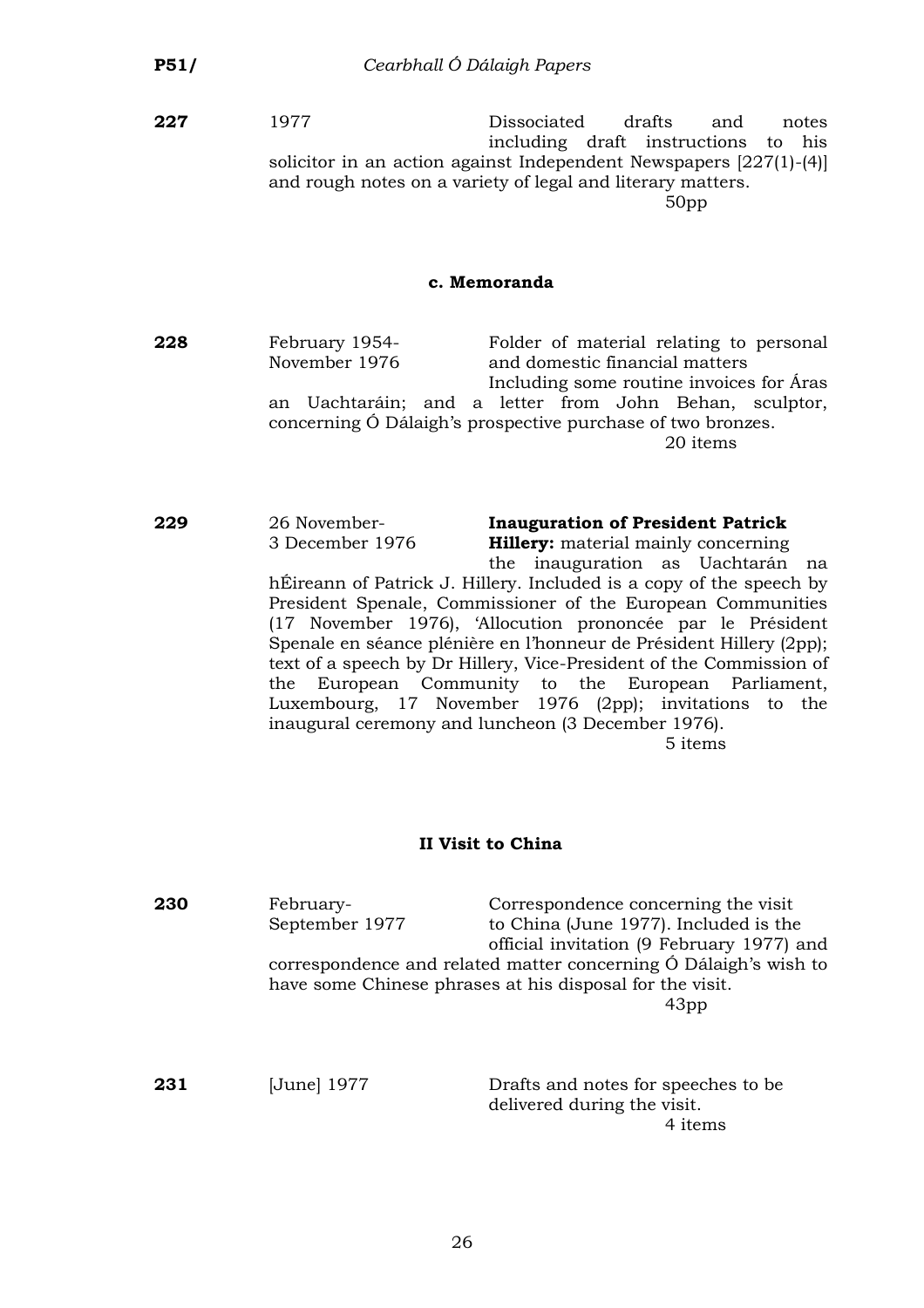| P51/ | Cearbhall Ó Dálaigh Papers |                                                                                                                                              |
|------|----------------------------|----------------------------------------------------------------------------------------------------------------------------------------------|
| 232  | [June] 1977                | Photographs of monuments, depicting<br>various outdoor scenes and buildings,<br>mainly Ming tombs. 9 items                                   |
| 233  | [June] 1977                | Briefing notes and programme for the<br>visit.<br>4pp                                                                                        |
| 234  | [June] 1977                | Printed items and mementoes from<br>the visit including a book of Mao<br>Tsetung poems (1976) and Irish poems written in Chinese.<br>7 items |

### **J. DEATH**

| 235     | March-May 1978<br>Mrs Elizabeth Herrema (25 May 1978).   | Letters of condolence to Bean Uí<br>Dálaigh from personal friends including<br>Lady Longford (21 March 1978), Hilton Edwards (21 March 1978),<br>Eamon de Buitlear (24 March 1978), George Kahn-Ackerman,<br>Secretary General of the Council of Europe (28 March 1978) and<br>14 <sub>pp</sub> |
|---------|----------------------------------------------------------|-------------------------------------------------------------------------------------------------------------------------------------------------------------------------------------------------------------------------------------------------------------------------------------------------|
| 236-240 | March-April 1978                                         | Letters of condolence [P51/236-238]<br>and sympathy and mass cards<br>$[P51/239-240]$ .<br>$c.1000$ items                                                                                                                                                                                       |
| 241-245 |                                                          | Ghost numbers                                                                                                                                                                                                                                                                                   |
| 246-247 | March-April 1978                                         | General [P51/246] and official<br>$[P51/247]$ telegrams to Bean<br>Uí<br>Dálaigh, offering condolences on the death of her husband.<br>c.200 items                                                                                                                                              |
| 248     | 2 May 1978<br>Representatives of 20 Consulates in India. | Letter from [O]. Nixon, Chancellor of<br>the Consulate General of Ireland,<br>Bombay, enclosing a book of condolence<br>signed<br>by<br>3 items                                                                                                                                                 |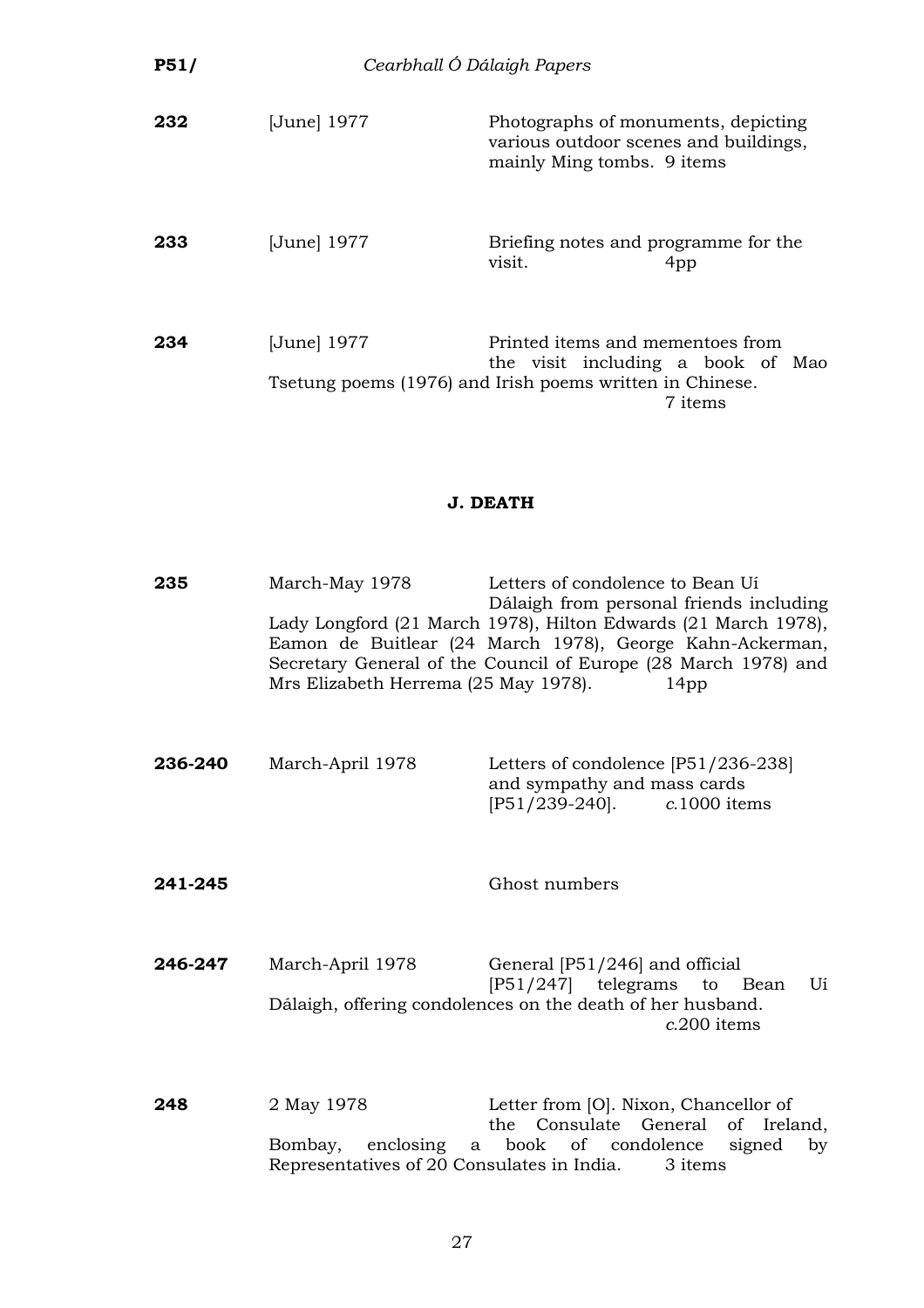**249** [March 1978] Lists of attendance at the funeral of Judge Ó Dálaigh including members of Government, State, Council of State and Judiciary. Also included are names of embassies represented. 2 items

#### **K. INTERESTS AND CONCERNS**

### **I. Capital Punishment**

**250** September- Case of Noel and Marie Murray : December 1976 Correspondence regarding the death sentence imposed on Noel and Marie Murray and requests urging that the sentence be commuted. 12 items

### **II Pére Pire (Displaced Persons) Society**

#### **a. Correspondence**

3 Folders of correspondence concerning the Irish Branch of Aid to Displaced Persons Society, its establishment, activities and visits of Pére Pire, the founder, to Ireland. [Pére Pire's letters are frequently intermingled in the correspondence].

| 251 | August 1959-December 1960    | c.51 items |
|-----|------------------------------|------------|
| 252 | February 1961-September 1965 | c.37 items |
| 253 | March 1966-November 1972     | 12 items   |

#### **b. Notes**

**254** 1959-70 Notes related to the Society's activities, possible rule changes, and Pére Pire's visit to Ireland in May 1968. 50pp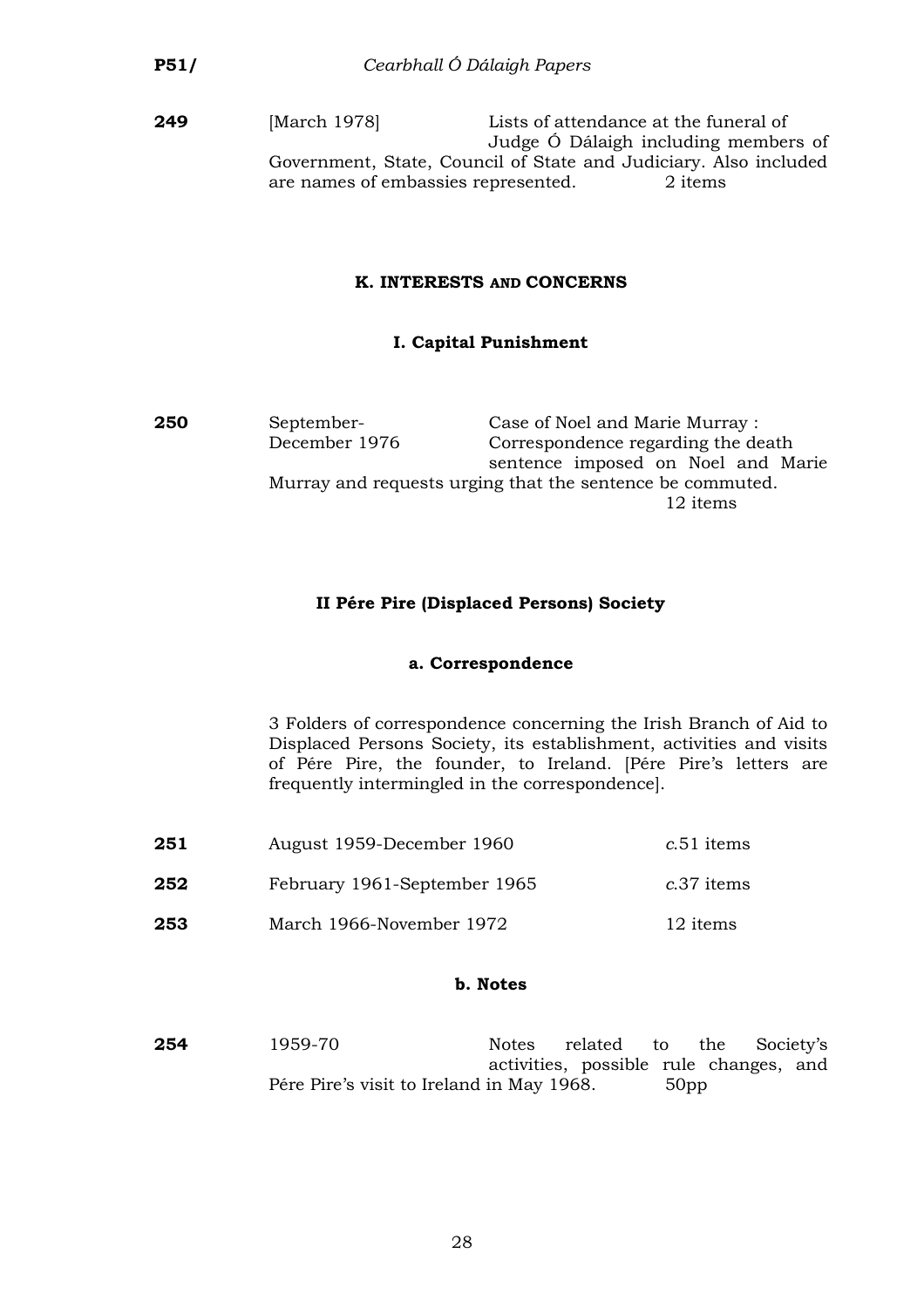### **c. Related Printed Material**

| 255 | 1960                                                                                         | Dublin.                                                         | The Problem of the Refugee Pére Pire OP,<br>18 <sub>pp</sub> |
|-----|----------------------------------------------------------------------------------------------|-----------------------------------------------------------------|--------------------------------------------------------------|
| 256 | 1964                                                                                         | Peace through Dialogue Pére Pire<br>Society.                    | 80pp                                                         |
| 257 |                                                                                              | <i>Bread of Peace Pére Pire. English &amp;</i><br>Irish copies. | 4pp                                                          |
| 258 | including notice of the Pére Pire annual dinner dance, and a card<br>for peace in the world. | Dissociated promotional and<br>administrative                   | printed<br>material<br>5 items                               |

### **d. Photographs**

**259** 15 black and white photographs showing work undertaken by the Society including the building of sheltered accommodation for the elderly and the construction of villages in Germany and Austria.

#### **III. Cheshire Homes (Irish Trust)**

| 260 | December 1970-                         | Correspondence received during his                               |
|-----|----------------------------------------|------------------------------------------------------------------|
|     | November 1976                          | term as Chairman of the Cheshire                                 |
|     |                                        | Homes (Irl.). Included are letters                               |
|     |                                        | discussing the presentation of the O'Dwyer family home, Bohola,  |
|     |                                        | County Mayo (13,16 July 1971) and from Leonard Cheshire,         |
|     |                                        | founder, paying tribute to Judge Ó Dálaigh's contribution to the |
|     | Trust Organisation (4 September 1974). | 12 items                                                         |
|     |                                        |                                                                  |

| 261 | July 1970 | Handbook on the Cheshire Homes. |        |
|-----|-----------|---------------------------------|--------|
|     |           |                                 | 1 item |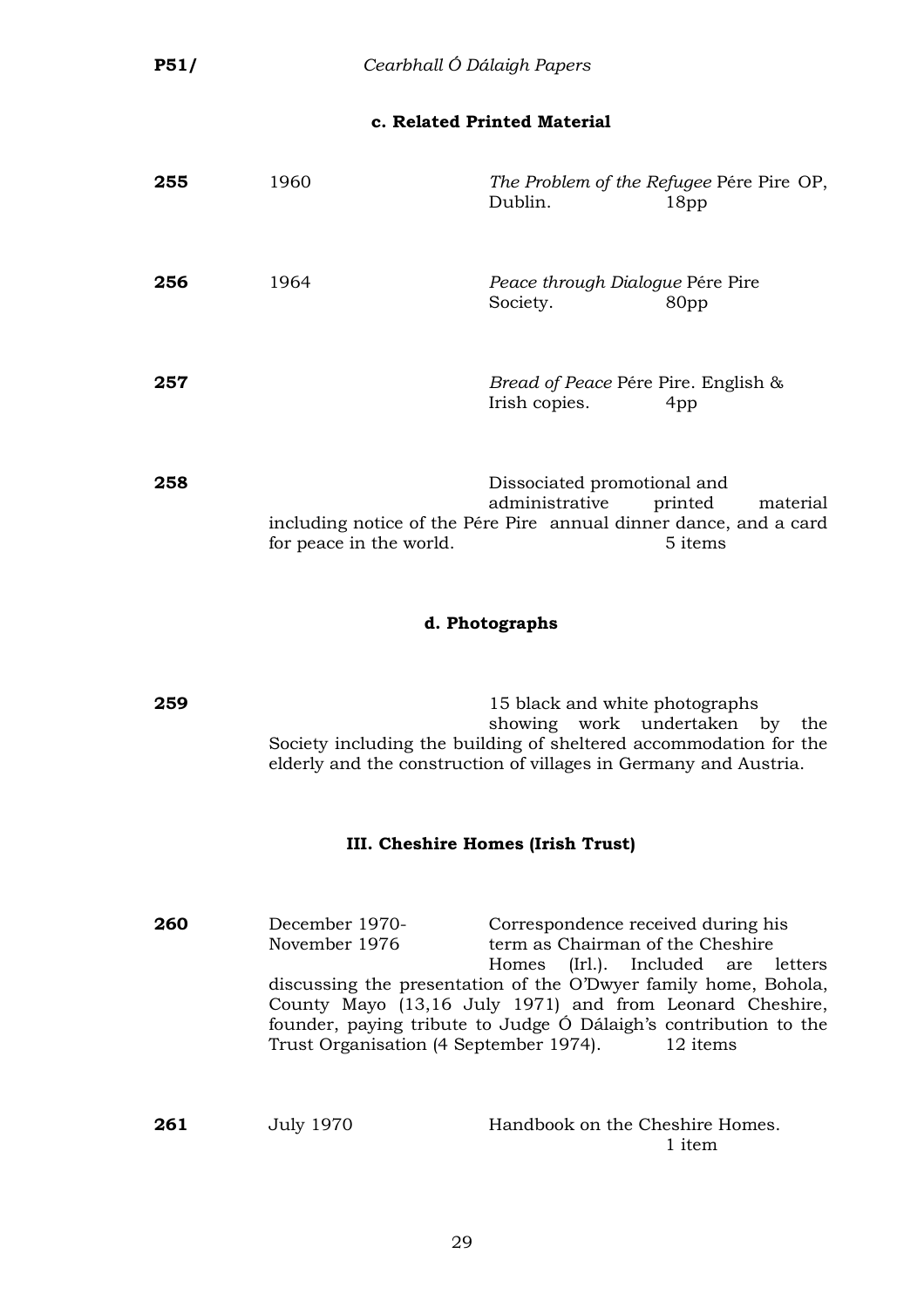### **IV. Civil Rights**

**262** 1970-72 **Irish Commission for Justice and Peace.** Correspondence, draft policy documents, press statements, copies of Executive Council meetings and general material concerning the establishment and activities of the Commission. 50 items

### **V. Irish Folklore Commission and Department of Irish Folklore, University College Dublin**

| 263 | October 1952,  | Correspondence concerning the Irish                     |
|-----|----------------|---------------------------------------------------------|
|     | January 1962-  | Folklore Commission and a copy of                       |
|     | September 1971 | published texts of speeches made at                     |
|     |                | the opening of the Department of Irish                  |
|     |                | Folklore, University College Dublin, 28 September 1971. |
|     |                | 10 items                                                |

### **VI. Cultural Relations Committee, Department of External Affairs**

Correspondence received by Ó Dálaigh during his term as Chairman of the Advisory Committtee on Cultural Relations of the Department of External Affairs. Included are letters from Austin Clarke on problems surrounding the re-issue of his booklet on *Modern Irish Poetry* (18 July 1960); and from Kate O'Brien (12 September 1960). Also included is correspondence with the Department (13 May 1961) and with Frank Aiken, Minister for External Affairs.

| 264 | May 1954-May 1961           | 36 <sub>pp</sub> |
|-----|-----------------------------|------------------|
| 265 | January 1962-December 1968  | 32 <sub>pp</sub> |
| 266 | February 1969-February 1970 | 54pp             |

| 267 | 1949-50 | 1 <sup>st</sup> Annual Report of the Advisory |
|-----|---------|-----------------------------------------------|
|     |         | Committee on Cultural Relations.              |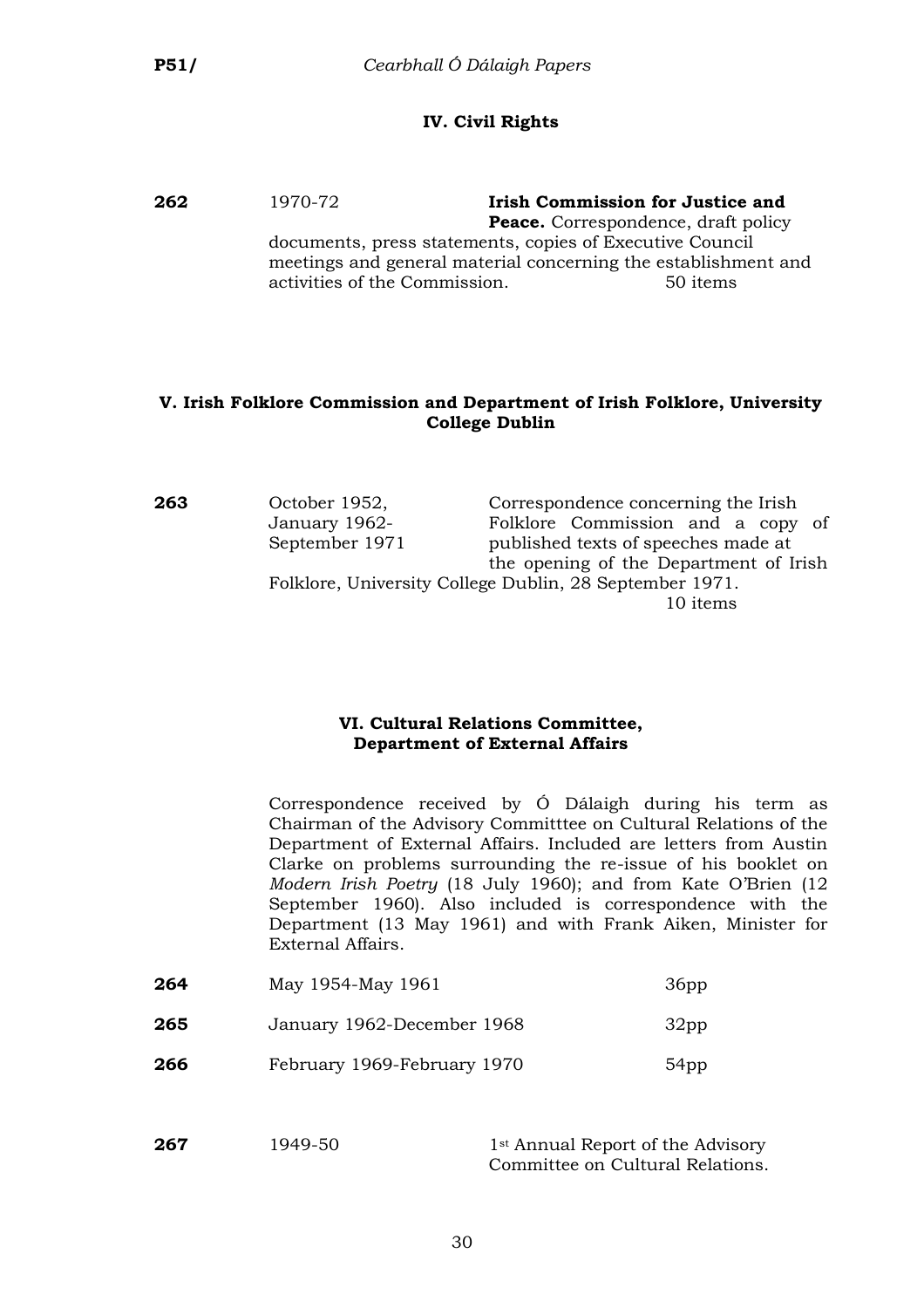| <b>P51/</b> | Cearbhall Ó Dálaigh Papers |                                                                         |
|-------------|----------------------------|-------------------------------------------------------------------------|
| 268         | 1950-51                    | $2nd$ Annual Report of the Advisory<br>Committee on Cultural Relations. |
| 269         | 1969                       | Padraic Pearse Festival Programme                                       |
| 270         | 1975                       | Copy of <i>Arts in Ireland</i> vol. III, no. 2.                         |

# **VII. Seán Ó Riada Foundation**

| 271 | June-September 1974                                                 | Folder of material relating to the |  |       |
|-----|---------------------------------------------------------------------|------------------------------------|--|-------|
|     |                                                                     | establishment of the O             |  | Riada |
|     | Foundation and its objectives. Included is a copy of O Riada's play |                                    |  |       |
|     | with music 'Spailpin a Rúin' (Summer 1960). 6 items                 |                                    |  |       |

# **VIII. Genealogy**

| 272 | 1971                                   | The Ó Dálaigh Ancestry<br>Photocopied notes on investigations into                    |  |
|-----|----------------------------------------|---------------------------------------------------------------------------------------|--|
|     | the Folklore of Ireland Society.       | the O Dálaigh Genealogy, including an extract from The Journal of<br>20 <sub>pp</sub> |  |
| 273 | January 1971-                          | Notes, drafts and the final copy of a<br>biographical entry for Ó Dálaigh in the      |  |
|     | The International Who's Who Directory. | 6 items                                                                               |  |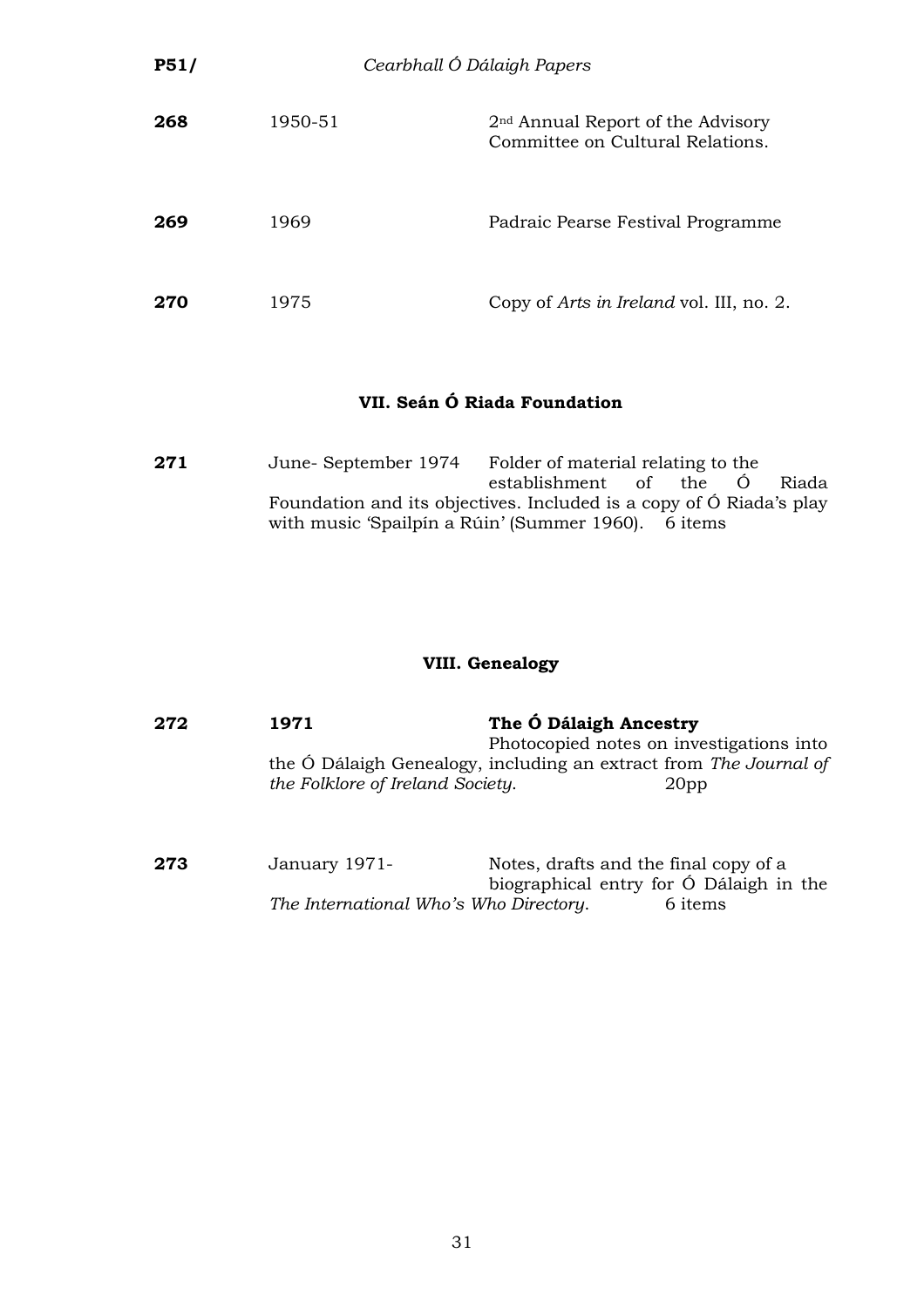### **IX. Irish United Nations Association**

#### **a. Correspondence**

**274** June 1959- Correspondence on the formation of August 1968 the United Nations Association in Ireland. Letters include enquiries from Robert S.Smith, Acting Secretary–General, U.N. Geneva on the outcome of the inaugural meeting (27 July 1959); from Sean MacBride, Minister for External Affairs on U.N. publications (30 December 1959) and also discussion on Irish (26 March 1960) and British (1 June 1960) participation in World Refugee Year. 31pp

#### **b. Printed Matter**

**275** 1946, 1961, 1963 *An Analysis of Our Hopes and Fears*, a pamphlet by Professor Patrick MacGilligan SC TD. Annotated with 'Compliments of the "Spider", P. McG'. (1946). *Ireland and the U.N.,* by Brian J. O'Connor (1961). *Report to Ireland* by the U.N. High Commission for Refugees (1963). 3 items

### **X. Irish National Council on Alcholism**

#### **a. Correspondence**

**276** July 1968-June 1974 Correspondence concerning the foundation of the Irish National Council on Alcoholism (December 1966), its organisation and general business (10 October 1973) including correspondence with the Department of Health. 46pp

#### **b. Notes**

**277** January 1967-<br>Court book with a few pages used to<br>Cortober 1969 **Court and the U.S. Contract Contract October** 1969 record routine notes on I.N.C.A. business. 12pp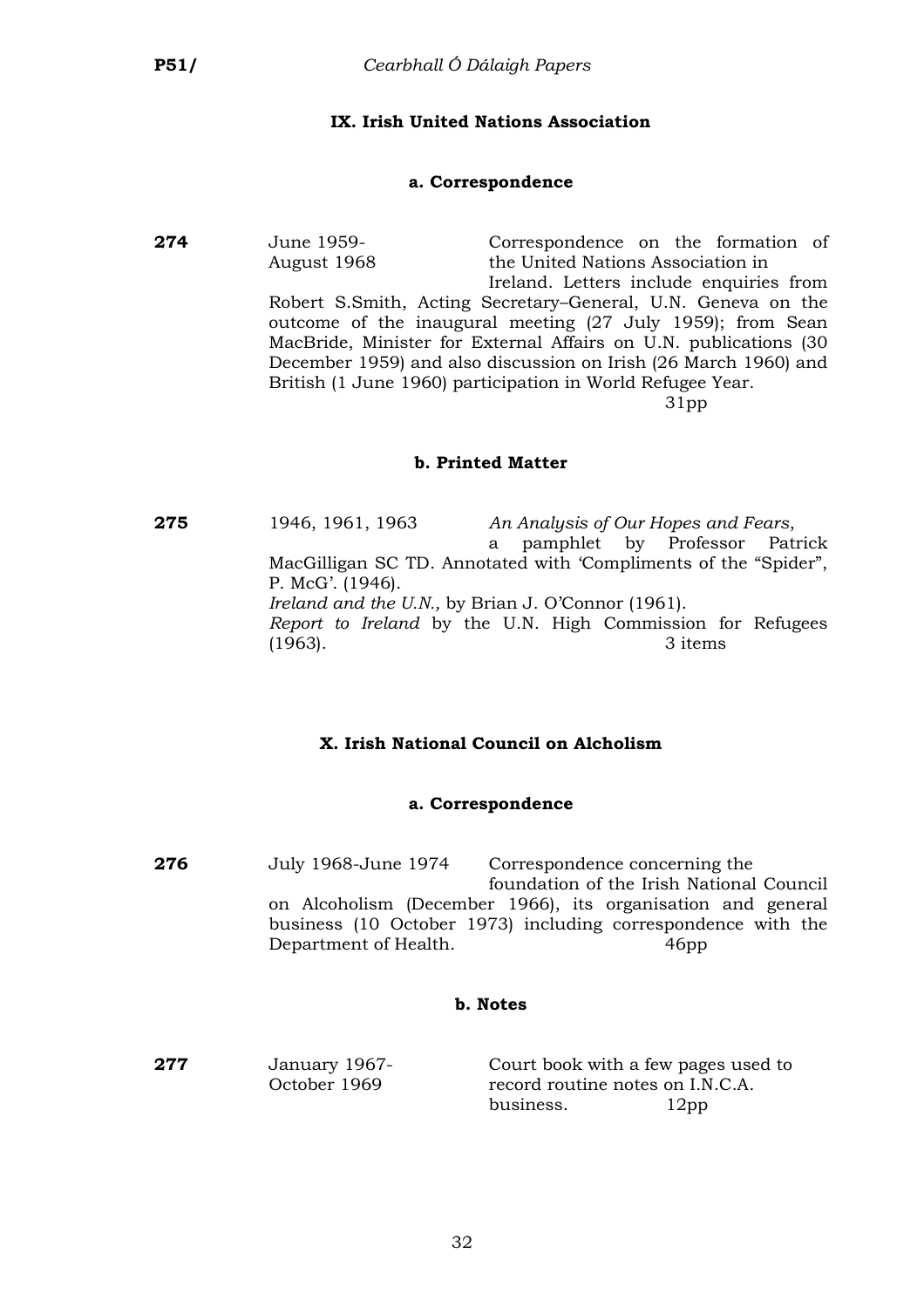### **c. Printed Matter**

| 278 | 1973-74                           | Typescript draft copy of the INCA<br>Information Booklet (20pp).                                                                                                                                                                                                         |
|-----|-----------------------------------|--------------------------------------------------------------------------------------------------------------------------------------------------------------------------------------------------------------------------------------------------------------------------|
|     | Draft annual report, 1974 (25pp). | Draft of INCA's proposals for the Department of Health (7pp).                                                                                                                                                                                                            |
|     | 1973 (90pp).                      | Report by INCA to the Minister for Health on alcoholism, January<br>4 items                                                                                                                                                                                              |
| 279 | 1974                              | Report of the Director (3pp) and<br>financial statement to March 1974<br>(10pp).<br>2 items                                                                                                                                                                              |
| 280 | 1970                              | Programme for an All-Ireland<br>Interdenominational Conference                                                                                                                                                                                                           |
|     | Director of INCA.                 | on<br>Understanding Alcoholism, Armagh, May 1970, hosted by the<br>Joint Committee on Alcoholism in Ireland. Paper on Irish drinking<br>patterns presented to the Institute on the Prevention of<br>Alcoholism, Lausanne, June 1970, by Richard Perceval, ex-<br>2 items |

#### **XI. Amnesty International**

**281** 1973-77 Correspondence from various sections of Amnesty International with reference to the conference on the Abolition of Torture, Paris, December 1973. Also included is detailed information on the case of Dr Mickhail Shtern, a Russian Jew, accused of poisoning children.

7 items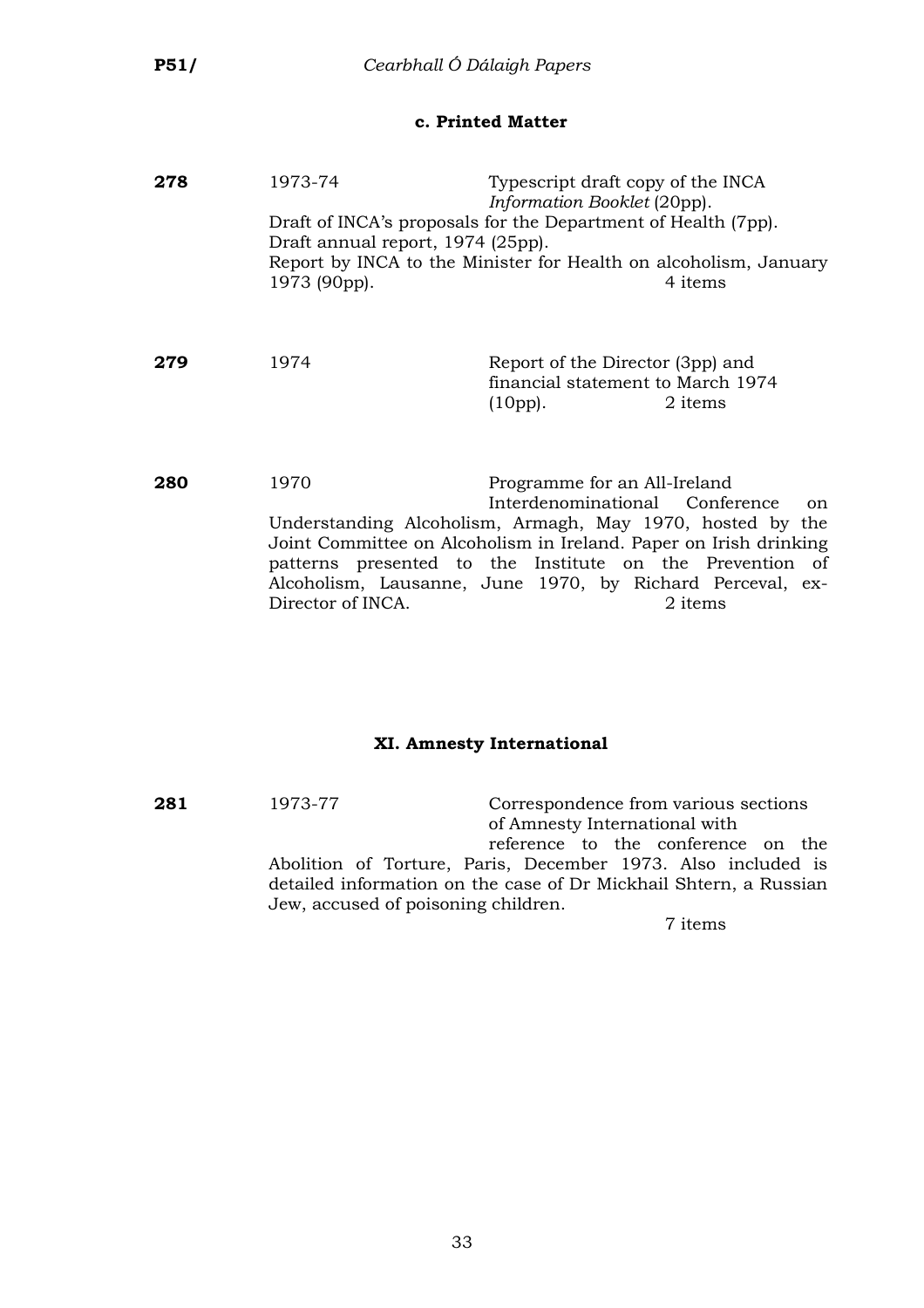### **XII. King's Inns Library**

#### **a. Correspondence**

Correspondence concerning the sale of non-legal books from King's Inns Library to raise funds to improve legal and educational facilities and also to improve the library's holding and implement a 'Proper Cataloguing System' (2 July 1971). Included are details of books for sale (12 August 1971); an Taisce's opposition to the sale of rare books of Irish interest (20 April 1972), its offer and that of another institution to purchase them (28 September 1972); letter from Declan Costello, Attorney General (3 July 1973, 1p) and a member of the Library Committee of the Benchers, requesting assistance in identifying worthwhile works on the Court of Justice of the European Community and on European law in general for acquisition by the Library.

King's

| 282 | 1969-71 | 14 items                                                                                    |
|-----|---------|---------------------------------------------------------------------------------------------|
| 283 | 1972-73 | 19 items                                                                                    |
|     |         | <b>b. Printed Matter</b>                                                                    |
| 284 | 1955    | Typescript copy of a report on the<br>King's Inns Library.<br>30 <sub>pp</sub>              |
| 285 |         | Typescript copy of extracts from<br>guides to Dublin mentioning the<br>Inns Library.<br>4pp |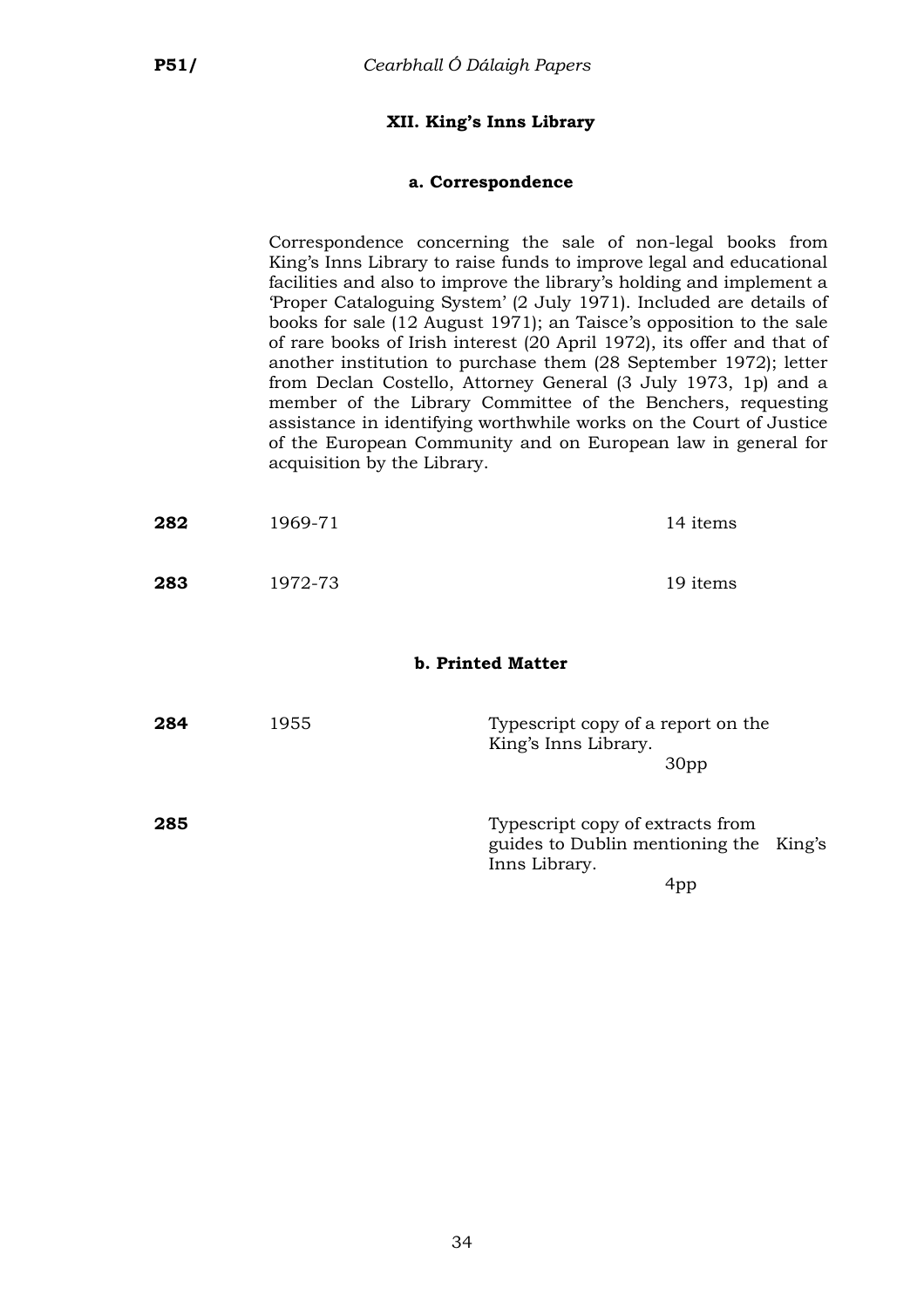#### **XIII. Chester Beatty Library**

| 286 | August-October 1976- | Correspondence relating to the library                                   |
|-----|----------------------|--------------------------------------------------------------------------|
|     |                      | and copies of documents relating to the                                  |
|     |                      | gift of the collection to the nation including Chester Beatty's will (7) |
|     |                      | November 1966) and a statement of financial provisions from the          |
|     |                      | Department of the Taoiseach for the inclusion of the library in the      |
|     |                      | Public Capital Education Programme (3 February 1972).                    |
|     |                      | 12 items                                                                 |
|     |                      |                                                                          |

**287** 26 March 1976 Typescript notes and drafts for a speech on the opening of the Dublin Oriental Festival in the Chester Beatty Library. 10pp

#### **XIV. The Irish Council for Overseas Students**

| 288 | October 1970-   | Correspondence as Chairman of the                                        |
|-----|-----------------|--------------------------------------------------------------------------|
|     | September 1976  | Irish Council for Overseas Students.                                     |
|     |                 | Matters discussed include places in                                      |
|     | November 1951). | Irish Universities for Foreign Students (7, 8, 28 October, 5<br>14 items |

#### **XV. The National Theatre Society Limited**

**289** May 1965- Correspondence received during his November 1976 trusteeship of the National Theatre Society. Included is a detailed annotated account of capital provision necessary for the establishment of an experimental theatre, the Peacock (8 September 1965); a summary of financial arrangements for the Gandhi Commemoration Programme (22 October 1969) and a request from Ulick O'Connor, Author, that Judge Ó Dálaigh meet Tomas MacAnna regardingthe post of Director of the Abbey Theatre. He encloses correspondence on the subject from Tomas MacAnna and George Colley, Minister for Finance February 1972). c.10 items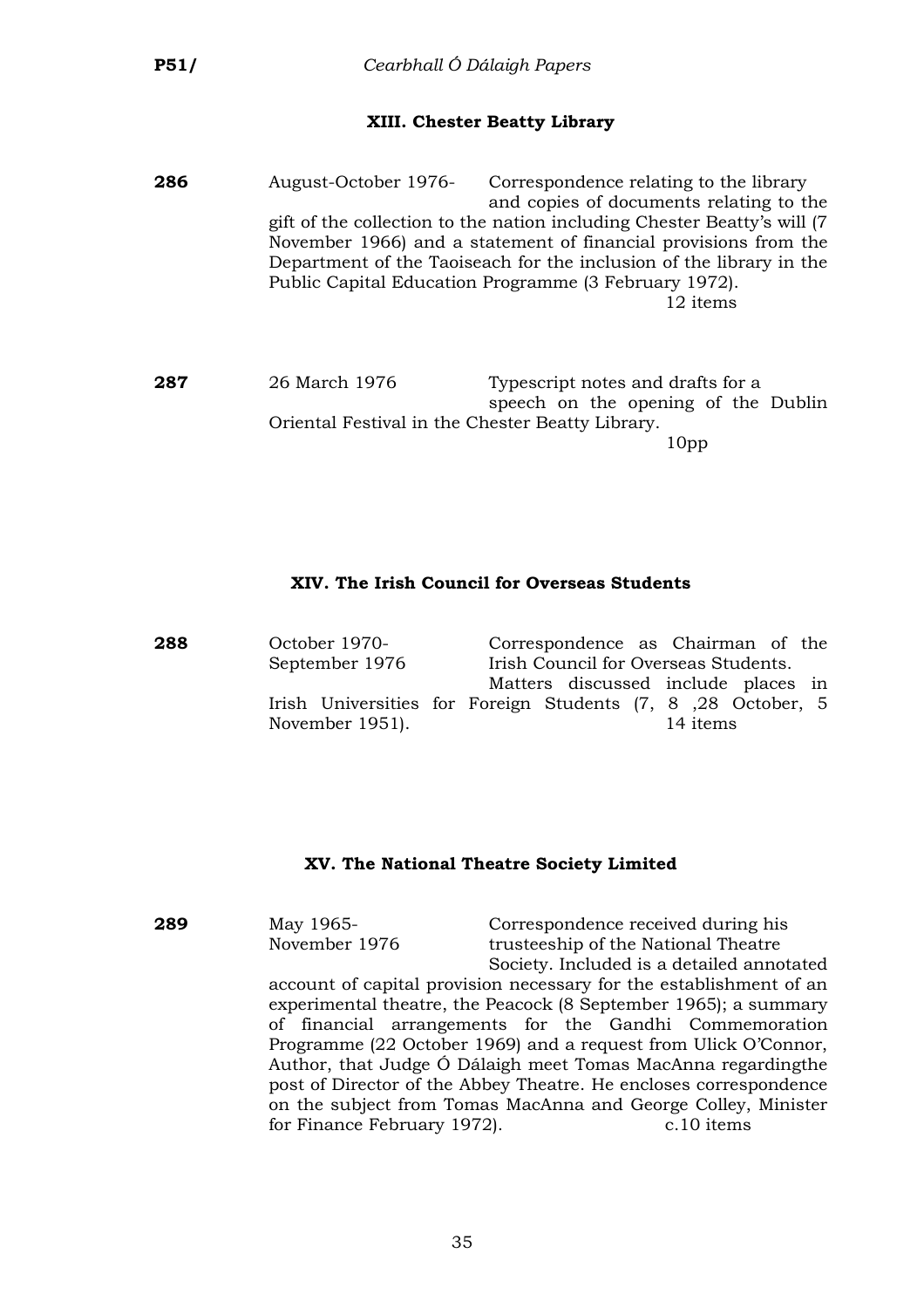| P51/ |                                        | Cearbhall Ó Dálaigh Papers                                                              |
|------|----------------------------------------|-----------------------------------------------------------------------------------------|
| 290  | 1965<br>premises. In Irish and English | Typescript notes and for a speech at<br>the opening of the New Abbey Theatre<br>3pp     |
| 291  | 1965                                   | Typescript draft copy of <i>Abbey</i><br>Theatre 1937-65: a review.<br>25 <sub>pp</sub> |
|      |                                        |                                                                                         |

### **XVI. Gate Theatre**

| 292 | July 1969-     | Correspondence relating to Dublin                              |
|-----|----------------|----------------------------------------------------------------|
|     | November 1972  | Gate Theatre Productions, including                            |
|     |                | estimates of salaries, annual running                          |
|     |                | and maintenance costs (30 July 1969). Also included is general |
|     |                | correspondence from Micháel MacLiammóir, Director. (2 July & 7 |
|     | November 1972) | 3 items                                                        |
|     |                |                                                                |

### **XVII. Olympia Theatre**

**293** January 1976- Letters from Brendan Smith, Joint Chairman Olympia Restoration Fund expressing gratitude for President Ó Dálaigh's very kind contributions' to the fund. 2 items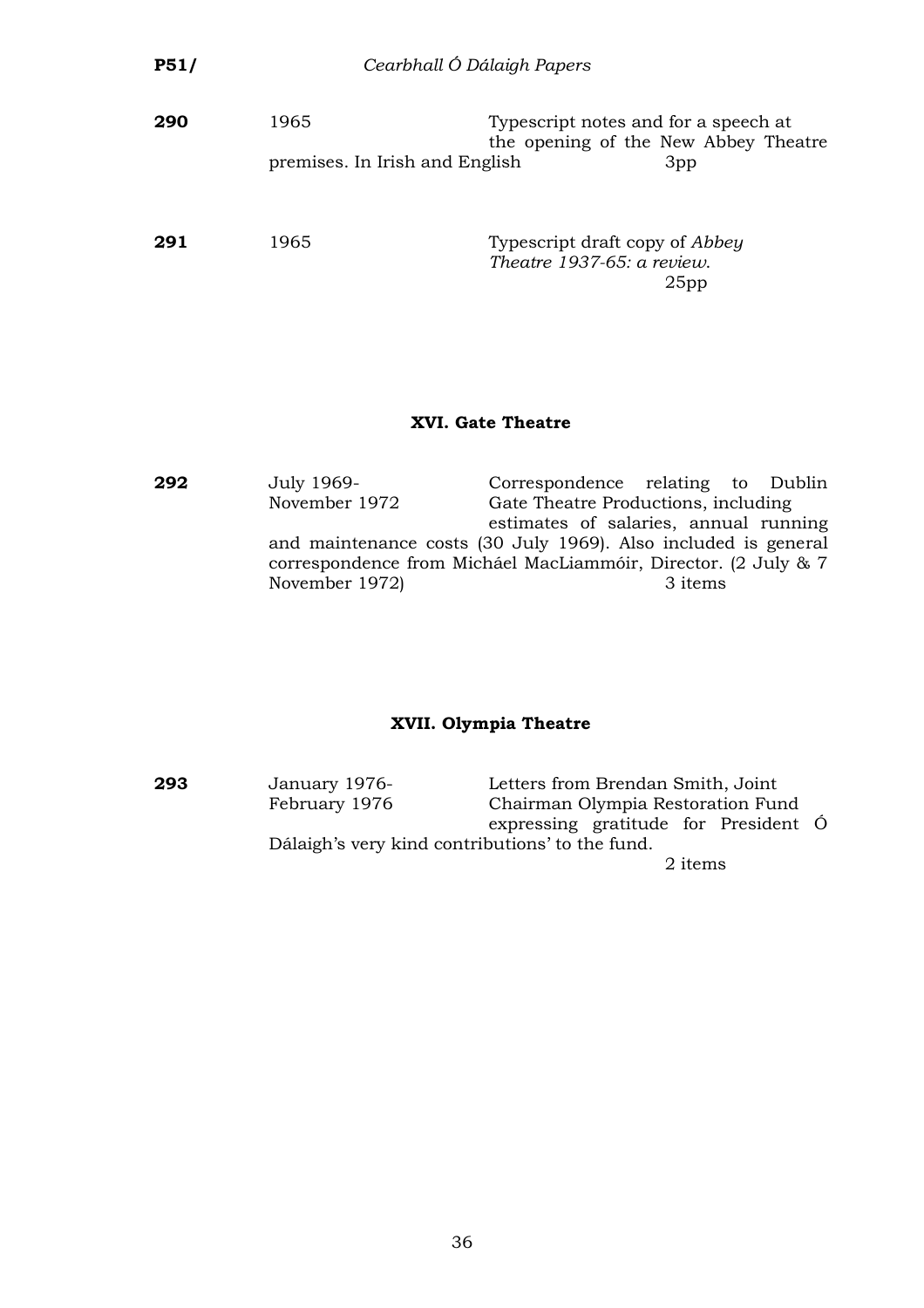# **L. DIARIES**

Irregular series of pocket appointment diaries, used to widely differing degrees, occasionally for notes or to record contact details rather than appointments. The first diary for 1976, P51/294 (5) has very few entries.

- **294(1)** 1952
- **294(2)** 1957
- **294(3)** 1971
- **294(4)** 1974
- **294(5)** 1976
- **294(6)** 1976 **294(7)** 1977

| 295 | 1973 | Desk appointments diary. |
|-----|------|--------------------------|
|     |      |                          |

Series of Stationery Office desk diaries used for a mixture of appointments and note-taking.

- **296(1)** 1963
- **296(2)** 1964
- **296(3)** 1965
- **296(4)** 1966

Irish Auctioneers' and Valuers' Institute desk diaries with frequent entries for appointments in his capacity as Uachtaran.

- **297(1)** 1975
- **297(2)** 1976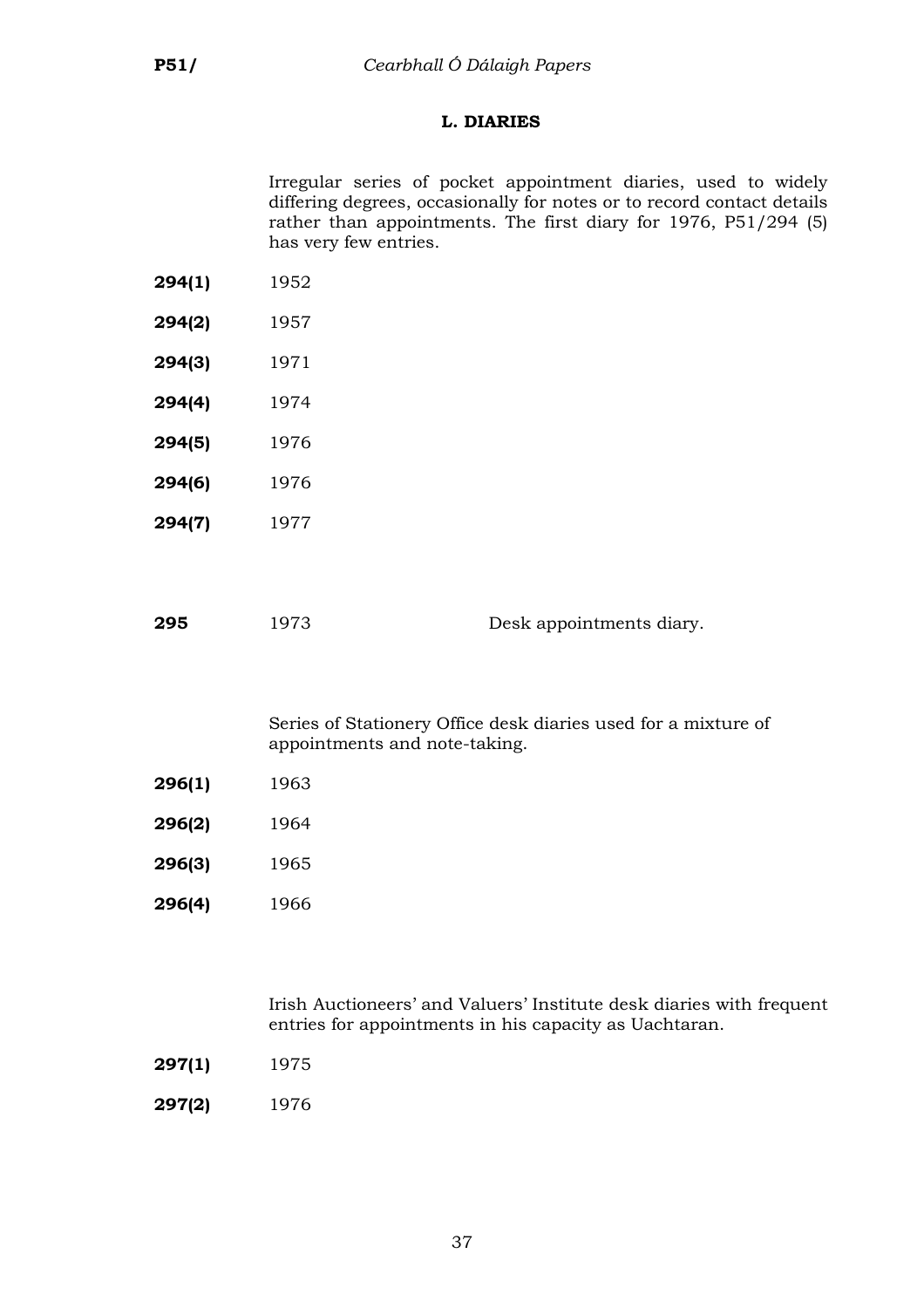### **M. PRESS CUTTINGS**

| 298 | May 1946<br>post of Attorney-General.                    | Page from The Leader with mention of<br>the appointment of Ó Dálaigh to the                                                                                                                                 |
|-----|----------------------------------------------------------|-------------------------------------------------------------------------------------------------------------------------------------------------------------------------------------------------------------|
| 299 | 1963-72<br>term of office as Chief Justice.              | <b>Chief Justice:</b> press cuttings related<br>to various events during C. Ó Dálaigh's                                                                                                                     |
| 300 | 1973-76                                                  | <b>European Court Judge: press</b><br>cuttings<br>related to Cearbhall<br>O<br>Dalaigh's appointment to the European Court and to various<br>activities and events he attended during his period of office. |
| 301 | 1974<br>his Presidency including the Herrema kidnapping. | <b>Presidency: General: press</b><br>cuttings related to his nomination,<br>inauguration and some major events during the initial period of                                                                 |
| 302 | September 1976<br>to introduce an Emergency Powers Bill. | <b>Emergency Powers Bill:</b><br><b>Introduction:</b> cuttings on the proposal                                                                                                                              |
| 303 | September 1976                                           | <b>Emergency Powers Bill:</b><br>Submission to the Supreme Court:<br>cuttings on the decision of President Ó Dálaigh to submit the<br>proposed Bill to the Supreme Court to assess its constitutionality.   |
| 304 | October 1976<br>Court to declare<br>constitutional.      | <b>Emergency Powers Bill: Decision.</b><br>Cuttings on the decision of the Supreme<br>the proposed Emergency Powers<br>Bill                                                                                 |
| 305 | 19 October 1976                                          | Remarks made by Mr Donegan,<br>Minister for Defence: cuttings on the<br>remark made by Mr Donegan on President Ó Dálaigh's<br>submission of the Bill to the Supreme Court. Enclosed are notes               |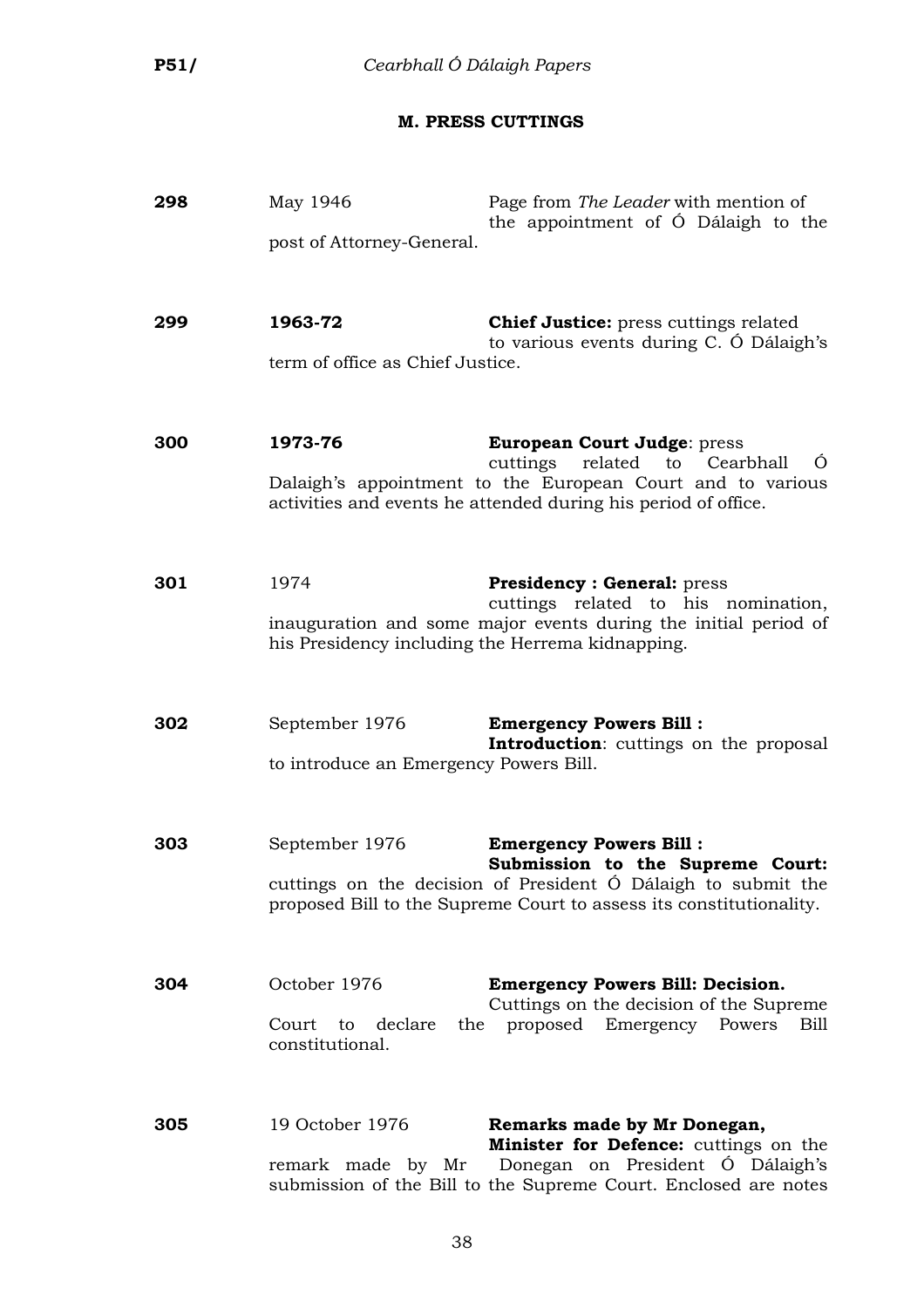| P51/       | Cearbhall Ó Dálaigh Papers                                          |                                                                                                                                                                                          |
|------------|---------------------------------------------------------------------|------------------------------------------------------------------------------------------------------------------------------------------------------------------------------------------|
| 305 contd. | material was kept.                                                  | made on the event and an [annotated] envelope in which the<br>3 items                                                                                                                    |
| 306        | 19-22 October 1976<br>of response to the Minister's apology.        | Mr Donegan's remark : President's<br>reaction: cuttings on the 'silence' in<br>Áras an Uachtaráin following Mr Donegan's remark, and the lack                                            |
| 307        | 21 October 1976<br>Fáil motion that Mr Donegan resign.              | Mr Donegan's remark : Fianna<br>Fail's reaction: cuttings on the Fianna                                                                                                                  |
| 308        | October 1976<br>Dr Patrick Hillery.                                 | <b>Resignation:</b> cuttings from Irish and<br>British newspapers on the general crisis caused by the resignation<br>of President Ó Dálaigh, the sequence of events, and the drafting of |
| 309        | November 1976<br>completed by supporters and sent to him.           | <b>Renomination:</b> samples of 'Draft O<br>Dálaigh' cuttings, forms published by<br>the campaign to have him renominated to the Presidency,                                             |
| 310        | 1976-77                                                             | Post-Resignation: cuttings of articles<br>mainly written in assessment of the<br>Presidency of Cearbhall Ó Dálaigh and his resignation.                                                  |
| 311        | June 1977<br>the visit of Mr Ó Dálaigh to China.                    | Visit to China: cuttings from Irish,<br>Chinese and the international press on                                                                                                           |
| 312        | <b>July 1977</b><br>Liam Lonergan, Carrig Public Relations, Dublin. | Presentation binder of newspaper<br>cuttings on the visit to China, from                                                                                                                 |
| 313        | 1977<br>development. In French.                                     | Copy of Pekin Information, May 1977,<br>containing the text of a speech by<br>President Houa Kuou-feng, addressing a conference on industrial<br>15 <sub>pp</sub>                        |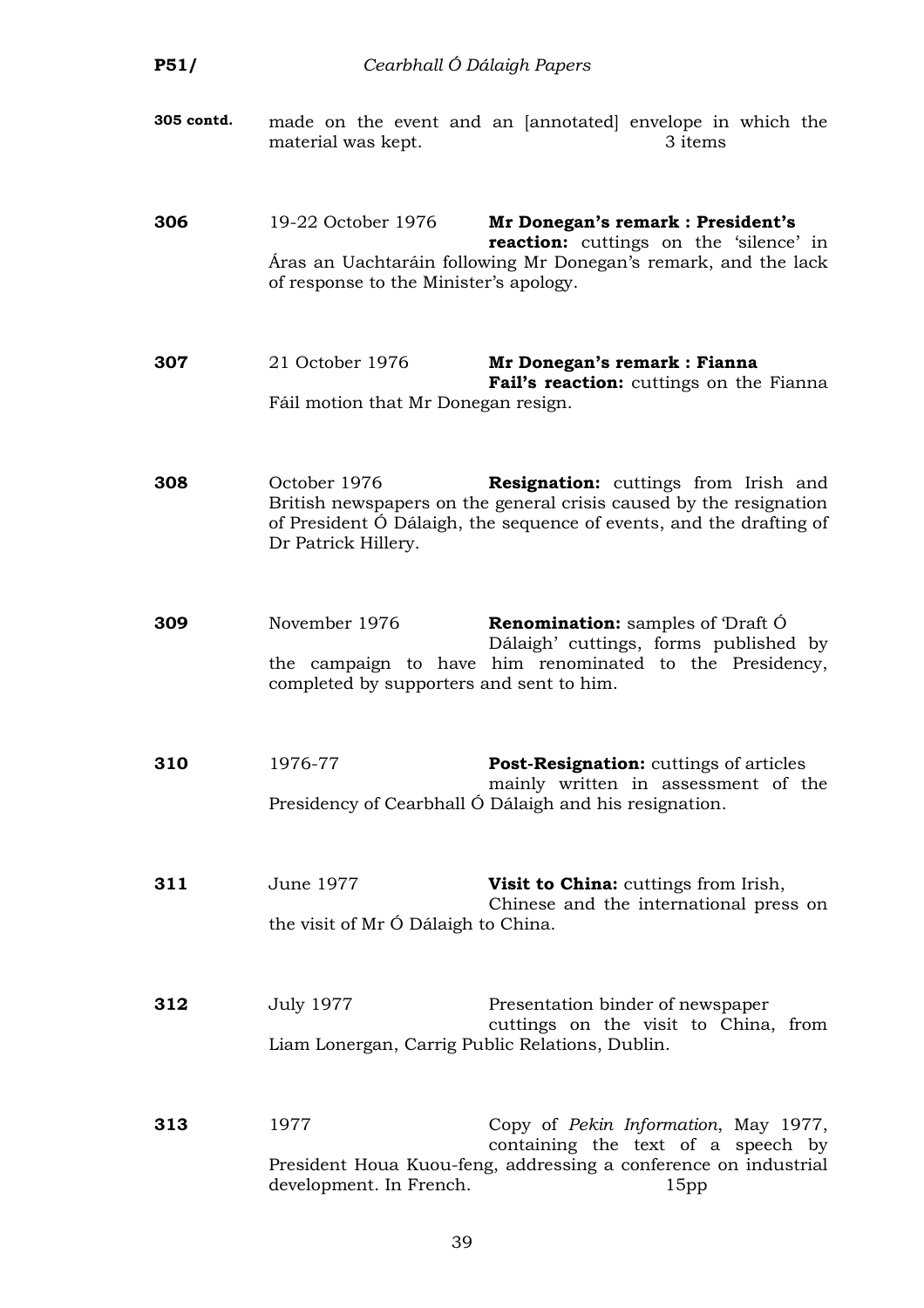| P51/ | Cearbhall Ó Dálaigh Papers                           |                                                                                                            |
|------|------------------------------------------------------|------------------------------------------------------------------------------------------------------------|
| 314  | April 1978                                           | <b>Death:</b> 2 cuttings paying tribute to<br>Cearbhall Ó Dálaigh after his death.                         |
| 315  | 1952-71                                              | <b>Legal:</b> cuttings mainly on legal<br>10 items<br>matters.                                             |
| 316  | 1948-76                                              | <b>Politics:</b> cuttings on general political<br>affairs including two items by O<br>10 items<br>Dalaigh. |
| 317  | 1944-76                                              | <b>Arts:</b> cuttings on language<br>movements, and literary and artistic<br>subjects.<br>12 items         |
| 318  | 15-22 April 1972<br>proposed sale of non-legal books | Kings Inns Library. Cuttings relating<br>to the Library in general and to the<br>17 items                  |

### **N. PHOTOGRAPHS**

| 319 | early 1920s<br>approximately 5-7 years of age.               | Copy of a school group photo<br>including Cearbhall Ó Dálaigh<br>at                                            |
|-----|--------------------------------------------------------------|----------------------------------------------------------------------------------------------------------------|
| 320 | [1922]                                                       | Copies of a formal group black and<br>white photograph of the Judiciary of<br>the Irish Free State.<br>2 items |
| 321 | [1946/47]<br>standing with Tom Clarke, U.S. Attorney General | Black and white photograph of<br>Cearbhall Ó Dálaigh, Attorney General,                                        |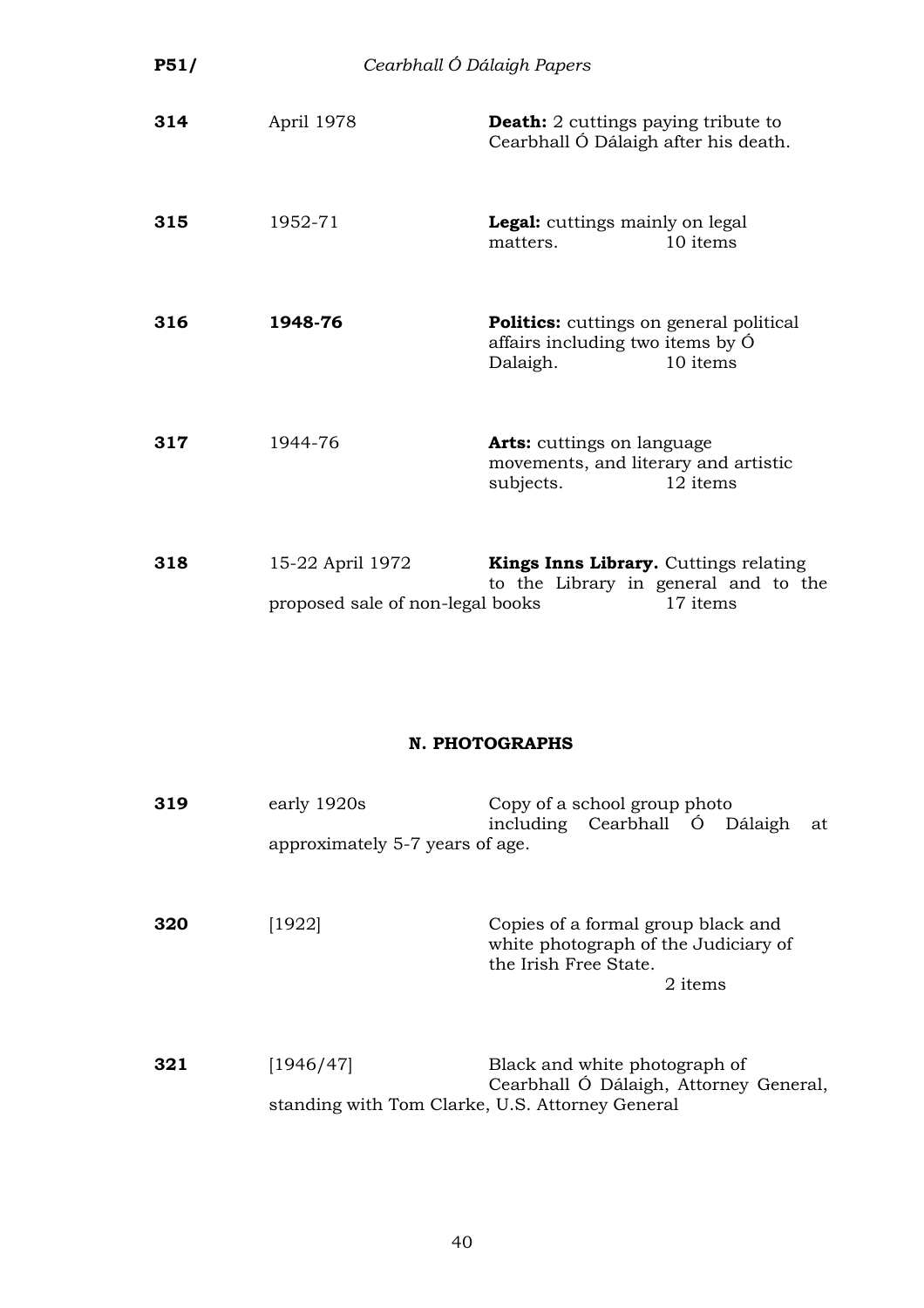| P51/ | Cearbhall Ó Dálaigh Papers                                        |                                                                                                                                                                                                                                   |
|------|-------------------------------------------------------------------|-----------------------------------------------------------------------------------------------------------------------------------------------------------------------------------------------------------------------------------|
| 322  | 1951<br>General.                                                  | Group photo of the Irish judiciary<br>including the Taoiseach, Eamon de<br>Valera, Sean Lemass T.D., and Cearbhall Ó Dálaigh, Attorney                                                                                            |
| 323  | $[1953-72]$                                                       | 6 black and white photographs of<br>Chief Justice Ó Dálaigh in his judge's<br>wig and gown, with slight variations as to position of the subject.                                                                                 |
| 324  | [1972]<br>and Professor P.K. Lynch.<br>© Irish Press              | Copy of a black and white press<br>photograph of<br>a group including<br>including Eamon de Valera, Cearbhall Ó Dálaigh, Patrick J. Hillery                                                                                       |
| 325  | Undated<br>Jack Lynch T.D., and Cearbhall Ó Dálaigh.              | Copies of press photos taken at the<br>International<br>Bar<br>Association<br>Conference. Judge Ó Dálaigh is seen as part of a group listening to<br>an address by U. Thant. (1). Also group photo of Eamon de Valera,<br>2 items |
| 326  | 1963-72                                                           | Group photos including Cearbhall O<br>Dálaigh taken during his term of office<br>as Chief Justice, mainly at cultural and tourist events.<br>4 items                                                                              |
| 327  | 19 October 1971<br>Alcholism Conference<br>delivering an address. | Black and white group photo taken at<br>IrishInternational<br>Council<br>the<br>on<br>Dinner showing Cearbhall Ó Dálaigh                                                                                                          |
| 328  | 1974-76                                                           | Photographs taken during the term of<br>his Presidency, mostly in colour and of<br>an informal nature, but including a black and white photograph<br>alone and in pensive mode outside Áras an Uachtaráin.<br>5 items             |